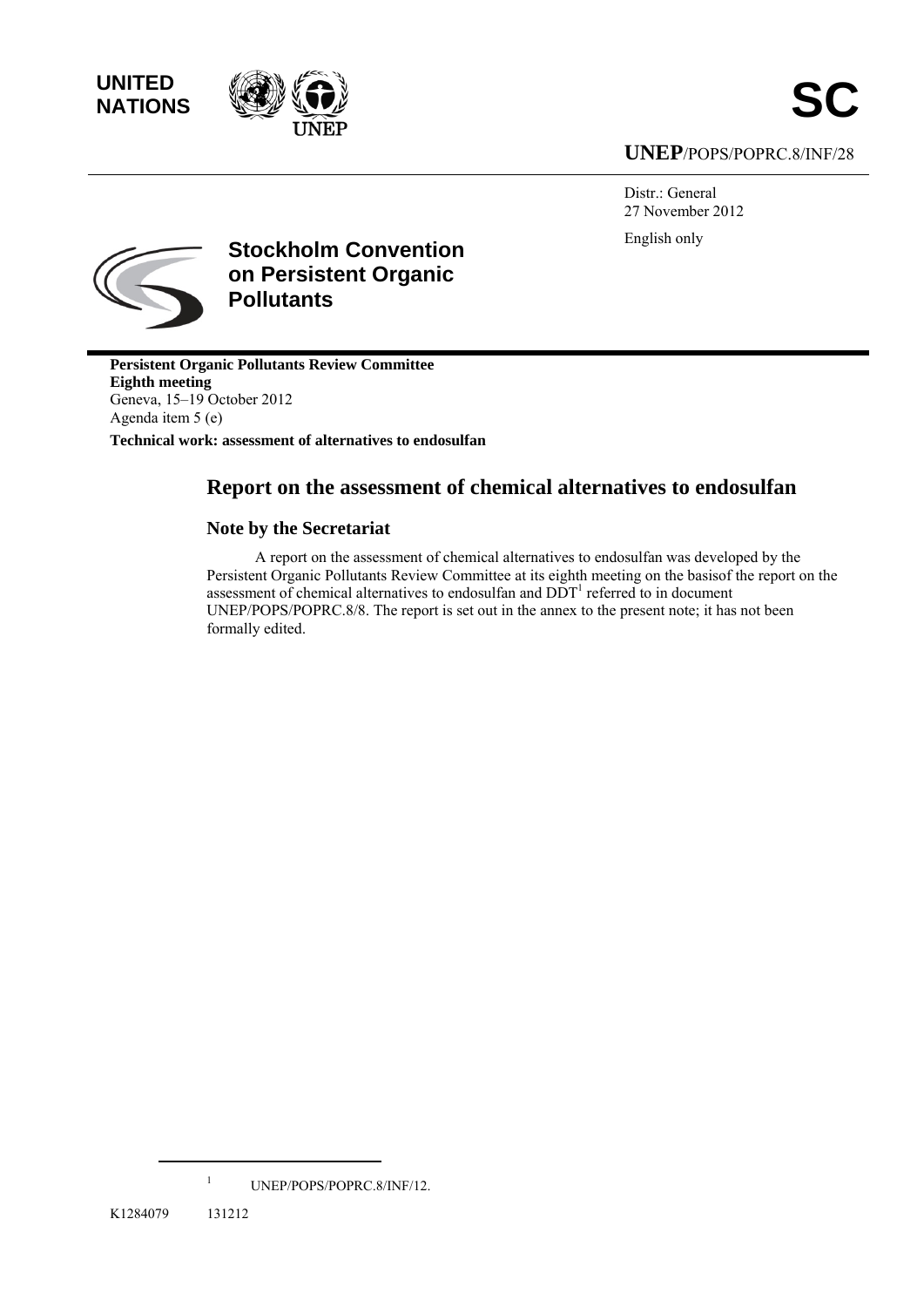## **Annex**

**Report on the assessment of chemical alternatives to endosulfan** 

**19 October 2012**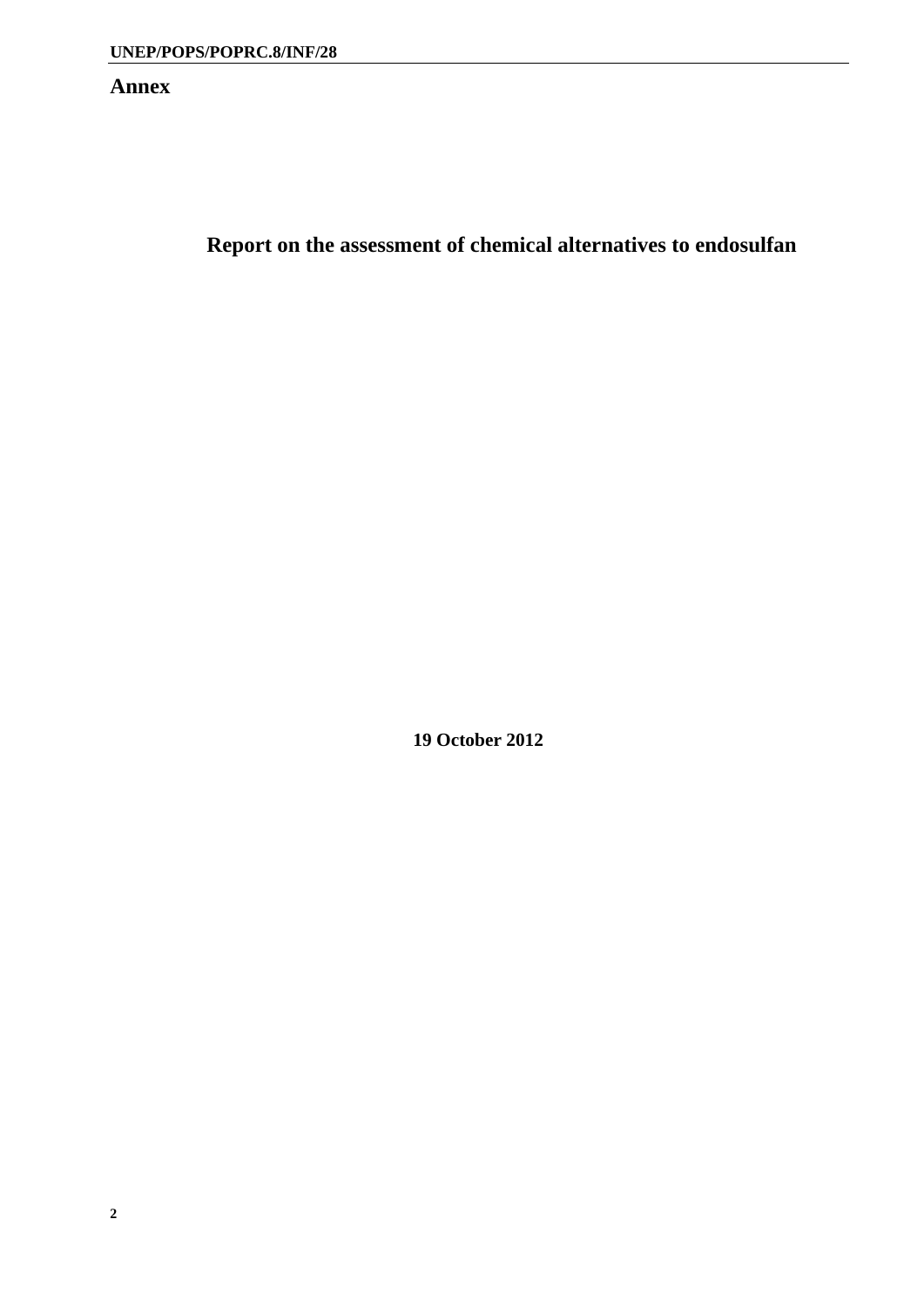### **Table of Contents**

- 1. Disclaimer
- 2. Background and proposed results
- 3. Prioritization of Chemical Alternatives for Endosulfan with respect to the Persistent Organic Pollutant (POP) Characteristics (Annex D)
	- 3.1. Introduction
	- 3.2. Endpoint and data selection for prioritisation
	- 3.3. Experimental information
	- 3.4. QSAR information
	- 3.5. Description of the data sources
	- 3.6. Uncertainties
	- 3.7. Data analysis
	- 3.8. Results
	- 3.9. Comments on selected alternative substances
- 4. Methodology for the assessment of persistent organic pollutant characteristics and identification of other hazard indicators for the assessment of chemical alternatives to Endosulfan
	- 4.1. Introduction
	- 4.2. Decision on properties to be considered
	- 4.3. Databases consulted
		- 4.3.1 First line references
		- 4.3.2 Second line references

4.4. Decision on the representation of the information on the endpoints, handling of conflicting results and integration of the data

- 5. Assessment of the persistent organic pollutant characteristics and other hazard indicators of the selected chemical alternatives to Endosulfan
	- 5.1. Introduction
	- 5.2. Data availability and uncertainties
	- 5.3. Results

5.4. Conclusions of the screening assessment on POPs characteristics of the chemical alternative of Endosulfan

- 6. Annex I: Workplans and status of the different items for Endosulfan
- 7. Annex II: Chemical alternatives to Endosulfan for crop-pest complex
- 8. Annex III: Results of the prioritization of 110 alternatives of Endosulfan
- 9. Annex IV: Results of the assessment for 26 selected alternatives to Endosulfan
- 10. Annex V: Abbreviations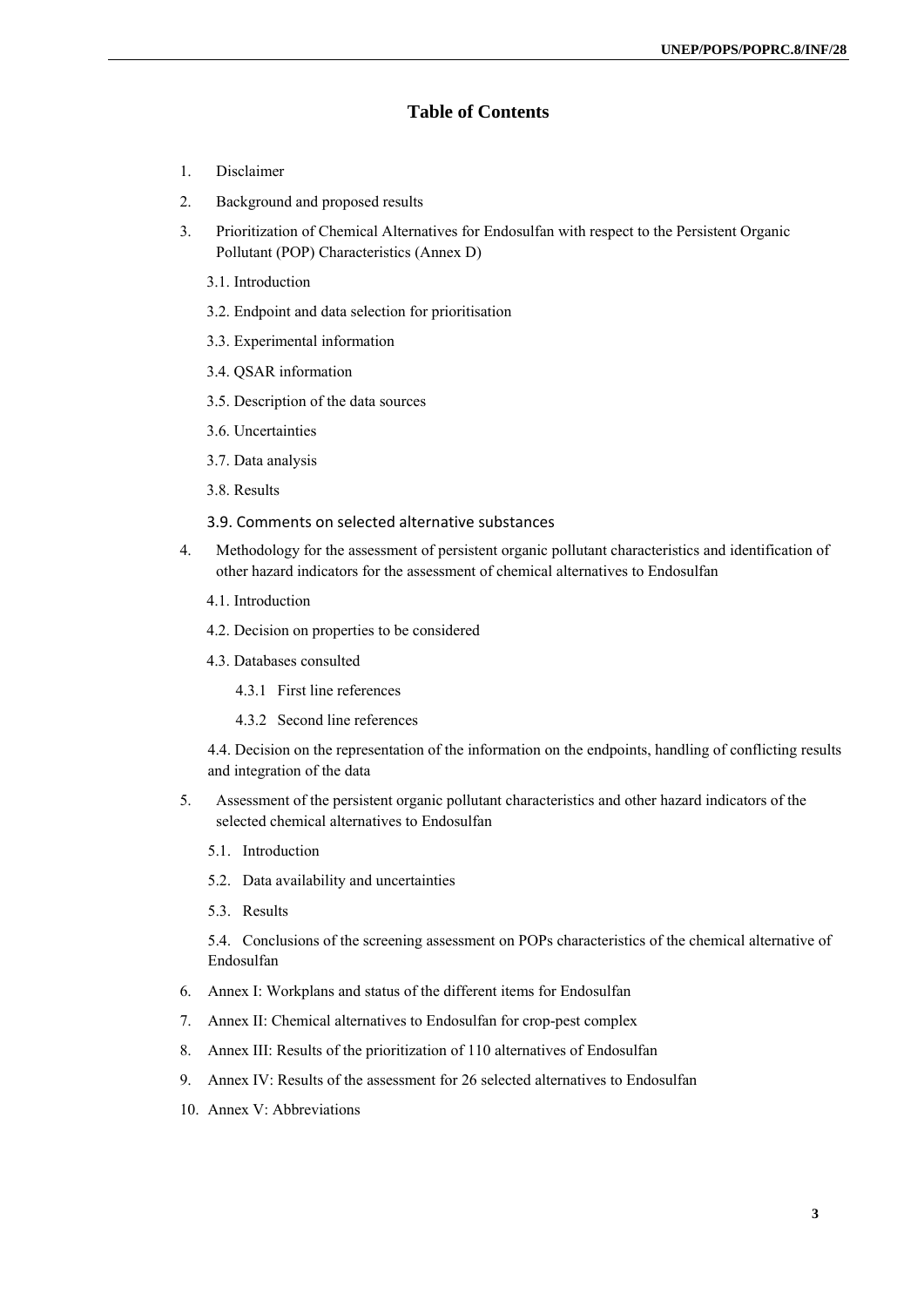### **I. Disclaimer**

1. This report provides hazard-based information on the alternatives with respect to the POP criteria in Annex D of the Stockholm Convention and other relevant hazard criteria. It is important to note that the assessment should not be seen as a comprehensive and in depth assessment of all available information as only a limited number of databases have been consulted (as indicated in section IV of the report).

2. The fact sheets (compiled in the background document), on which this report is based, provide an analysis on a screening level as to whether or not an insecticide meets the numerical thresholds in Annex D, but does not analyze monitoring data or other evidence as provided for in Annex D. So failure to meet the thresholds should be considered as a likelihood rather than as evidence that the insecticide is not a POP.

3. Parties may use this report when choosing alternatives to Endosulfan as a primary source of information. It is strongly recommended that further assessment is carried out within their national framework of authorization. In addition, substances which have been identified here as not likely to fulfil the criteria on persistence and bioaccumulation in Annex D, may still exhibit hazardous characteristics that should be assessed by Parties before considering such substances as a suitable alternative.

### **II. Background and proposed results**

4. By its decision SC-5/3, the Conference of the Parties to the Stockholm Convention on Persistent Organic Pollutants (COP) decided to amend part I of Annex A to the Convention to list therein technical endosulfan and its related isomers, with specific exemptions.

5. To support the development and deployment of alternatives to endosulfan, the COP decided to undertake a work programme as set out in the annex to decision SC-5/4. Accordingly, Parties were requested and observers were invited to submit information on chemical and non-chemical alternatives to endosulfan. The Persistent Organic Pollutants Review Committee (POPRC), beginning at its seventh meeting, was requested to assess the alternatives to endosulfan in accordance with the general guidance on considerations related to alternatives and substitutes to listed persistent organic pollutants and candidate chemicals<sup>1</sup>.

6. At its seventh meeting, the POPRC reviewed the information provided by the Parties and observers on alternatives to endosulfan<sup>2</sup> and adopted decision POPRC-7/4 which set out a workplan and terms of reference for the intersessional work related to the assessment of alternatives to endosulfan. Both workplans and the present status of the subsequent steps within these two workplans are provided in Annex I, as well as the relationships between the identified steps and the chapters of this report.

7. This report addresses the various items identified in the agreed workplans with the aim to:

a) Prioritize the chemical alternatives to endosulfan relevant to the most important croppest complexes against the POP screening criteria,

b) Assess the POP characteristics and other hazard indicators of the prioritized chemical alternatives to endosulfan.

9. This report for the consideration of the POPRC at its eighth meeting provides information on the likelihood of substances to be a POP or not to be a POP.

10. It is important to note that the assessment of the POP characteristics and other hazard indicators of the alternatives should not be seen as a comprehensive and in depth assessment of all available information as only a limited number of databases have been consulted as indicated in section III of the report.

<sup>1</sup> UNEP/POPS/POPRC.5/10/Add.1

<sup>&</sup>lt;sup>2</sup> UNEP/POPS/POPRC.7/INF/11/Rev.1 and UNEP/POPS/POPRC.7/INF/12.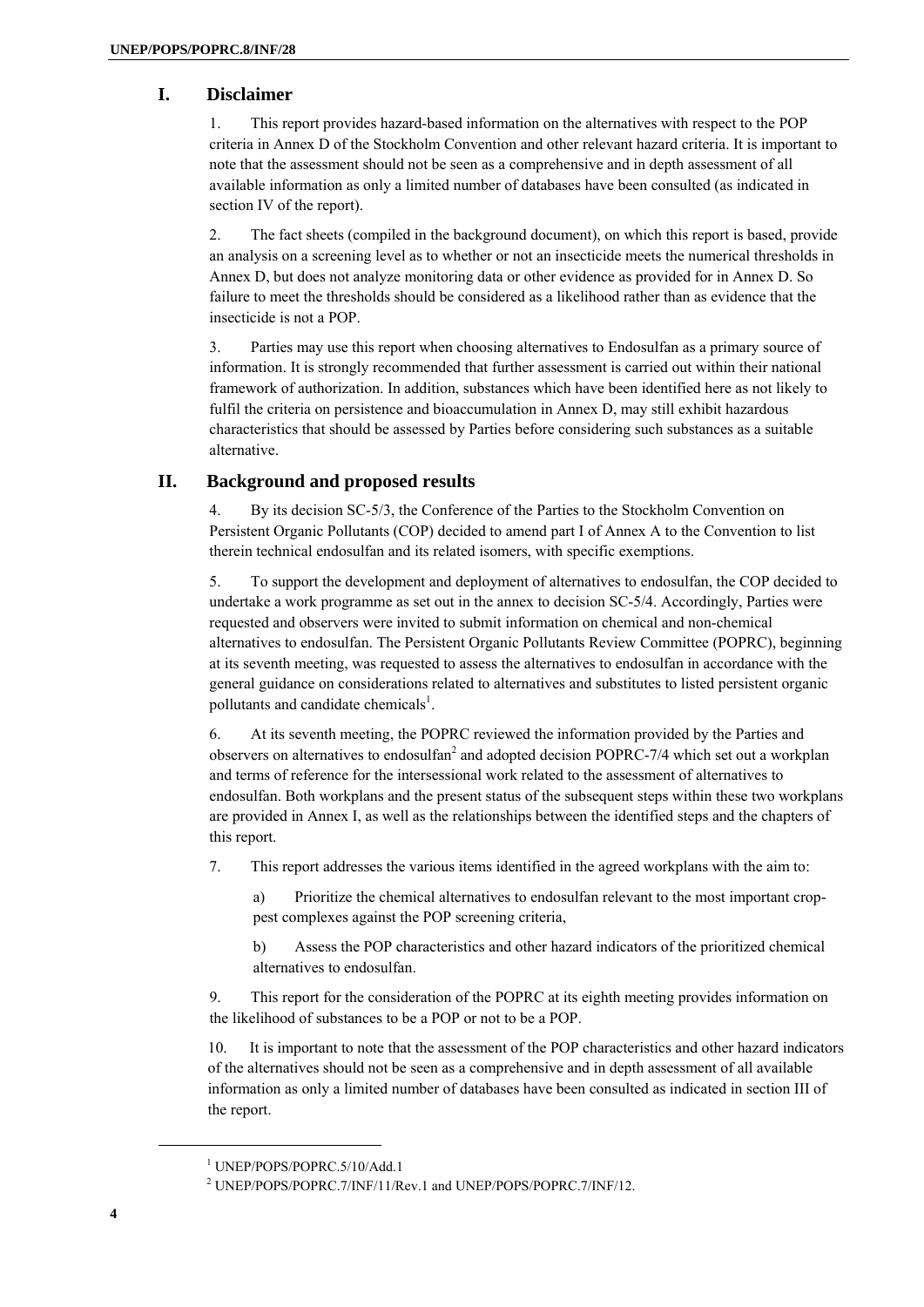11. Parties may use this report when choosing alternatives to endosulfan as a primary source of information. This report provides hazard-based information on the alternatives with respect to the POP criteria in Annex D of the Stockholm Convention and other relevant hazard criteria. The fact sheets, on which this report is based, provide an analysis on a screening level as to whether or not an substance meets the numerical thresholds in Annex D of the Stockholm Convention, but does not analyse monitoring data or other evidence as provided for in Annex D. So failure to meet the thresholds should not be taken as evidence that the insecticide is not a POP. In addition, substances which in this report are not likely to fulfil the criteria on persistence and bioaccumulation in Annex D may still exhibit hazardous characteristics that should be assessed by Parties before considering such substances as a suitable alternative.

12. In summary Parties and observers submitted 110 alternative substances for Endosulfan.

13. One substance was considered to meet all Annex D criteria in the screening assessment. Nine substances assessed in the screening assessment might meet all of the Annex D criteria but this remains undetermined due to equivocal or insufficient data. One hundred substances were considered not likely to fulfil the criteria on persistence and bioaccumulation in Annex D in the screening assessment.

### **III. Prioritization of Chemical Alternatives for Endosulfan with respect to the Persistent Organic Pollutant (POP) Characteristics (Annex D)**

#### **3.1 Introduction**

13. At its seventh meeting, the POPRC decided to gather further information on alternatives to endosulfan for the exemptions listed in Part IV of Decision SC 5/3. Therefore Decision POPRC-7/4 set out a workplan and terms of reference for the intersessional work related to the assessment of alternatives to endosulfan.

14. This chapter addresses item 6 of the agreed workplan (cf. Annex I): Prioritize the chemical alternatives relevant to the most important crop-pest complexes against the POP screening criteria.

15. The Secretariat collected additional information from Parties and Observers and compiled a list by  $1<sup>th</sup>$  May 2012 of 114 alternative substances for endosulfan that are applied for crop-pest complexes specified in Part IV of Decision SC 5/3 (cf. Annex II). Of these 114 substances 1 entry (Chromafenozide) was mentioned twice and entry 110 Tricloprid was considered to be equal to entry 103 Thiacloprid. Of the remaining 112 entries DDT was not considered as legal alternative and entry 101, Sulphur was not considered for screening since it is not possible to apply all Annex D criteria to an inorganic chemical. 110 substances were considered further in the screening process (cf. Annex III).

16. The screening process ranked the 110 chemical alternative substances with respect to their POP characteristics.

### **3.2 Endpoint and data selection for prioritisation**

17. To obtain a reliable database for prioritisation, experimental as well as QSARs/modelled information were collected for each substance to address in a first step bioaccumulation (B) and persistence (P) (*i.e.,* criteria (b) and (c) of Annex D of the Stockholm Convention). The two criteria were selected as their suitability for ranking was considered prior to toxicity, since all reported substances act as insecticides implying high toxicity.

18. Substances for which monitoring data (AMAP, 2009) 3 are available and which are present in remote areas are highlighted and depending on their profile considered as candidates for further assessment (cf. section 4).

<sup>&</sup>lt;sup>3</sup> AMAP Assessment 2009 - Persistent Organic Pollutants (POPs) in the Arctic. Science of the Total Environment Special Issue. 408:2851-3051. Elsevier, 2010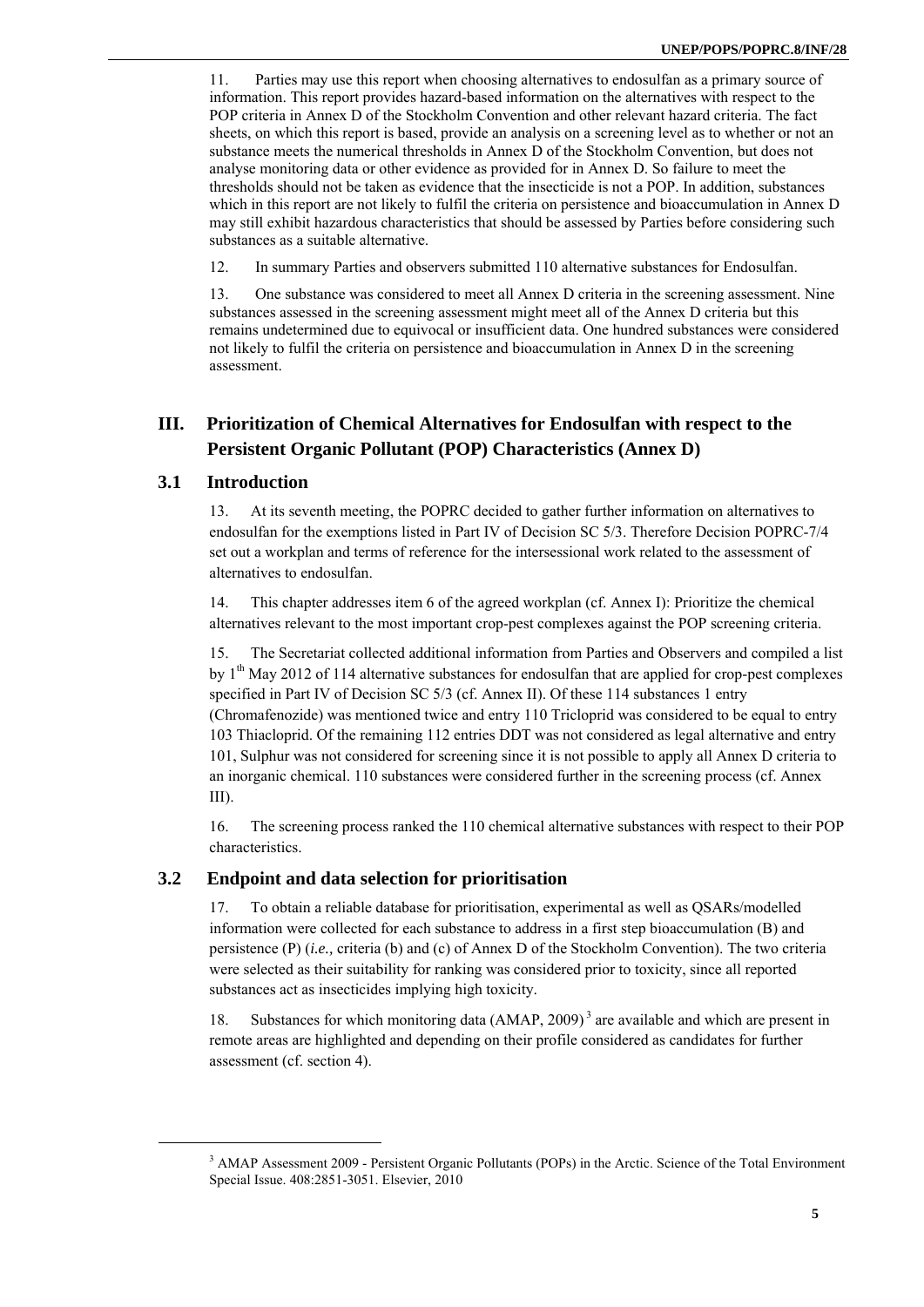19. The advantage of this combined approach is that several information sources are used such as monitoring data, QSAR and experimental data with the aim to reduce the uncertainty for the selection of alternatives to endosulfan that display POPs characteristics.

20. In addition information compiled in UNEP/POPS/POPRC.6/INF12<sup>4</sup> (addressing the ranking according to the risk indicators of adverse effects and bee toxicity) were also added to the list. However 46 substances were new nominees and add to the additional 8 substances for which no data were reported in document UNEP/POPS/POPRC.6/INF12, annex III.

#### **3.3 Experimental information**

21. Experimental data on persistence (P)  $(DT_{50}$  in soil, water and sediment) and bioaccumulation (B) (aquatic BCF/BAF and  $log K_{ow}$ ) were compiled from publicly available databases.

22. For persistency, the screening test on ready biodegradability are not considered to be a good indicator because in many cases higher tier studies yielding  $DT_{50}$  values (lab, field) are available for pesticides. In general experimentally derived endpoints were taken from the PPDB (Pesticides Properties Database)<sup>5</sup>. In cases where data were not available in the PPDB, ChemSpider<sup>6</sup> was used or OSAR estimates were relied upon (using EPIWEB 4.1)<sup>7</sup>.

23. In cases where specific endpoints were not available in these databases the "List of Endpoints" of the EU pesticides assessment reports<sup>8</sup> were used.

24. It is proposed to use mean values for  $DT_{50}$  in soil/water and sediment since the values given in the available databases are in general geometric mean values and it is important to ensure comparable data for all substances as far as possible. Field data for  $DT_{50}$  in soil are also listed since according to Boethling et al. (2009)<sup>9</sup> higher-tier studies should be given more weight, though persistence depends on environmental conditions. Because environmental conditions vary in field studies the results are not strictly comparable within the data matrix.

25. As regards the  $DT_{50}$  in sediment a lot of data gaps are expected to be identified, therefore the  $DT<sub>50</sub>$  for the whole water-sediment system have been collected. For 35 substances it was not possible to get a value from the above listed information sources.

26. With regards to experimental BCF/BAF values data gaps for 28 substances (especially for those with a low log Kow) were identified. For 6 substances only estimated BCF values were available in the indicated databases. For 22 substances no BCF values were available and "no data" was entered into column BCF (exp). However, at least information on  $log K<sub>ow</sub>$  was compiled as B descriptor for all substances, (except for one, Lepimectin log Kow was not available in the data sources, cf. section 5) and entered in the column log Kow (exp).

#### **3.4 QSAR information**

27. The PB-Score was developed by  $\text{RIVM}^{10}$  as a tool to quickly screen substances for their potential environmental persistence and bioaccumulation in the food chain. This score is seen as a step towards selection of substances which have inherent chemical properties that potentially make them a long-term hazard for the environment. It is based completely on theoretical properties of the substances derived from the chemical structure, so no experimental data are needed as input. In

<sup>4</sup> http://chm.pops.int/Convention/POPsReviewCommittee/POPRCMeetings/POPRC6/POPRC6 Documents/ tabid/783/Default.aspx

<sup>&</sup>lt;sup>5</sup> PPDB (2009). The Pesticide Properties Database (PPDB) developed by the Agriculture & Environment Research Unit (AERU), University of Hertfordshire, http://sitem.herts.ac.uk/aeru/footprint/index2.htm 6 http://www.chemspider.com/

<sup>&</sup>lt;sup>7</sup> EPIWB 4.1 (US EPA, 2011). Estimation Programs Interface Suite<sup>TM</sup> for Microsoft® Windows, v 4.10 or insert version used]. United States Environmental Protection Agency, Washington, DC, USA. 8

http://ec.europa.eu/sanco\_pesticides/public/index.cfm 9

<sup>&</sup>lt;sup>9</sup> Boethling R, Fenner K, Howard P, Klečka G, Madsen T, Snape RJ, Whelan W. (2009): Environmental Persistence of Organic Pollutants: Guidance for Development and Review of POP Risk Profiles. Integr Environ Assess Manag, 5: 539–556. doi: 10.1897/IEAM\_2008-090.1 10 http://www.rivm.nl/bibliotheek/rapporten/601356001.html.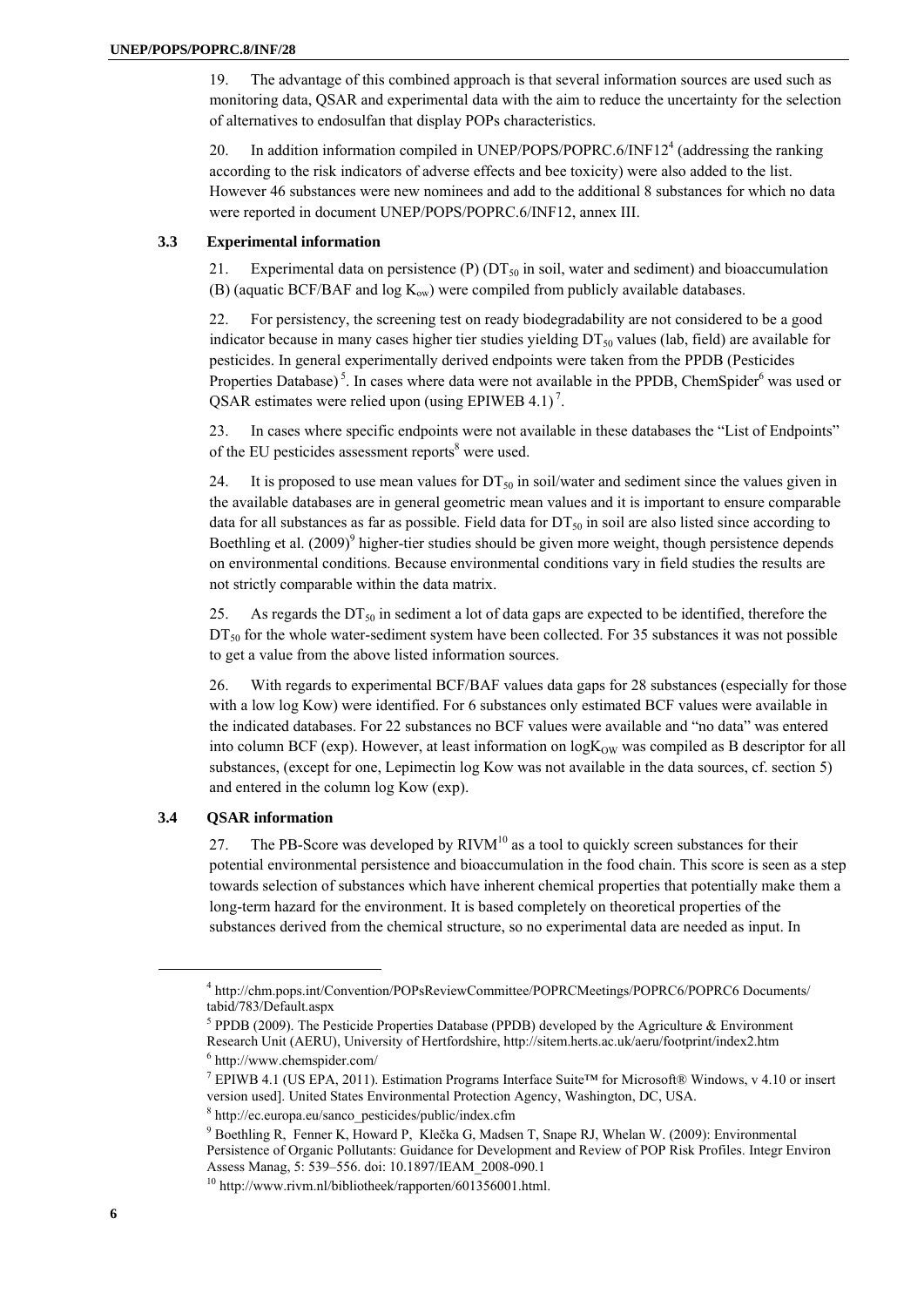addition, this tool uses the overall persistence Pov from the OECD tool<sup>11</sup> for the descriptor of persistence that is believed to provide a better representation of the hazard associated with P (Gouin,  $2010)^{12}$ .

28. Bioaccumulation potential was estimated using log Kow and taking into account degradation (based on calculations).

29. The overall PB-score varies between 0 and 2. Cut-off values complying with the formal screening criteria in Annex D are  $\geq$ 0.5 for the P-score as well as the B-score. Thus substances with a PB score of  $\geq$ 1.5 will have individual P or B-scores of 0.5 or higher and comply with both criteria, whereas substances with a PB-score between 1 and 1.5 might fulfil both criteria or not.

#### **3.5 Description of the data sources**

30. The PPDB (Pesticide Properties Data Base) is a comprehensive relational database of pesticide physicochemical, toxicological, ecotoxicological and other related data. Reliable sources of information for pesticide properties are monographs produced as part of the EU review process and published by EFSA (European Food Safety Agency). These documents have been used in priority for putting together the data in the PPDB. Where EFSA documents are not available, alternative sources are used (e.g. data published by national government departments, peer-reviewed scientific publications, other databases). Such data may be based on less data material and no international peerreview has taken place for data selection.

31. The PPDB was preferred to other databases (e.g. PAN Pesticides database, US EPA Pesticide Chemical Search, ARS Pesticides Properties Database) due to its user friendly interface. Furthermore, using one single database increases the comparability of the data. Also, the PPDB is updated on a regular basis. The data are presented on a single sheet and sources have been given a confidence score allowing a quick overview of the quality of the cited data. For further details please refer to "Background and Support Information"<sup>13</sup> of the PPDB. In contrast to other databases, the PPDB is rather extensive in the number of compounds it covers (ca. 1600 records).

32. The second database that was used is ChemSpider. ChemSpider is a free chemical database, owned by the Royal Society of Chemistry. This database is a useful instrument to find physical and chemical properties of substances and to find the valid SMILES for further calculating parameters by EPIWEB 4.1.

#### **3.6 Uncertainties**

33. Though the presented data are mostly of high quality, some data are either limited (e.g. single value) or contain some uncertainties. Data in the PPDB are weighted 1 (low) to 5 (high) according to the confidence in that data. A low score does not necessarily indicate incorrect data but indicates lower reliability. Score 1 was marked by # in the compiled list (cf. Annex III). When data from databases are used, however, in some cases no detailed specifications are given (e.g. whole fish, kinetic or steady state BCF) and this leads to uncertainties regarding the comparability of data from different substances. Furthermore the derivation of a BCF is not a standard requirement (e.g. in the EU it is required for substances with log  $K_{\text{OW}} \geq 3$ ). For substances where no experimental BCF is available, the use of calculated values (QSAR) is considered adequate. This was performed only for 6 substances.

34. Substances not used in the EU are frequently poorly covered by the PPDB, whereas data from not approved substances may not be up to date or may be missing from the PPDB. In these cases the use of modelled data is considered more adequate compared to "no data".

35. Degradation products and metabolites were not considered in the prioritization analyses, even though they might be relevant for certain substances.

<sup>&</sup>lt;sup>11</sup> http://www.oecd.org/LongAbstract/0,3425,en\_2649\_34379\_40718985\_119669\_1\_1\_1,00.html <sup>12</sup> Gouin, T. (2010) The precautionary principle and environmental persistence: prioritizing the decision-making process. Environ. Sci&Pol 13, 175-178

<sup>13</sup> http://sitem.herts.ac.uk/aeru/footprint/en/index.htm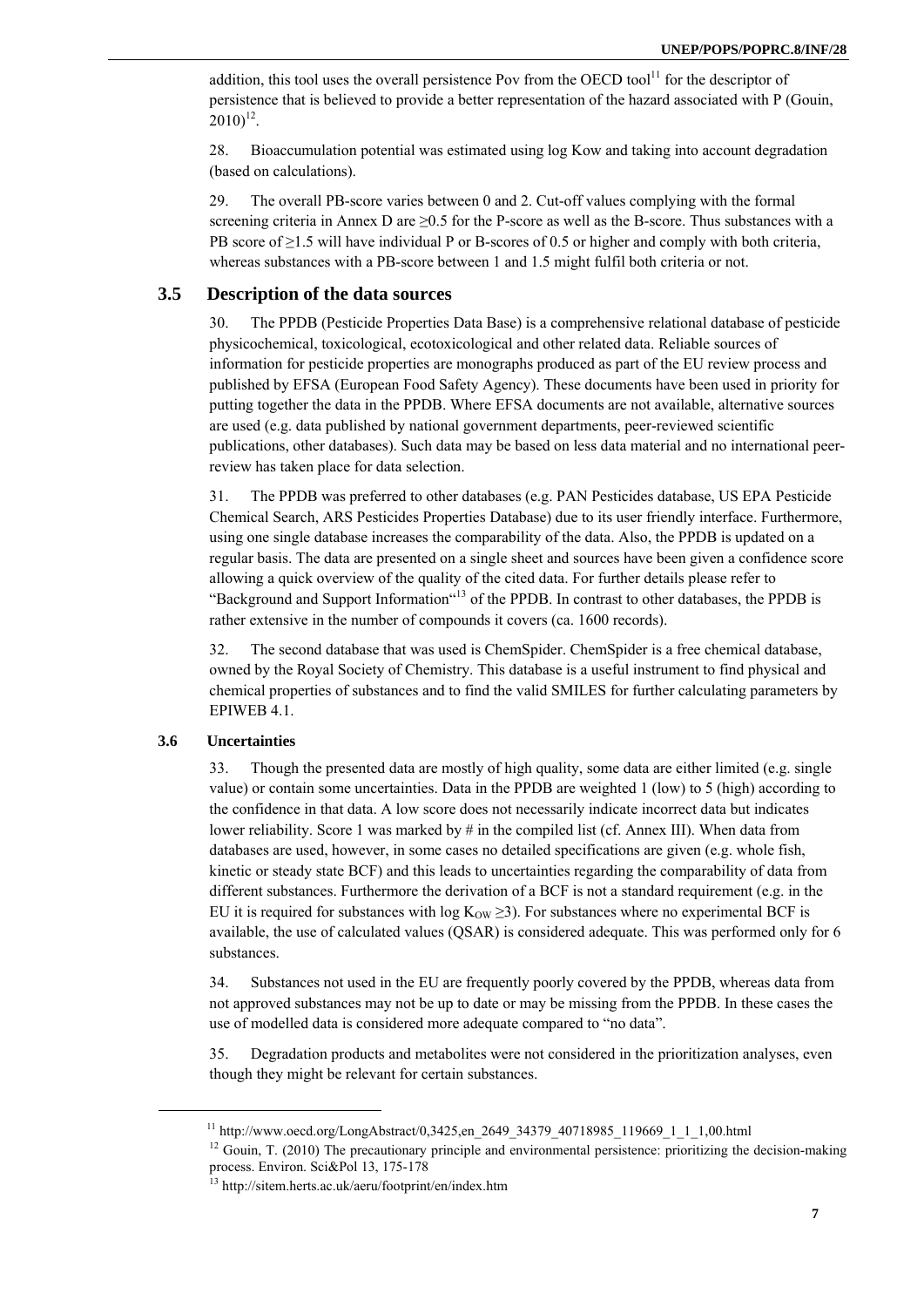36. Considering the advantages and the disadvantages mentioned above it can be concluded that the overall high quality of the collected data provides a suitable instrument for the screening and the categorization of the chemical alternatives

### **3.7 Data analysis**

37. In the next step, the collected numerical data were compared to benchmarks/cut off values set up by the working group in order to classify the substances within four categories (see below). The four categories allowed a ranking from a higher likelihood to be a POP (screening category 1: red) to a lower likelihood to be a POP (screening category 4: white). The benchmarks/cut off values, in particular for categories 2 and 3, were set up in a conservative manner to minimize false negatives.

38. The following categories were established:

a) Screening category 1: potential persistent organic pollutants

 Cut-offs: Annex D criteria i.e. Bioaccumulation: BCF >5000, Persistence: DT50 for whole water-sediment system >60 days was applied as conservative approach since no individual values for water or sediment were collected (cf. section 2.1). The substances identified in this screening category fulfill two criteria.

b) Screening category 2: candidates for further assessment

Cut-offs: Bioaccumulation: BCF >1000, Persistence:  $DT_{50}$  soil or whole watersediment system >60 days and/or a PB-score >1 (P-score >0.5). No data for a DT50 and for the PB-scores were regarded to comply with the cut-offs to minimize false negatives.

 The reason for the selection of the BCFs >1000 is that the listed alternative insecticides may display high toxicity to aquatic organisms and terrestrial invertebrates. Annex D criterion on bioaccumulation allows other concerns such as high toxicity. In addition the described uncertainties (cf. section 5.1) of this exercise justified more stringent screening criteria than stated in Annex D. The  $DT_{50} > 60$  days for soil was chosen as conservative approach and because compiled degradation data do not account for metabolites.

c) Screening category 3: candidates for further assessment with limited data

Cut-offs: log Kow > 3.5 (in absence of an experimental BCF),  $DT_{50}$  soil or whole water-sediment system >60 days and/or a PB-score >1 (P-score >0.5). If no data for DT50 and BP-Scores were available, such substances were regarded as complying with the cut-off limits to avoid false negatives

d) Screening category 4: not likely to fulfil the criteria on persistence and bioaccumulation in Annex D

 Screening category 4 substances have according to the listed data sources a BCF <1000 or log Kow <3.5and a DT50 water-sediment or soil <60 days. However these substances, which are not likely to fulfil the criteria on persistence and bioaccumulation in Annex D, may exhibit hazardous characteristics (e.g. mutagenicity, carcinogenicity, reproductive and developmental toxicity, endocrine disruption, immune suppression or neurotoxicity) that should be assessed by Parties before considering such substances as a suitable alternative.

e) Substances which are present in remote regions indicating long-range transport

Substances for which monitoring data  $(AMAP, 2009)^{14}$  in the Arctic are available are highlighted in bold letters (see section below). It should be noted that there has not been monitoring for many of the substances listed below.

### **3.8 Results**

39. Of the 110 alternatives to endosulfan, 84 were found to be not likely to fulfil the criteria of persistence and bioaccumulation in Annex D to the Convention on the basis of screening against the

<sup>&</sup>lt;sup>14</sup> AMAP Assessment 2009 - Persistent Organic Pollutants (POPs) in the Arctic. Science of the Total Environment Special Issue. 408:2851-3051. Elsevier, 2010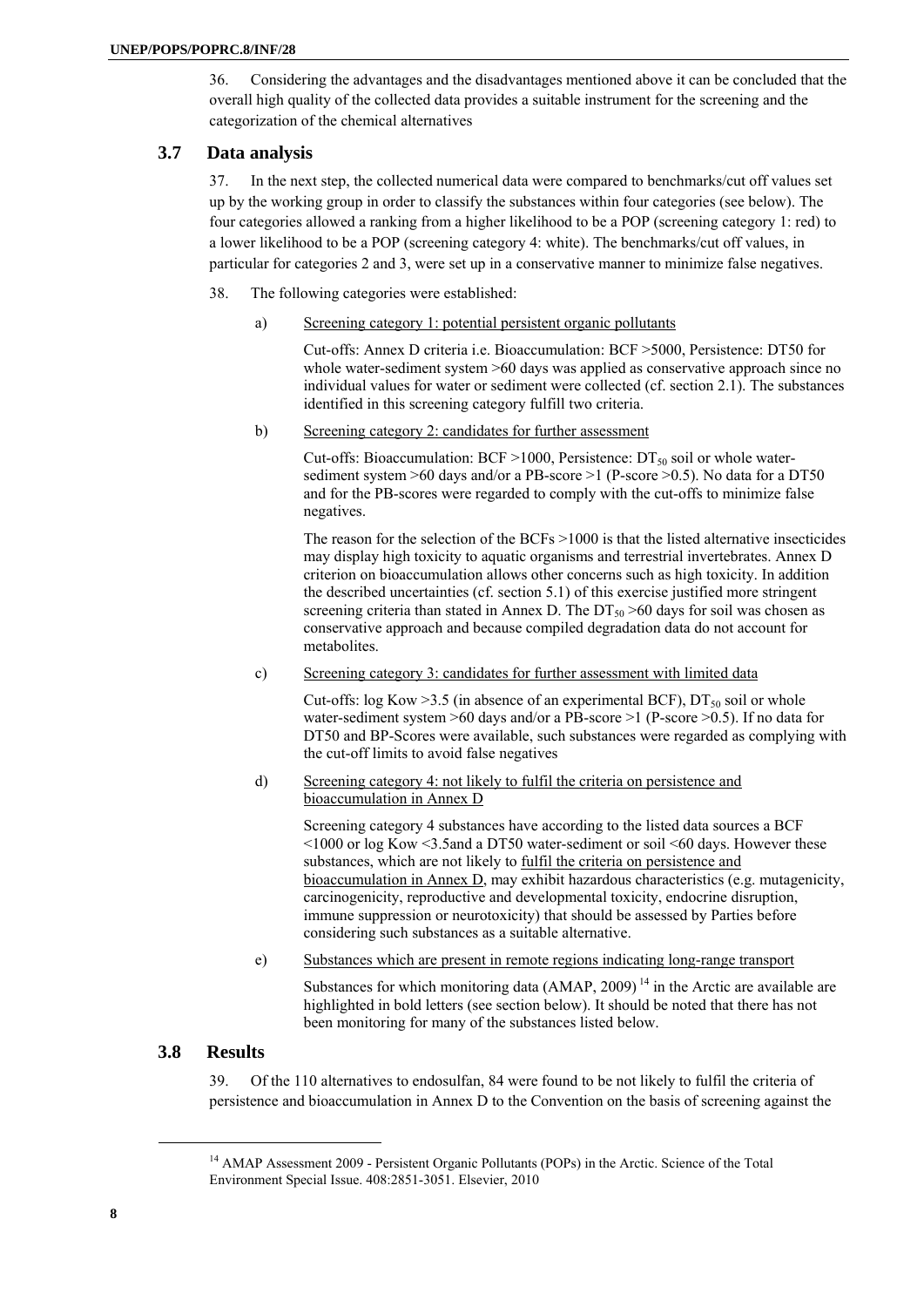cut-offs described in section 4. Two substances were selected as potential POP candidates, whereas 18 were selected as candidates for further assessment and 6 as candidates for further assessment with limited data. The screening category 4 substances were not further analyzed. Substances in screening category 1, 2 and 3 were further assessed, results of which presented in chapter IV.

39. No monitoring data or other evidence as provided for in Annex D of the Convention has been analyzed, so failure to meet the numerical criteria should not be taken as a definitive judgment that the insecticide is not a POP. However, their likelihood to be is lower than the substances that have passed. Furthermore, the substances deselected for further assessment (screening category 4: white) may exhibit other characteristics that should be considered in the authorization of the substance as an insecticide by Parties, such as carcinogenicity or neurotoxicity (cf. section 4). The prioritization should be seen as a screening analysis of P and B properties of the alternatives.

40. The results of the prioritization are provided below. The complete list with data for each endpoint is reported in Annex III. The 110 substances were categorised as follow:

- a) Screening category 1: potential persistent organic pollutants: 2 substances Lufenuron, Pyridalyl
- b) Screening category 2: candidates for further assessment: 18 substances

 Alpha-cypermethrin, Bifenthrin, Chlorpyriphos, Cyhalothrin, Cypermethrin, Deltamethrin, Dicofol, Esfenvalerate, Etofenprox, Fenvalerate, Flucythrinate, Flufenoxuron, Gamma-Cyhalothrin, Hexaflumuron, Lambda-Cyhalothrin, Novaluron, Propargite, Tralomethrin

c) Screening category 3: candidates for further assessment with limited data: 6 substances

Beta-cypermethrin, Chlorfluazuron, Prothiofos, Pyridaben , Spinetoram Tolfenpyrad

 Screening category 4: not likely to fulfil the criteria on persistence and bioaccumulation in Annex D: 84 substances

Abamectine, Acetamiprid, Acephate, Alanycarb, Aldicarb, Azinphos-methyl, Beta-cyfluthrin, Buprofezin, Carbaryl, Carbofuran, Carbosulfan, Chlorantraniliprole, Chromafenozide, Clofentezine, Chlorpicrin, Clothianidin, Cyantraniliprole Cyfluthrin, Cyromazine, Diafenthiuron, Diazinon, Dicrotophos, Diflubenzuron, Dinotefuran, Dimethoate, Emamectin benzoate, Ethion, Ethiofencarb, Ethiprole, Ethoprop, Ethylthiometon, Fenitrothion, Fenpropathrin, Fipronil, Formothion, Flonicamid, Flubendiamide, Furathiocarb, Imidacloprid, Insecticidal soap (Sodium Oleate, Sorbitan esters of fatty acids), Isoxathion, Quinalphos, Lepimectin, Malathion, Methamidophos, Methidathion, Methomyl, Methyl parathion, Milbemycin A4/Milbemycin A3, Monocrotophos, Methoxyfenozide, Naled, Napropamide, Nitenpyram, Oxamyl, Oxydemeton-methyl, Permethrin, Pirimicarb, Pirimiphos methyl, Profenofos, Phentoate, Phosalone, Phosmet, Phorate, Phosphamidon, Pymetrozine, Pyrethrin, Pyriproxifen, Pyridafenthion, Indoxacarb, Fluvalinate, Spinosad (Spinosyn D), Spirodiclofen, Spiromesifen, Spirotetramat, Teflubenzuron, Terbufos Thiacloprid, Trichlorfon, Triazophos, Triflumuron Thiamethoxam, Thiodicarb, Zeta-cypermethrin

41. The substances were further assessed depending on their screening category. The following describes which endpoints were chosen for the further assessment of POP characteristics and other hazard indicators (toxicity and ecotoxicity):

- a) Screening category 1: Assessment of long-range environmental transport (LRT) and other hazard indicators.
- b) Screening category 2: Assessment of all POP characteristics and other hazard indicators.
- c) Screening category 3: Assessment focuses on data gaps (B and P). If outcome allows screening category 3 to ascend to screening category 2 then the substance will be subject to further assessment.
- d) Screening category 4: No further action.

#### **3.9 Comments on selected alternative substances**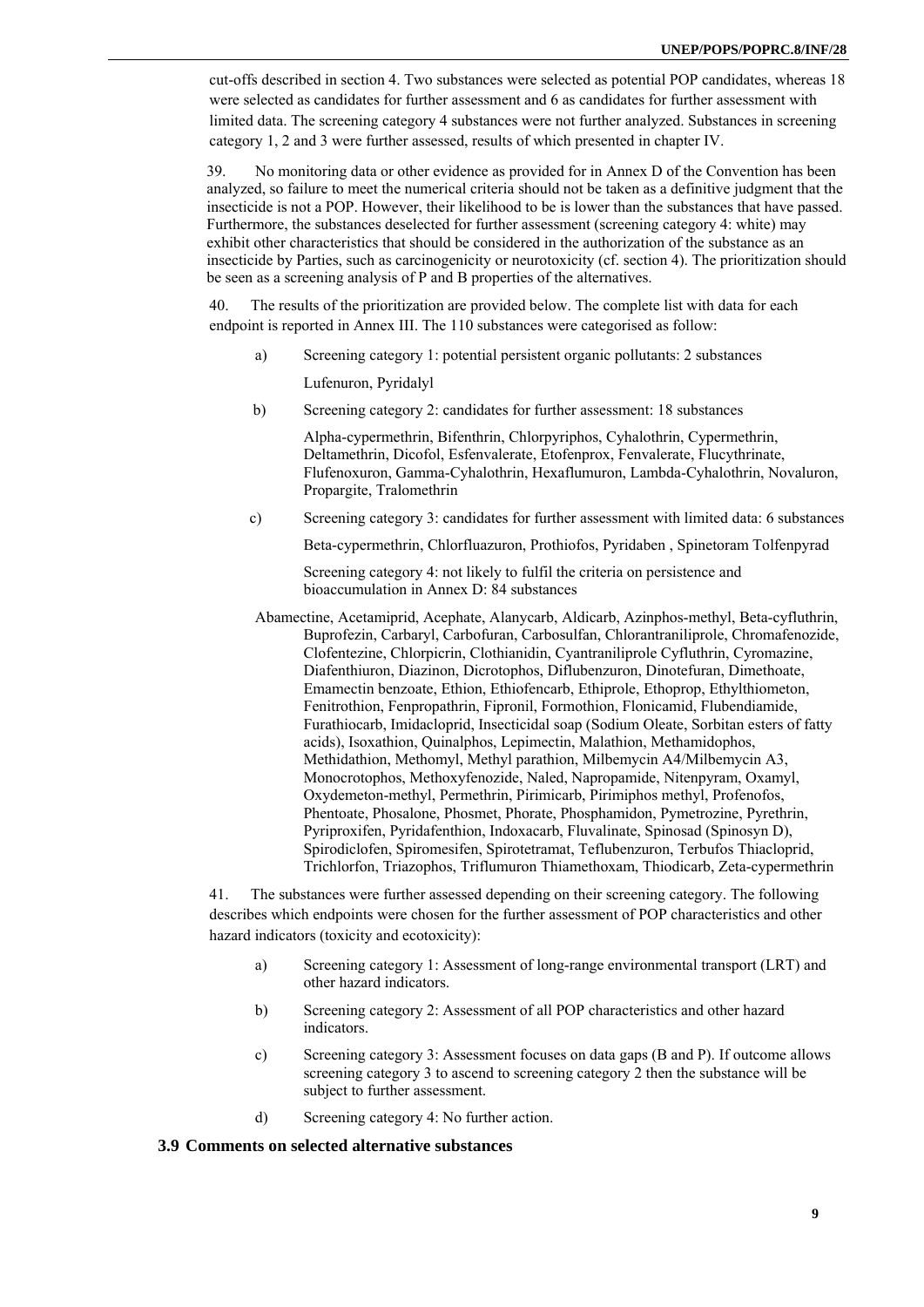42. Chlorpyriphos, Phorate and Diazinon were detected in environmental samples in the Arctic (AMAP, 2009). However based on their BCF ≤500 and a PB-score of 0.3 and 0.8 (P and B-score  $\leq$ 0.5) Phorate and Diazinon did not meet any benchmarks/cut off values, though the DT50 $_{\text{field}}$  of Phorate was 63 days.

43. Note that for Lepimectin no data on P and B were available making further consideration difficult.

44. Emamectin benzoate, Carbosulfan and Ethion had a PB-score >1 and a B-score >0.5 but BCFs <1000. However Carbonsulfan can be regarded as borderline (high B-score and BCF of 990, log Kow 7.4). The other substances with a PB-score >1 Zeta-cypermethrin, Permethrin, Spinosad, Fipronil as well as Emamectin benzoate had a high P-score  $(0.5)$  that corresponded well with an experimental DT50 >60 days, except for Permethrin.

45. Pyriproxifen (exp. BCF of 1379) was deselected due to low persistence (DT50). However the calculated P-value of 0.68 would suggest high environmental persistence. It should be noted that the P-value is based on an estimate of mineralization. However the findings in the EU draft assessment report (DAR 2005)<sup>15</sup> concerning measurements of degradation values in soil and water/sediment systems do not indicate persistence. Therefore, Pyriproxifen was not selected for further assessment.

46. Spinetoram is selected for further screening; its calculated B-score is 0.038 (Bioaccumulation Factor (BAF)~1000). In general the B-score function is very steep, a value of 0.18 is close to a BAF of 2000 (and 0.5 is close to BAF 5000), but a value of. 0.05 is still representing a calculated BAF of ~1150. So in general a low B-score should not immediately be interpreted as a substance that does not bioaccumulate at all. This applies also to e.g. Tolfenpyrad with a B-score of  $0.056$  (= BAF $\sim$ 1200). Permethrin has a reported BCF value of 300, however Annex III of UNEP/POPS/POPRC.6/INF/12 considered the substance as bioaccumulative.

## **IV. Methodology for the assessment of persistent organic pollutant characteristics and identification of other hazard indicators for the assessment of chemical alternatives to Endosulfan**

#### **4.1 Introduction**

47. At its seventh meeting, the POPRC decided to gather further information on alternatives to Endosulfan. Therefore Decision POPRC-7/4 and POPRC-7/8 set out a workplan and terms of reference for the intersessional work related to the assessment of alternatives to Endosulfan and DDT (cf. Annex I).

48. This chapter addresses item 4 or item 1 of the agreed workplans for Endosulfan: Develop a methodology for the assessment of persistent organic pollutant characteristics and other hazard indicators.

#### **4.2 Decision on properties to be considered:**

49. **Substance identity:** IUPAC name, CAS No., molecular weight, chemical structure, chemical group

50. **Physical-chemical properties:** Water solubility, vapour pressure, Henry´s Law Constant, log Kow, log Kaw, log Koa

51. **Bioaccumulation:** Gather information on log Kow, BCF and additional information like modelled data (PB-score).

52. **Persistence:** Abiotic and biotic degradation, information on half-lives in water, sediment and soil, information on metabolites (if available)

<sup>&</sup>lt;sup>15</sup> DAR (2005) Draft Assessment Report Pyriproxifen, available at http://dar.efsa.europa.eu/darweb/provision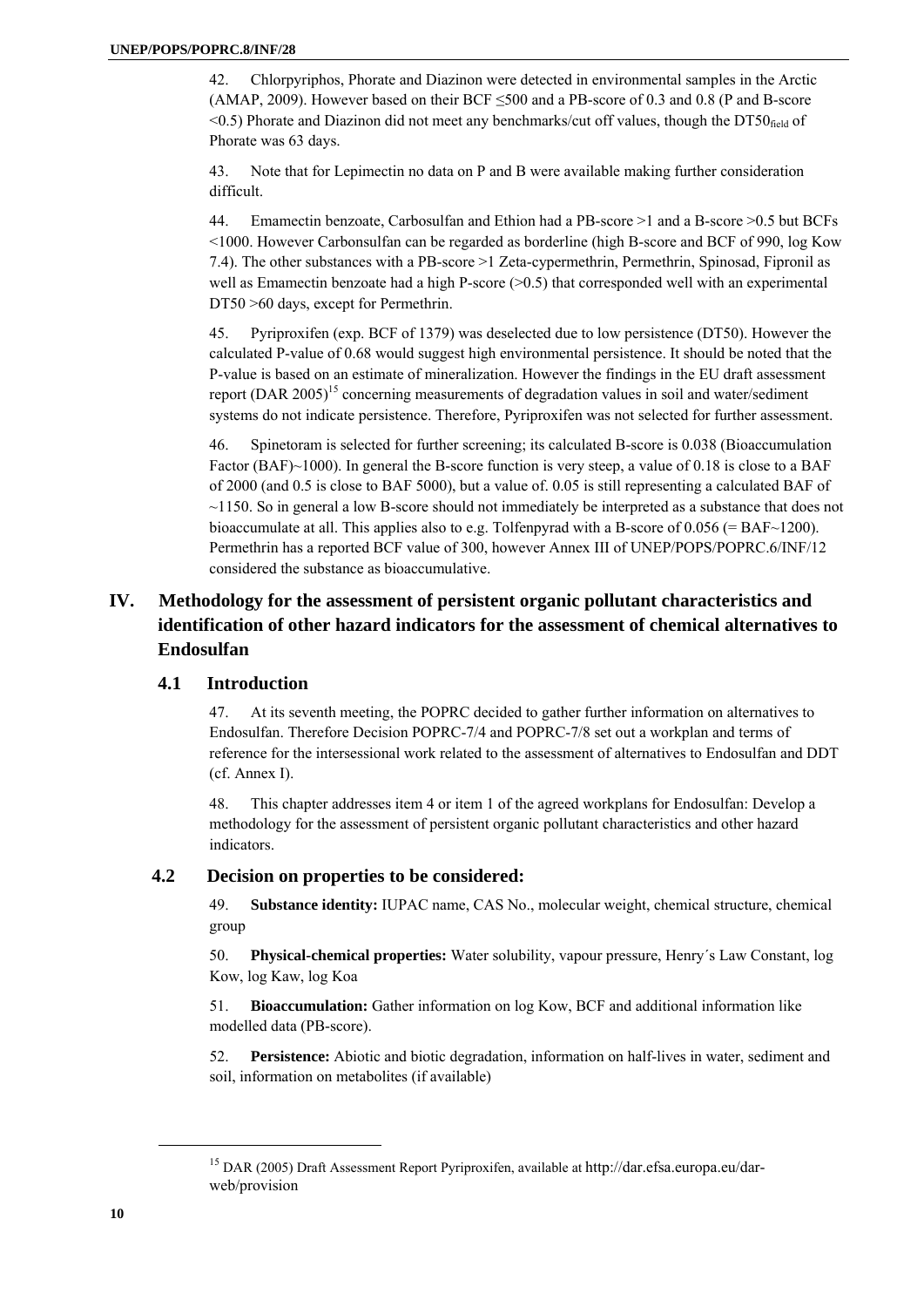53. **Long-range environmental transport (LRT):** DT50 in air (photo-oxidation, AOPWIN, EPI Suite<sup>16</sup>), OECD Pov and LRT Screening Tool (Characteristic Travel Distance, Transfer Efficiency)

54. The OECD "Pov and LRT Screening Tool"17 has been developed with the aim of using multimedia models for estimating overall persistence (Pov) and long-range transport potential (LRT) of organic chemicals at a screening level in the context of PBTs/POPs assessments. The tool requires degradation half-lives in air, water and soil and partition coefficients between air and water (Kaw) and between octanol and water (Kow). The Tool calculates metrics of Pov and LRT from a multimedia chemical fate model, and provides a graphical presentation of the results. CTD (characteristic travel distance is a transport-oriented LRT indicator and quantifies the distance from the point of release to the point at which the concentration has dropped to 1/e or about 37% it its initial value. TE (transfer efficiency) is target oriented and focused on how much chemical reaches a certain distant target (Wegmann, 2009)<sup>18</sup>.

55. The results are also displayed graphically  $(x=Pov, y= CTD \text{ or } TE)$  and the calculations for the substance are located in one of the four quadrants. The substance can be compared to reference chemicals (POPs). The criteria lines for the quadrants were not modified and take as proposed in the tool (Pov limit: 195 days, CTD limit: 5096 km, TE limit: 2.25%). According to Wegmann (2009) compounds that are less problematic from an environmental exposure point of view are in the bottomleft corner (low Pov, low LRT), while substances of environmental concern are found in the upper right region (high Pov, high LRT).

56. **Ecotoxicity hazards**: Focus on classification (UN-GHS system) and (chronic) limit values, pollinator toxicity (relevant only for endosulfan alternatives). As regards pollinator toxicity, the following data on the intrinsic toxicity (hazard criteria) of the substances to adult honeybees was collected: LD50 contact and LD50 oral  $\lceil \mu g \rceil$  a.s./bee, usually 48 h]. They are the standard toxicity figures for bees and are available for the vast majority of insecticides and are the basic requirement for all pesticides in the EU (see e.g. EPPO  $170\ 2010^{19}$ ). The disadvantage of these data is that they reflect intrinsic toxicity and not effects seen under more realistic conditions. Furthermore some insecticides, like insect growth regulators and substances with a similar mode of action, pose a risk to the larval development of bees (and consequently to the development of the bee hive) but are not toxic to adults – the overall bee toxicity of these substances will be underestimated if only toxicity to adults is considered. The advantage is that hazard data are comparable among substances and independent of the conditions of use of a substance. The classification of bee toxicity in the "screening risk assessment" of document UNEP/POPS/POPRC.6/INF/12 is based on an IOBC classification<sup>20</sup> that obviously took into account higher-tier results (semi-field and/or field data) and therefore is a risk indicator. The disadvantage of this classification is that it is dependent on the dosage applied and crop type. This may be the reason that contradictory information was found for several substances. Furthermore, probably for many of the substances no IOBC classification is available. It may reflect more realistic conditions (i.e. some substances are of high toxicity to bees, however, under (semi- )field conditions no significant effects are recognised). However, under field conditions some substances are more toxic than expected because of their synergistic interaction with other stressors such as parasites and diseases. In summary, because some pesticides can potentially tip the balance for bees though their sublethal neurological and immune effects, and because the effects on larvae are not taken into account, it is likely that the hazard information on bees underestimates the real effect. Note: In the Footprint database only one LD50 value for bees is given – either oral or contact.

57. **Toxicity hazards:** Focus on classification (GHS system) and long term limit values and consider other hazards as indicated below:

<sup>&</sup>lt;sup>16</sup> http://www.epa.gov/oppt/exposure/pubs/episuite.htm<br><sup>17</sup> http://www.oecd.org/document/24/0,3343,en\_2649\_34379\_45373336\_1\_1\_1\_1,00.html<br><sup>18</sup> Wegmann F. Cavin L, MacLeod M, Scheringer M, Hungerbühler K. (2009) Environme 24, 228‐237

<sup>&</sup>lt;sup>19</sup> http://onlinelibrary.wiley.com/doi/10.1111/j.1365-2338.2010.02418.x/abstract<br><sup>20</sup> [IOBC 2005] IOBC wprs Working Group "Pesticides and Beneficial Organisms & IOBCwprs Commission "IP Guidelines and Endorsement" (05.12.2005 Comm.)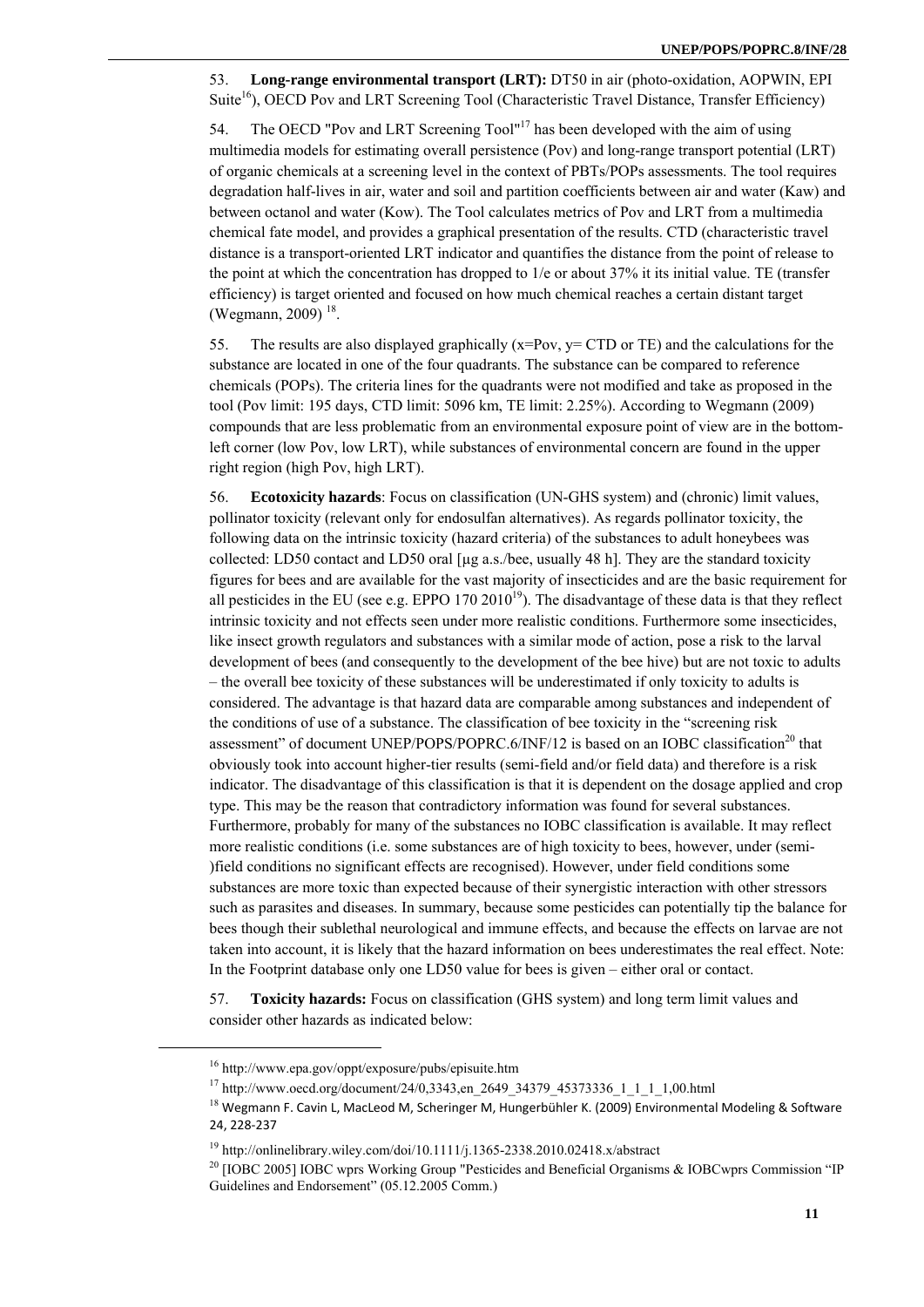a) Acute systemic toxicity, sensitization, dermal / respiratory STOT RE or SE, mutagenicity, carcinogenicity, reproductive toxicity, developmental toxicity, endocrine disruptor, immune suppression, neuro-toxicity, acceptable exposure level (AEL) long term.

#### **4.3 Databases consulted**

58. In order to assess the selected alternative substances for endosulfan within the given time frame and resources preference to governmental reports and evaluated, peer reviewed data were given. Therefore databases were split into first line and second line references, the later were consulted if first line references yielded insufficient information.

#### **4.3.1 First line references:**

- a) EU Biocides Review: http://ec.europa.eu/environment/biocides/annexi\_and\_ia.htm
- b) ESIS: http://esis.jrc.ec.europa.eu/index.php?PGM=cla

BPD (Biocidal Products Directive) active substances listed in Annex I or IA of Directive 98/8/EC or listed in the so-called list of non-inclusions.

C&L (Classification and Labelling, Annex VI to EU CLP Regulation 1272/2008)

Risk Assessment Reports (RAR)

c) EFSA

http://ec.europa.eu/food/plant/protection/evaluation/exist\_subs\_rep\_en.htm http://dar.efsa.europa.eu/dar-web/provision

d) EU Endocrine Disruption Database http://ec.europa.eu/environment/endocrine/strategy/short\_en.htm e) US-EPA: RED, Factsheets

http://www.epa.gov/pesticides/chemicalsearch

http://www.epa.gov/pesticides/factsheets/npic.htm

- f) WHO/EPS http://www.who.int/whopes/quality/en/
- g) EPI SUITE:

http://www.epa.gov/oppt/exposure/pubs/episuitedl.htm

- h) IARC: http://monographs.iarc.fr/ENG/Monographs/PDFs/index.php
- i) International limit values (working place) http://www.dguv.de/ifa/de/gestis/limit\_values/index.jsp
- j) PPDB

http://sitem.herts.ac.uk/aeru/footprint/index2.htm

#### **4.3.2 Second line references:**

- a) CLP inventory (for endpoints not covered by ESIS) http://echa.europa.eu/web/guest/information-on-chemicals/cl-inventory-database
- b) ECETOC http://www.ecetoc.org/jacc-reports
- c) ECOTOX

http://cfpub.epa.gov/ecotox/

d) EXTOXNET http://extoxnet.orst.edu/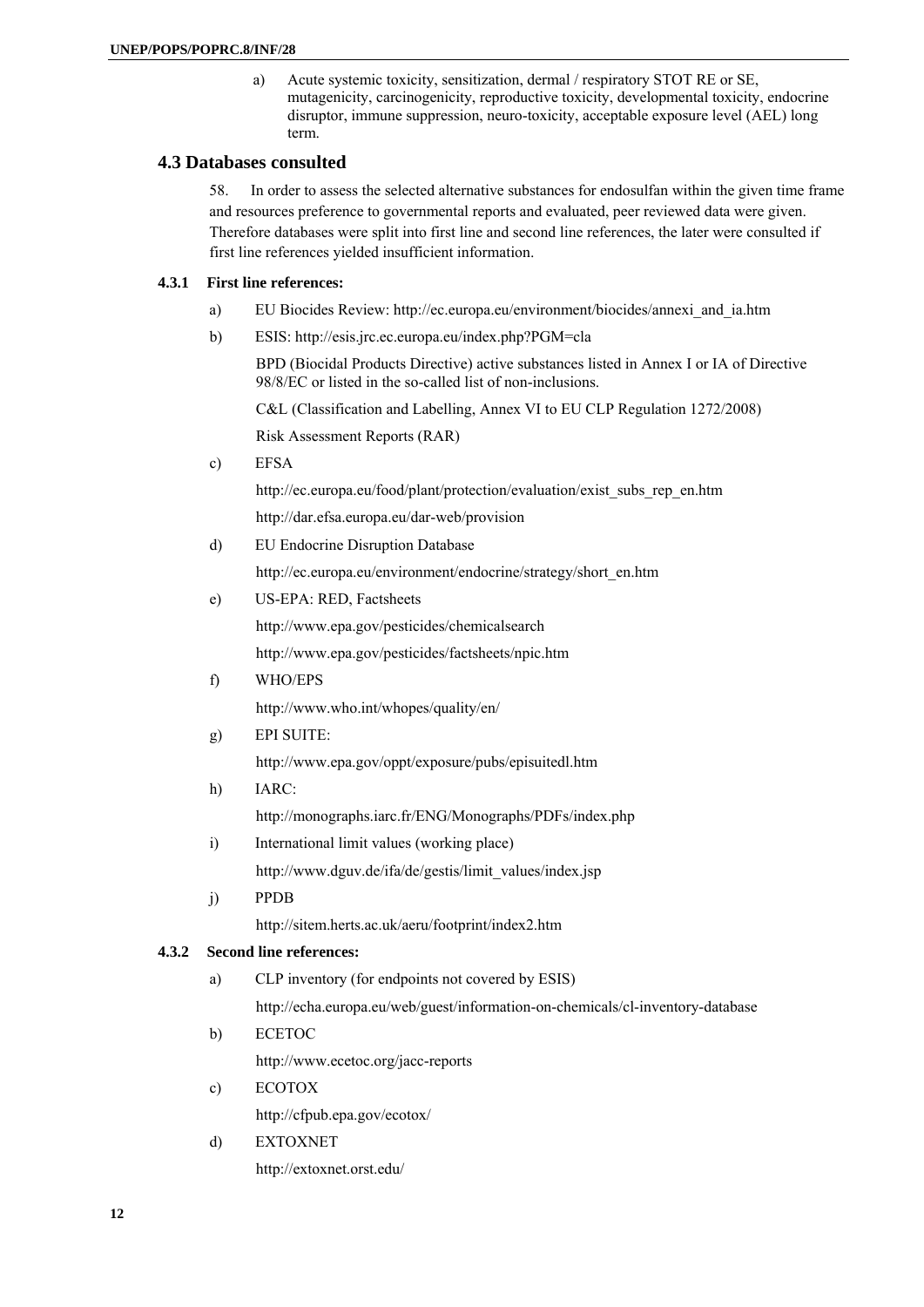e) HSDB

http://toxnet.nlm.nih.gov/cgi-bin/sis/htmlgen?HSDB

f) OECD eChemPortal

http://www.echemportal.org/echemportal/page.action?pageID=9

g) OECD Pov and LRTP Tool

http://www.oecd.org/LongAbstract/ 0,3425,en\_2649\_34379\_40718985\_119669\_1\_1\_1,00.html

h) PAN

http://www.pesticideinfo.org/Index.html

i) WHO/EHC

http://www.who.int/ipcs/publications/ehc/en/index.html

### **4.4 Decision on the representation of the information on the endpoints, handling of conflicting results and integration of the data**

59. For each substance a POP summary document was compiled. The summary document is a concise summary of qualitative information on the endpoints indicated above and has been mainly derived from governmental and international reports (substance evaluation). Data sources are differentiated into first line and second line references, the later were consulted if first line references yielded insufficient information. Conflicting results were not sorted out, but are presented as such, eventually with some explaining words indicating the overall line of evidence.

60. The summary documents provides an indication as to whether or not the insecticide meets the numerical thresholds in Annex D of the Stockholm Convention, but does not analyze monitoring data or other evidence as provided for in Annex D, so failure to meet the thresholds should not be taken as a determination that the insecticide is not a POP.

61. As an overview one large table with summary of endpoints of all alternative substances (Word document) and its comparison against the Annex D criteria is compiled. Conflicting results will be presented without explanation. Data presentation in the table is explained in a footnote to that Table.

62. An additional free text summary explaining the overall uncertainties and conclusions is provided as well.

### **V. Assessment of the persistent organic pollutant characteristics and other hazard indicators of selected chemical alternatives to Endosulfan.**

#### **5.1 Introduction**

64. The POP characteristics of the screening category 1, screening category 2 and screening category 3 substances, as distinguished in chapter III, were further analyzed..

63. For each of these substances a detailed POP factsheet<sup>21</sup> was compiled, in the case of the screening category 3 substances for alternatives to endosulfan this was only performed when important data gaps were identified.

64. It was decided not to further analyze the P- and B-characteristics of the screening category 1 substances as the data delivered for the screening already provides a profound indication of their Pand B-status. For more information it is recommended to consult the profound data set from EU pesticides or US EPA evaluations. For these two substances the factsheet contains mainly information related to human health hazards and LRT.

65. The datasheets of the screening category 2 substances were the most extensively worked on as for those substances the fulfillment of the P- and B criteria were less clear than for the screening

<sup>21</sup> UNEP/POPS/POPRC.8/INF/29.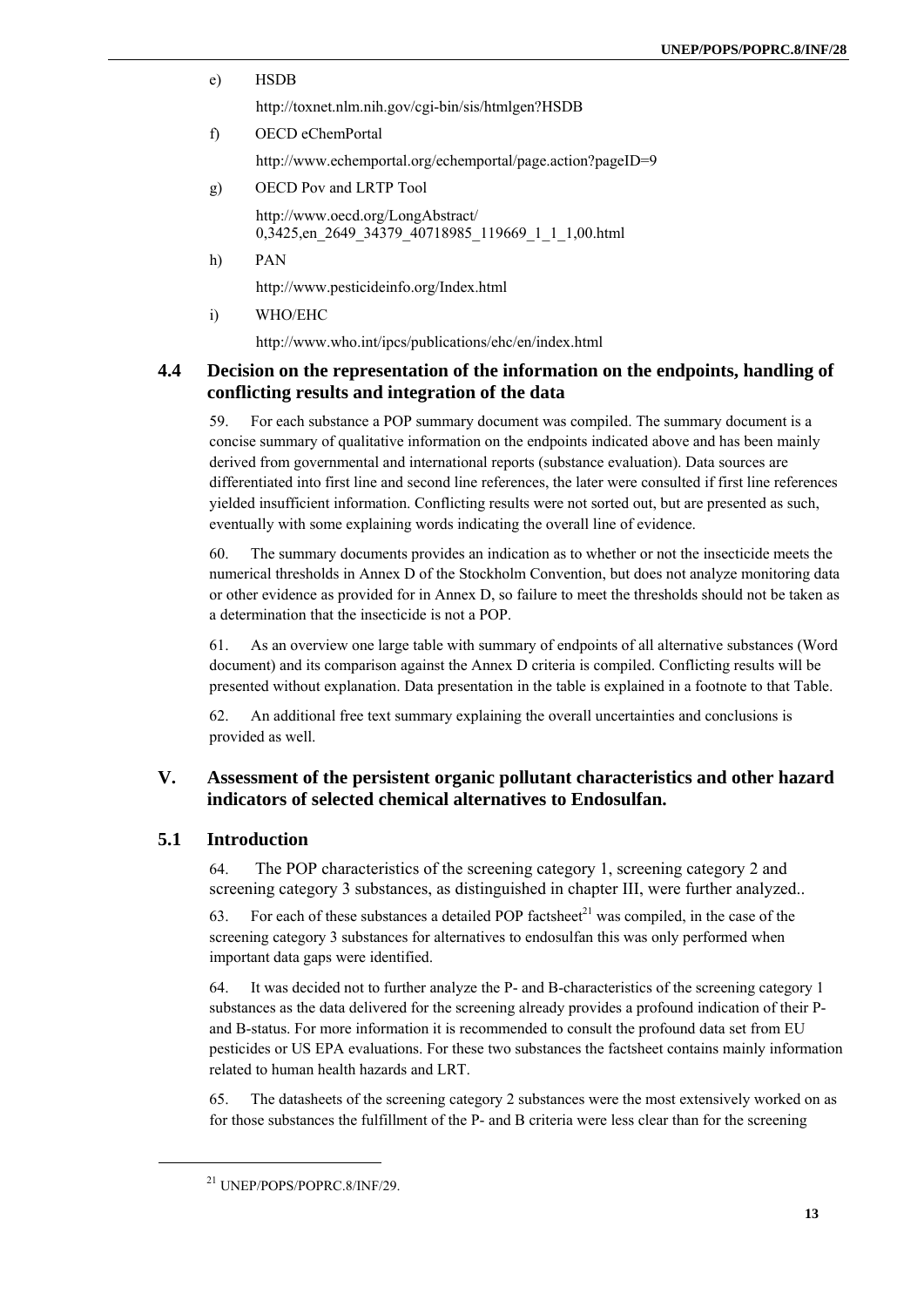category 1 substances. Furthermore, they seemed to be more likely to fulfill the P- and B criteria than the screening category 3 and 4 substances.

66. Screening category 3 substances were characterized because of the limited data for some of the criteria. These summaries focused on the data gaps identified for each substance. E.g. for Pyridaben, the factsheet was confined to bioaccumulation, whereas for Chlorfluarzon bioaccumulation and persistence was addressed.

#### **5.2 Data availability and uncertainties**

67. The task provided to the working group by POPRC decision 7/4 and 7/8 was to carry out an assessment of the POP characteristics of the alternatives identified. For endosulfan 110 alternatives were identified. Such numbers oblige a stepwise approach due to limitations of time and information. Therefore, no comprehensive assessment, such as applied in risk profiles, could be carried out here and most attention was paid to the substances which seemed to be most relevant based on the available data.

68. In general the assessment of the alternative substances was based on evaluated data and governmental reports. However, for some substances particular endpoints were covered with limited data and only one report as indicated in the reference section of the individual POP factsheets. Also, the phase out/ban of certain substances was one reason for the smaller (evaluated) data set. If limited data were available that were reviewed in one report only this may be considered as substantial uncertainty. Evaluation from different bodies often used the same data set/studies but we assumed that the evaluation of the data was independent, giving some reassurance to the conclusions. However it is uncertain if or to which extent evaluations were definitely independent. In some cases metabolites have been included however the data set was not homogenous.

69. Concerning the assessment of LRT not all pesticides justified a full evaluation including the OECD tool. Only if the calculated half-life in air was greater than 24 hours or persistence in the environment indicated stability the multimedia fate model was performed.

70. However, there are several uncertainties associated with the LRT assessment: uncertainties of the input parameters, overestimation of photo-oxidative degradation in air (see Scheringer  $2009^{22}$ ) as well as CTD and TE might not be in all cases a relevant LRT descriptor (see AMAP, 2009<sup>23</sup>).

71. Also concerning persistence, some chemicals had single DT50 values that exceed the threshold of Annex D. The conclusion based on only one value must be seen with caution.

72. Concerning the toxicity assessment for human health, no human data have been reviewed, the assessment focused on results from laboratory animals submitted for regulatory purposes. Independent, i.e. non-regulatory studies were not included. In addition, it needs to be mentioned that practically no explicit assessment was available for adverse effects on the immune system; and the assessment of endocrine disruption was limited to several substances. It may be expected that substances within one screening category (organophosphates, carbamates, pyrethroids, benzylurea) show the same toxicological mode of action and therefore a similar toxicological profile. However for several substances within one screening category different conclusions were drawn with regard to carcinogenicity, developmental toxicity and endocrine disruption. It may well be that the slightly different chemical structures of the substances within one screening category lead to different effects; for example, experimental data do show differing effects of organophosphates on the nervous system. However it may also well be that the different conclusions were a consequence of different data packages available for the individual substances or simply reproducibility of the study results.

73. Finally, efficacy data determining the application rates and consequent exposure estimates were not considered.

 $^{22}$  http://onlinelibrary.wiley.com/doi/10.1897/08-324R.1/full  $^{23}$  AMAP Assessment 2009 - Persistent Organic Pollutants (POPs) in the Arctic. Science of the Total Environment Special Issue. 408:2851-3051. Elsevier, 2010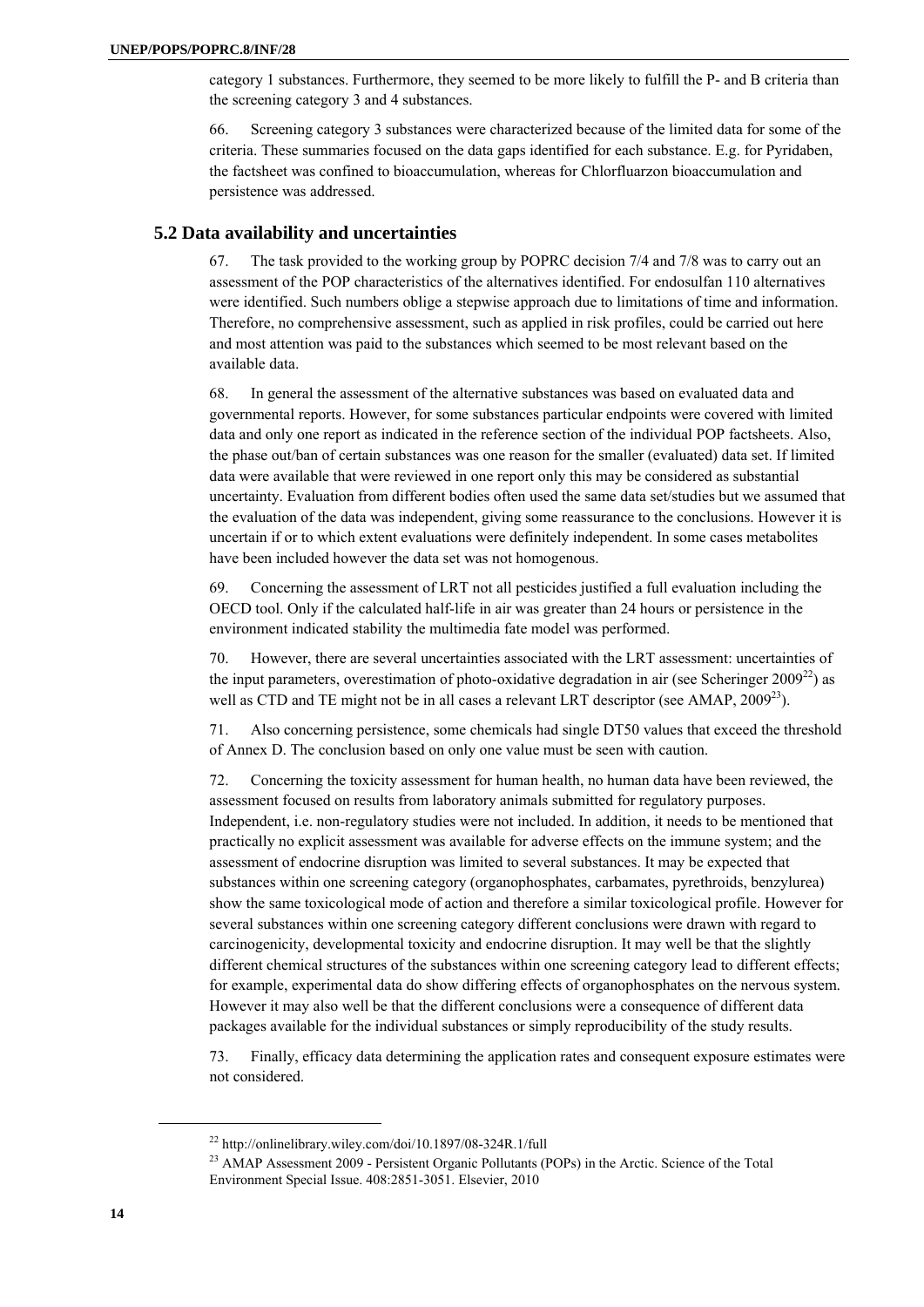#### **5.3 Results**

74. The results of the assessment of the substances listed in Table V-1 (substance no. 1 to 26) are displayed in Annex IV. Specific information (factsheets) on all substances listed in Table V-1 is compiled in a separate background document (UNEP/POPS/POPRC.8/INF/29).

75. As explained above and as can be seen from the listing in Annex IV, not all aspects of the Annex D screening criteria have been considered. The specific Annex D item is listed in Annex IV. Thus, considering also other Annex D items might change the conclusions on certain substances.

76. Substances identified as alternatives to Endosulfan only (no. 27 to 32 listed in Table V-1, screening category 3) are subject to a specific evaluation concerning bioaccumulation and/or persistence. First line data sources as indicated in chapter IV were used. Data availability was very limited due to phase out or ban or restricted uses. Please refer to the background document for detailed information and the individual substances (summary). Beta-cypermethrin and Spinetoram clearly did not meet the requirements for further assessment.

77. Data needs and further information concerning bioaccumulation and/or persistency were identified for Pyridaben, Chlorfluazuron, Tolfenpyrad and Prothiofos

### **5.4 Conclusions of the screening assessment on POPs characteristics of the chemical alternative of Endosulfan**

78. Based on the results of the screening assessment the following recommendations are suggested. However, the assessment provides only an indication as to whether or not the insecticide meets the numerical thresholds in Annex D of the Stockholm Convention, and does not analyze monitoring data or other evidence as provided for in Annex D, so failure to meet the thresholds should not be taken as a determination that the insecticide is not a POP. Furthermore, this work is only a first screening indicating the likelihood and not a definite classification of the substances concerning their POP characteristics.

#### **Class 1: Substances that met all Annex D criteria**

Dicofol

#### **Class 2: Substances that may meet all Annex D criteria but remained undetermined due to equivocal or insufficient data**

Bifenthrin, Chlorpyriphos, Flufenoxuron, Lufenuron, Pyridalyl, Pyridaben, Chlorfluazuron, Tolfenpyrad and Prothiofos

#### **Class 3: Substances that are not likely to fulfil the criteria in Annex D**

Alpha-Cypermethrin, Beta-cypermethrin, Cypermethrin, Cyfluthrin, Cyhalothrin, Gamma-Cyhalothrin, Lambda-cyhalothrin, Deltamethrin, Esfenvalerate, Etofenprox, Fenitrothion, Fenvalerate, Flucythrinate, Hexaflumuron, Malathion, Novaluron, Primiphos-methyl, Propargite, Spinetoram, Tralomethrin.

#### In addition, the following substances from chapter III can be considered as "**Class 3: Substances that are not likely to fulfil the criteria on persistence and bioaccumulation in Annex D"**

Abamectine, Acetamiprid, Acephate, Alanycarb, Aldicarb, Azinphos-methyl, Beta-cyfluthrin, Buprofezin, Carbaryl, Carbofuran, Carbosulfan, Chlorantraniliprole, Chromafenozide, Clofentezine, Chlorpicrin, Clothianidin, Cyantraniliprole, Cyromazine, Diafenthiuron, Diazinon, Dicrotophos, Diflubenzuron, Dinotefuran, Dimethoate, Emamectin benzoate, Ethion, Ethiofencarb, Ethiprole, Ethoprop, Ethylthiometon, Fenitrothion, Fenpropathrin, Fipronil, Formothion, Flonicamid, Flubendiamide, Furathiocarb, Imidacloprid, Insecticidal soap (Sodium Oleate, Sorbitan esters of fatty acids), Isoxathion, Quinalphos, Lepimectin, Methamidophos, Methidathion, Methomyl, Methyl parathion, Milbemycin A4/Milbemycin A3, Monocrotophos, Methoxyfenozide, Naled, Napropamide, Nitenpyram, Oxamyl, Oxydemetonmethyl, Permethrin, Pirimicarb, Profenofos, Phentoate, Phosalone, Phosmet, Phorate, Phosphamidon, Pymetrozine, Pyrethrin, Pyriproxifen, Pyridafenthion, Indoxacarb, Fluvalinate, Spinosad (Spinosyn D), Spirodiclofen, Spiromesifen, Spirotetramat, Teflubenzuron, Terbufos Thiacloprid, Trichlorfon, Triazophos, Triflumuron Thiamethoxam, Thiodicarb, Zetacypermethrin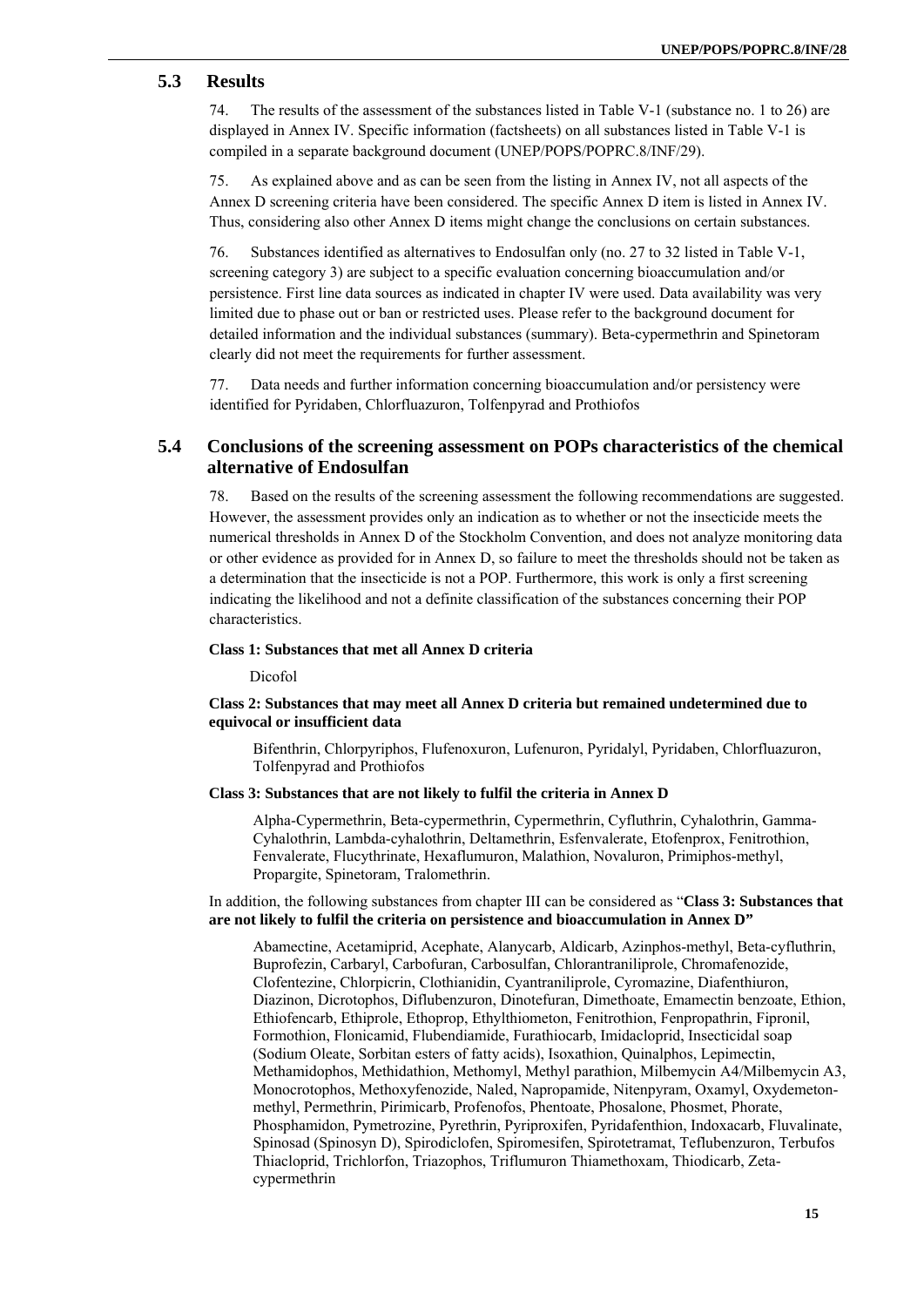79. In summary, Parties and observers submitted 110 alternative substances for Endosulfan. Out of this number the initial screening found 2 chemicals of high POPs potential, 18 that could be POPs substances, 6 that are difficult to assess because of lack of data, and 84 that are found to be not likely to fulfil the criteria of persistence and bioaccumulation in Annex D to the Convention. In the further assessment one substance was considered to meet all Annex D criteria, nine substances might meet all of the Annex D criteria but this remains undetermined due to equivocal or insufficient data. One hundred substances were considered not likely to fulfil the criteria on persistence and bioaccumulation in Annex D.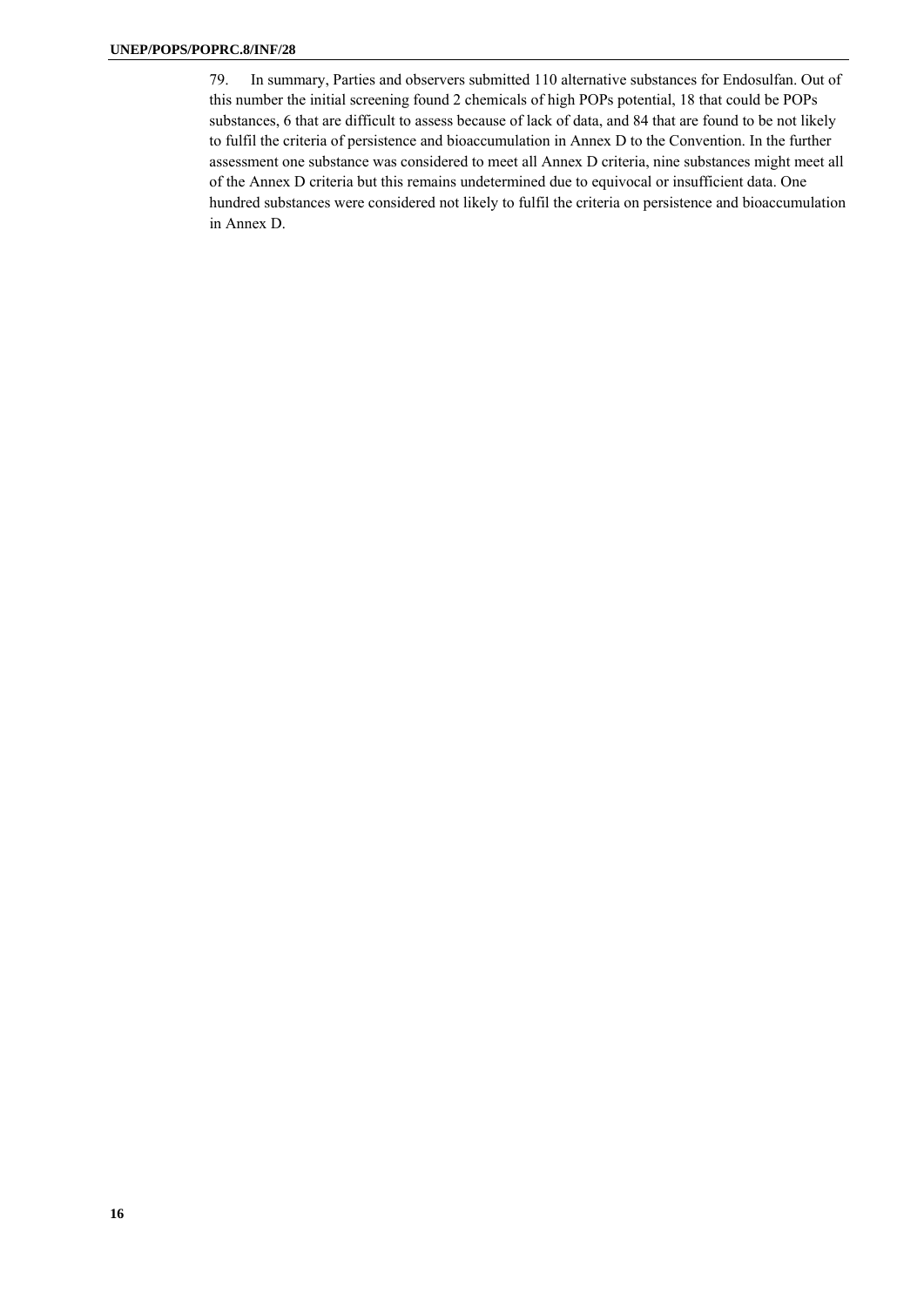# **Annex I**

## **Workplans and status of the different items for Endosulfan**

#### **Terms of reference for the ad hoc working group**

#### **A. Intersessional work related to chemical alternatives to endosulfan**

#### **(Annex II to decision POPRC-7/4)**

1. Identify chemical alternatives relevant to the crop-pest complexes in part VI of Annex A to the Stockholm Convention (decision SC-5/3) from the information provided in part A of annex I to document UNEP/POPS/POPRC.7/INF/11/Rev.2 and other information provided by parties and observers.

2. Identify information gaps relating to alternatives to the crop-pest complexes identified pursuant to the preceding paragraph.

3. Request the Secretariat to collect information related to the gaps identified pursuant to the preceding paragraph from parties and observers.

4. Develop a methodology for the assessment of persistent organic pollutant characteristics and other hazard indicators.

5. Prioritize chemical alternatives according to the most important crop-pest complexes, including those using the highest volumes of endosulfan.

6. Prioritize the chemical alternatives relevant to the most important crop-pest complexes against the persistent organic pollutant screening criteria.

7. Assess the persistent organic pollutant characteristics and other hazard indicators of the chemical alternatives prioritized.

8. Provide a report for the consideration of the Committee at its eighth meeting.

#### **Results**

#### **A. Intersessional work related to chemical alternatives to endosulfan**

Ad A1: Responsible: Secretariat

Status: Done. Chemical and non chemical alternatives to endosulfan for crop-pest complex\_111101 was sent to the WG members and requested additional information.

Ad A2: Responsible: WG members

Status: Done. The information received from WG members between 30 October and 30 November was compiled in Endosulfan alternatives update Dec.2011. eun2.

Ad A3 Responsible: Secretariat

Status: The request was sent on 9 December with the attached form (Form3\_Endosulfan\_English). So far no information received.

The information obtained from question 2 of the form could be used as a basis for prioritization of which chemicals to review.

Ad A4: Responsible WG member

Please see Chapter IV

Ad A5: For this purpose, information on the most important crop-pest complexes is necessary. The significance of the use of endosulfan has been asked in question 2 of form 3 sent to Parties and observers. This information is presented by the Secretariat.

Ad A6: Please see Chapter III

Ad A7: Please see Chapter V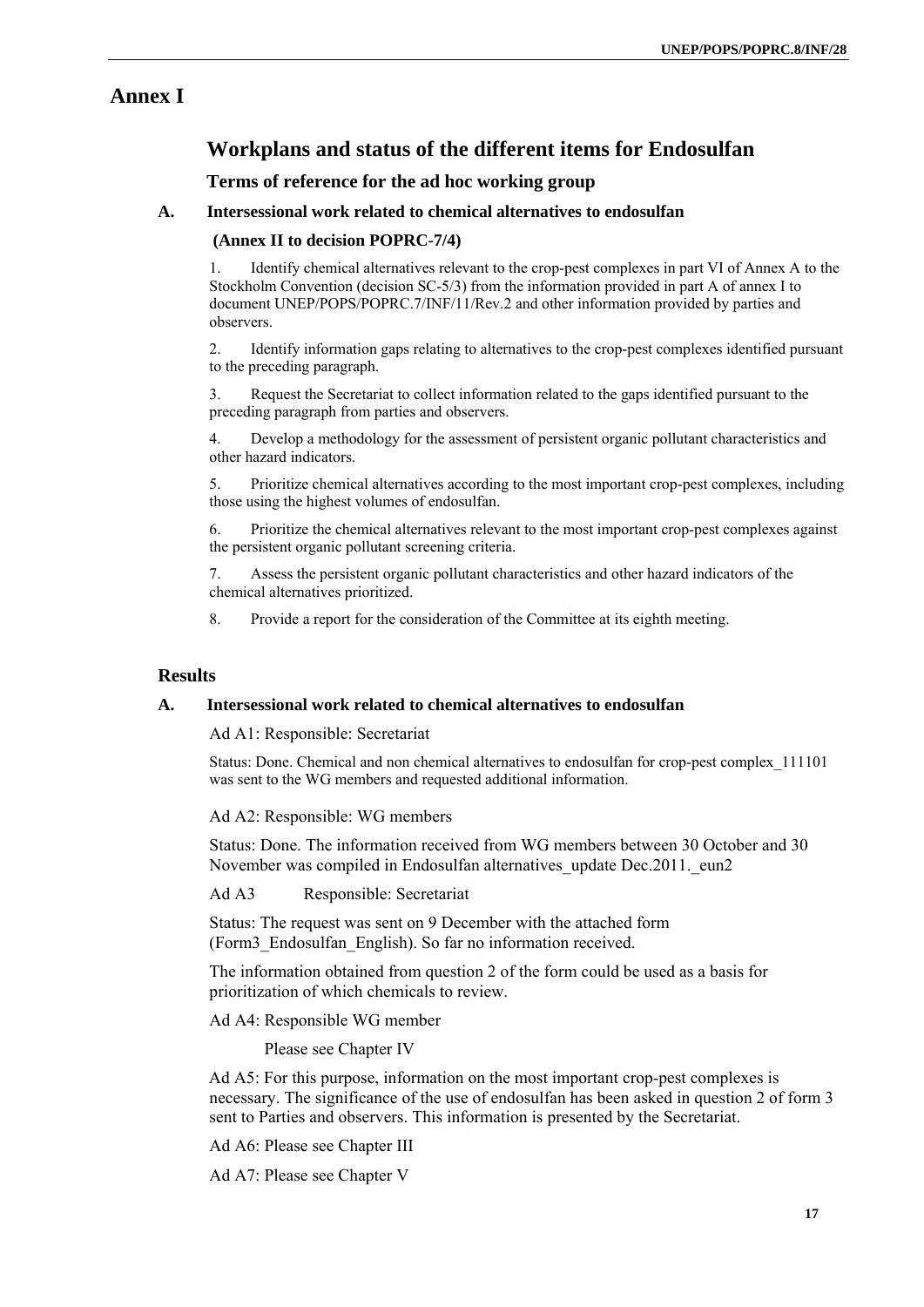# **Annex II**

| Crop         | Pest         | <b>Insecticide</b>             |
|--------------|--------------|--------------------------------|
| <b>Apple</b> | Aphids       | Acetamiprid                    |
|              |              | Chlorpyriphos                  |
|              |              | Chlorpyriphos                  |
|              |              | Clofentezine                   |
|              |              | Cypermethrin                   |
|              |              | Deltamethrin                   |
|              |              | Deltamethrin                   |
|              |              | Diazinon                       |
|              |              | Diflubenzuron                  |
|              |              | Dimethoate                     |
|              |              | Fenpropathrin                  |
|              |              | Flonicamid                     |
|              |              | Imidacloprid                   |
|              |              | Imidacloprid                   |
|              |              | Indoxacarb                     |
|              |              | Lambda-cyhalothrin             |
|              |              | Lambda-cyhalothrin             |
|              |              | Methoxyfenozide                |
|              |              | Phorate                        |
|              |              | Phosalone                      |
|              |              | Pirimicarb                     |
|              |              | Quinalphos                     |
|              |              |                                |
|              |              | Spirodiclofen                  |
|              |              | Spirotetramat                  |
|              |              | Thiacloprid                    |
|              |              | Thiacloprid                    |
| Arhar, gram  | Aphids       | Diazinon                       |
|              |              | Chlorpyriphos                  |
|              |              | Dimethoate                     |
|              |              | Dimethoate                     |
|              |              | Fenitrothion                   |
|              |              | Insecticidal soap              |
|              |              | Lambda-cyhalothrin             |
|              |              | Mancozeb                       |
|              |              | Malathion                      |
|              |              | Naled                          |
|              |              | Spirotetramat                  |
|              |              | Acetamiprid                    |
|              |              | Clothianidin                   |
|              |              | Cyfluthrin                     |
|              |              | Cyhalothrin                    |
|              |              | Cypermethrin                   |
|              |              | Ethofenprox                    |
|              |              | Ethylthiometon                 |
|              |              | Fenitrothion                   |
|              |              | Flucythrinate                  |
|              |              | Imidacloprid                   |
|              |              | Malathion                      |
|              |              | Permethrin                     |
|              |              | Phenthoate                     |
|              |              | Sorbitan esters of fatty acids |
|              |              |                                |
|              |              | Thiamethoxam                   |
|              | Caterpillars | Carbaryl                       |
|              |              | Carbaryl                       |
|              |              | Chlorantraniliprole            |
|              |              | Diazinon                       |
|              |              | Fenitrothion                   |
|              |              | Lambda-cyhalothrin             |
|              |              | Naled                          |
|              |              | Trichlorfon                    |

# **Chemical alternatives to Endosulfan for crop-pest complex**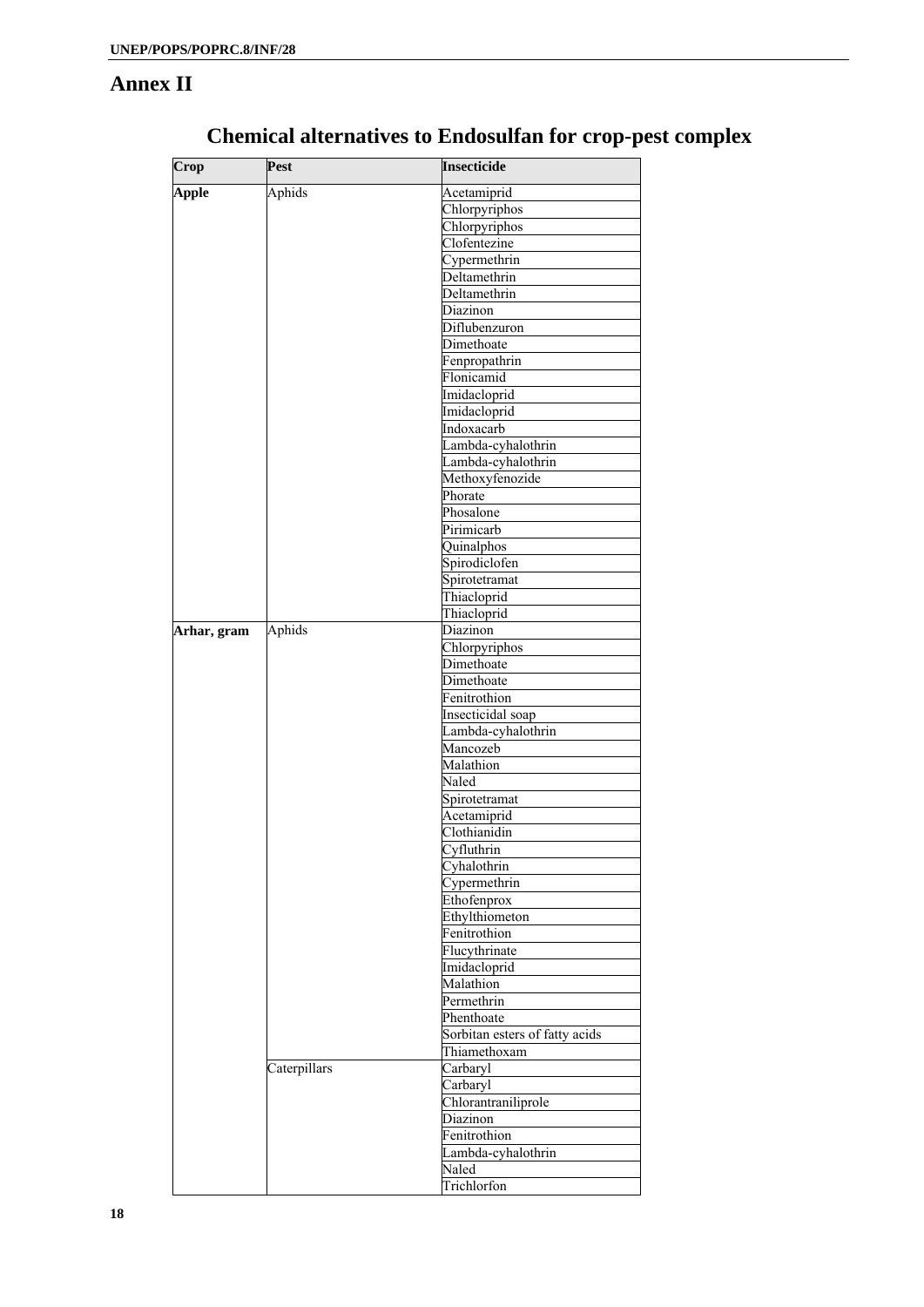|               |                | Chlorpicrin                         |
|---------------|----------------|-------------------------------------|
|               |                | Ethofenprox                         |
|               |                | Fenitrothion                        |
|               |                |                                     |
|               |                | Malathion                           |
|               |                | Permethrin                          |
|               | Pea semilooper | Diazinon                            |
|               | Pod borer      |                                     |
|               |                | Chlorpyriphos<br>Emamectin benzoate |
|               |                |                                     |
|               |                | Quinalphos                          |
| Bean          | Aphids         | Acephate                            |
|               |                | Bifenthrin                          |
|               |                | Cyfluthrin                          |
|               |                | Diazinon                            |
|               |                | Dimethoate                          |
|               |                | Dimethoate                          |
|               |                |                                     |
|               |                | Esfenvalerate                       |
|               |                | Imidacloprid                        |
|               |                | Lambda-cyhalothrin                  |
|               |                | Lambda-cyhalothrin                  |
|               |                | Malathion                           |
|               |                |                                     |
|               |                | Malathion                           |
|               |                | Naled                               |
|               |                | Spirotetramat                       |
|               | Leaf miner     | Imidacloprid                        |
|               |                |                                     |
|               | Whiteflies     | Acephate                            |
|               |                | Bifenthrin                          |
|               |                | Cyfluthrin                          |
|               |                | Esfenvalerate                       |
|               |                |                                     |
|               |                | Imidacloprid                        |
|               |                | Lambda-cyhalothrin                  |
|               |                | Malathion                           |
|               |                | Carbofuran                          |
| <b>Chilli</b> | Aphids         | Carbosulfan                         |
|               |                | Fipronil                            |
|               |                | Phorate                             |
|               |                |                                     |
|               |                | Phosalone                           |
|               |                | Quinalphos                          |
|               | Jassids        | Acephate                            |
|               |                | Azinphos-methyl                     |
|               |                | Carbaryl                            |
|               |                | Carbaryl                            |
|               |                |                                     |
|               |                | Chlorpyrifos-ethyl                  |
|               |                | Diazinon                            |
|               |                | Dimethoate                          |
|               |                | Ethiofencarb                        |
|               |                | Imidacloprid                        |
|               |                | Imidacloprid                        |
|               |                |                                     |
|               |                | Malathion                           |
|               |                | Malathion                           |
|               |                | Malathion                           |
|               |                | Methamidophos                       |
|               |                | Methamidophos                       |
|               |                | Methomyl                            |
|               |                |                                     |
|               |                | Methomyl                            |
|               |                | Methyl Parathion                    |
|               |                | Oxydemeton-methyl                   |
|               |                | Phosphamidon                        |
|               |                | Pirimicarb                          |
|               |                | Trichlorfon                         |
|               |                |                                     |
| <b>Coffee</b> | Berry borer    | Chlorpyrifos                        |
|               |                | Chlorpyrifos                        |
|               |                | Deltamethrim                        |
|               |                | Imidacloprid                        |
|               | Stem borer     | Carbofuran                          |
|               |                |                                     |
|               |                | Diazinon                            |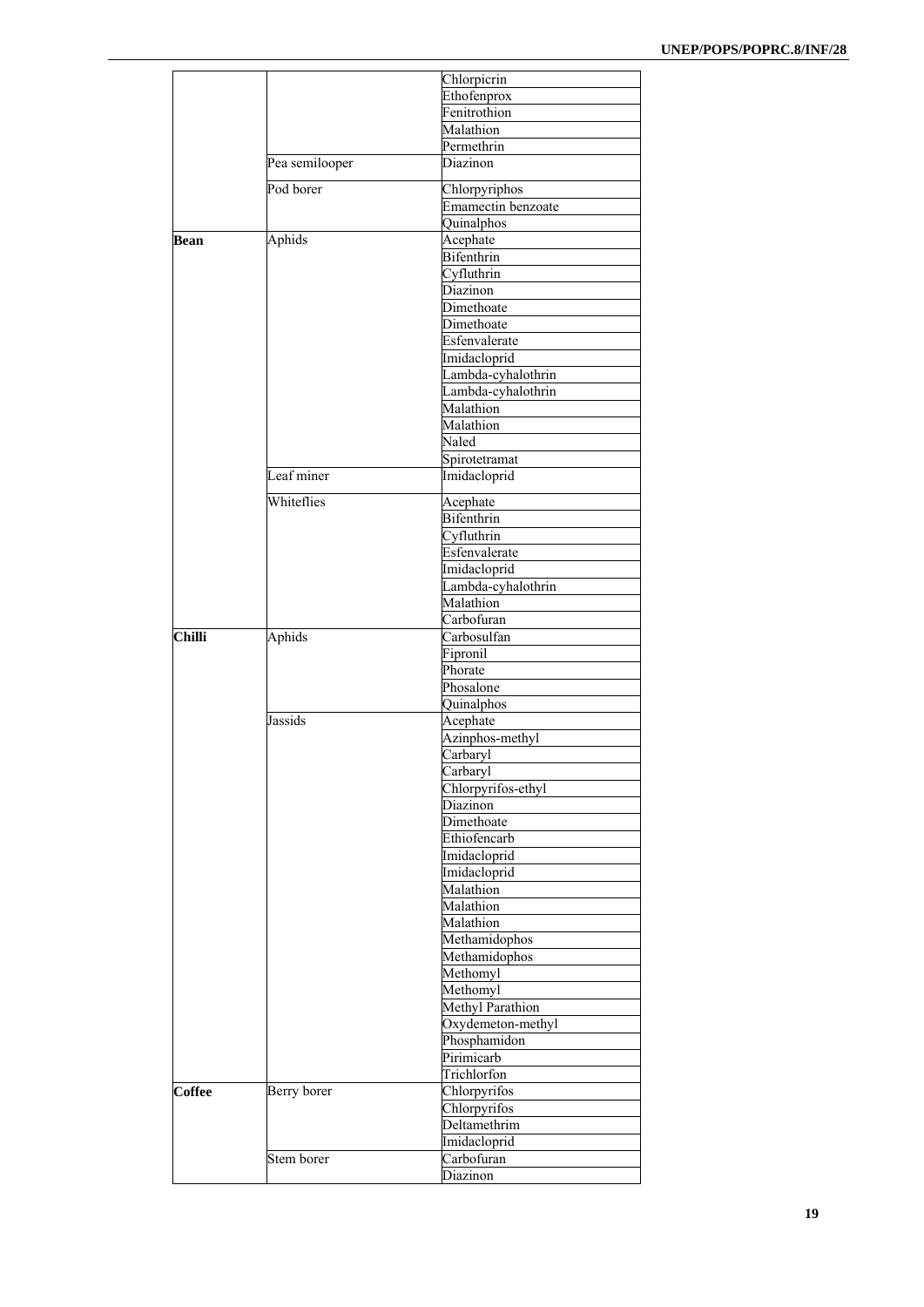|               |                 | Fenitrothion        |
|---------------|-----------------|---------------------|
|               |                 | Imidacloprid        |
| <b>Cotton</b> | Aphids          | Acetamiprid         |
|               |                 | Buprofezin          |
|               |                 | Carbosulfan         |
|               |                 | Chlorpyriphos       |
|               |                 |                     |
|               |                 | Diafenthiuron       |
|               |                 | Fenvalerate         |
|               |                 | Fipronil            |
|               |                 | Fluvalinate         |
|               |                 | Furathiocarb        |
|               |                 | Imidacloprid        |
|               |                 |                     |
|               |                 | Malathion           |
|               |                 | Monocrotophos       |
|               |                 | Oxydemeton-methyl   |
|               |                 | Phorate             |
|               |                 | Quinalphos          |
|               |                 | Quinalphos          |
|               |                 |                     |
|               |                 | Thiamethoxam        |
|               | Cotton bollworm | Acephate            |
|               |                 | Beta-cyfluthrin     |
|               |                 | Buprofezin          |
|               |                 | Chlorantraniliprole |
|               |                 | Chlorfluazuron      |
|               |                 |                     |
|               |                 | Chlorfluazuron      |
|               |                 | Chlorpyriphos       |
|               |                 | Chromafenozide      |
|               |                 | Chromafenozide      |
|               |                 | <b>DDT</b>          |
|               |                 | Deltamethrin        |
|               |                 |                     |
|               |                 | Diafenthiuron       |
|               |                 | Emamectin benzoate  |
|               |                 | Emamectin benzoate  |
|               |                 | Ethofenprox         |
|               |                 | Fenvalerate         |
|               |                 | Fipronil            |
|               |                 | Flubendiamide       |
|               |                 |                     |
|               |                 | Flubendiamide       |
|               |                 | Flubendiamide       |
|               |                 | Fluvalinate         |
|               |                 | Indoxacarb          |
|               |                 | Indoxacarb          |
|               |                 | Indoxacarb          |
|               |                 |                     |
|               |                 | Isoxathion          |
|               |                 | Isoxathion          |
|               |                 | Lambda-cyhalothrin  |
|               |                 | Lufenuron           |
|               |                 | Lufenuron           |
|               |                 | Lufenuron           |
|               |                 |                     |
|               |                 | Malathion           |
|               |                 | Methomyl            |
|               |                 | Methyl Parathion    |
|               |                 | Monocrotophos       |
|               |                 | Novuluron           |
|               |                 | Permethrin          |
|               |                 |                     |
|               |                 | Phenthoate          |
|               |                 | Profenofos          |
|               |                 | Profenofos          |
|               |                 | Profenofos          |
|               |                 | Pyriproxyfen        |
|               |                 |                     |
|               |                 | Quinalphos          |
|               |                 | Spinosad            |
|               |                 | Spinosad            |
|               |                 | Spinosad            |
|               |                 | Spirotetramat       |
|               |                 | Thiodicarb          |
|               |                 |                     |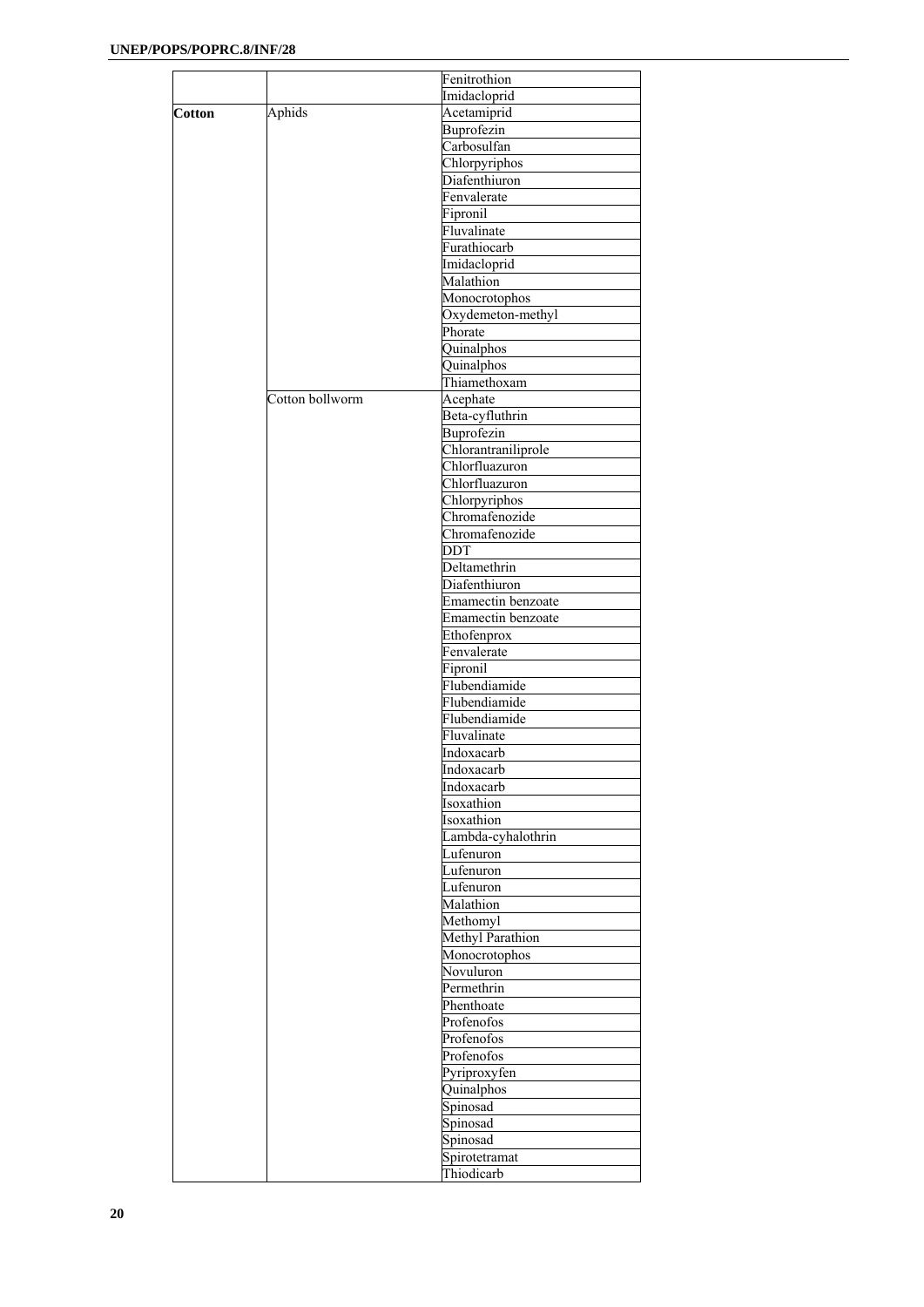|               | Thiodicarb         |
|---------------|--------------------|
|               | Thiodicarb         |
|               | Thiodicarb         |
|               | Triazophos         |
|               | Triazophos         |
|               | Triazophos         |
| Jassids       | Acephate           |
|               | Acetamiprid        |
|               | Buprofezin         |
|               | Carbosulfan        |
|               | Clothianidin       |
|               | Fenvalerate        |
|               | Fipronil           |
|               | Fluvalinate        |
|               | Formothion         |
|               | Imidacloprid       |
|               | Lambda-cyhalothrin |
|               | Malathion          |
|               | Oxydemeton-methyl  |
|               | Phorate            |
|               | Quinalphos         |
|               | Thiamethoxam       |
|               | Thiamethoxam       |
| Leaf rollers  | Acetamiprid        |
|               | Alpha-cypermethrin |
|               | Carbofuran         |
|               | Carbofuran         |
|               | Chlorpyrifos       |
|               | Cyhalothrin        |
|               |                    |
|               | Cyhalothrin        |
|               | Cypermethrin       |
|               | Cypermethrin       |
|               | Furathiocarb       |
|               | Furathiocarb       |
| Pink bollworm | Acephate           |
|               | Acetamiprid        |
|               | Alpha-cypermethrin |
|               | Alpha-cypermethrin |
|               | Azinphos-methyl    |
|               | Beta-cyfluthrin    |
|               | Beta-cyfluthrin    |
|               | Beta-cyfluthrin    |
|               | Bifenthrin         |
|               | Bifenthrin         |
|               | Carbaryl           |
|               | Carbaryl           |
|               | Carbaryl           |
|               | Carbaryl           |
|               | Carbaryl           |
|               | Chlorpyrifos-ethyl |
|               | Chlorpyriphos      |
|               | Chlorpyriphos      |
|               | Chlorpyriphos      |
|               |                    |
|               | Chlorpyriphos      |
|               | Chlorpyriphos      |
|               | Cyfluthrin         |
|               | Cyfluthrin         |
|               | Cyhalothrin        |
|               | Cyhalothrin        |
|               | Cypermethrin       |
|               | Cypermethrin       |
|               | Cypermethrin       |
|               | Cypermethrin       |
|               | Cypermethrin       |
|               | Deltamethrin       |
|               | Deltamethrin       |
|               |                    |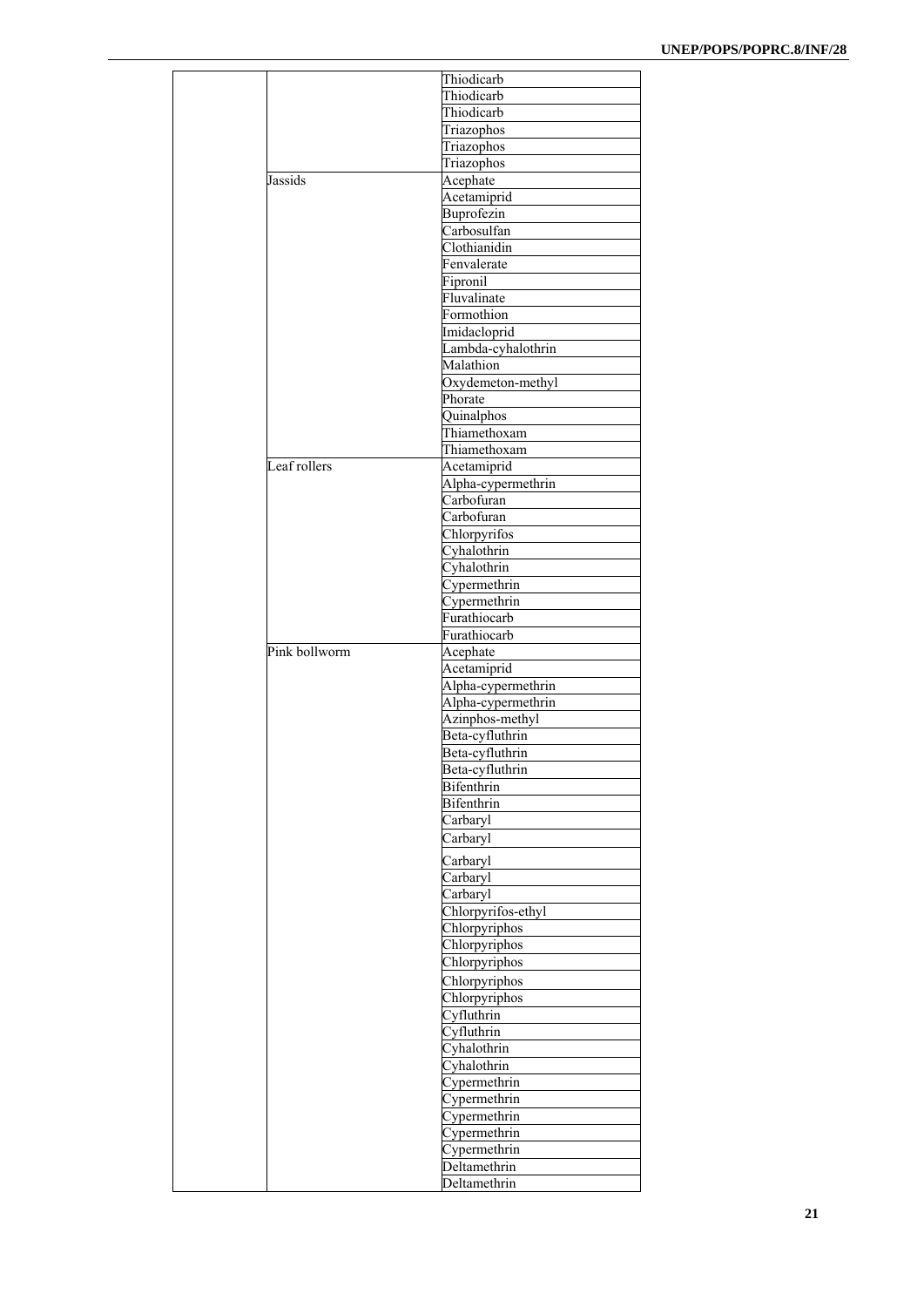|            | Deltamethrin                      |
|------------|-----------------------------------|
|            | Esfenvalerate                     |
|            | Esfenvalerate                     |
|            | Fenpropathrin                     |
|            | Fenpropathrin                     |
|            | Fenpropathrin                     |
|            | Fenvalerate                       |
|            |                                   |
|            | Fenvalerate                       |
|            | Fenvalerate                       |
|            | Flufenoxoron                      |
|            | Fluvalinate                       |
|            | Imidacloprid                      |
|            | Imidacloprid                      |
|            | Lambda-cyhalothrin                |
|            | Lufenuron                         |
|            |                                   |
|            | Methamidophos                     |
|            | Methidathion                      |
|            | Methidathion                      |
|            | Methomyl                          |
|            | Methomyl                          |
|            | Methoxyfenozide                   |
|            | Methyl Parathion                  |
|            | Monocrotophos                     |
|            | Permethrin                        |
|            | Permethrin                        |
|            | Permethrin                        |
|            | Phenthoate                        |
|            | Phenthoate                        |
|            | Phosalone                         |
|            |                                   |
|            | Profenofos                        |
|            | Profenofos                        |
|            | Quinalphos                        |
|            | Spinosad                          |
|            | Thiodicarb                        |
|            | Triazophos                        |
|            | Triazophos                        |
|            | Triazophos                        |
|            |                                   |
|            | Zeta-cypermethrin                 |
| Thrips     | Buprofezin                        |
|            | Carbosulfan                       |
|            | Fenvalerate                       |
|            | Fipronil                          |
|            | Formothion                        |
|            | Lambda-cyhalothrin                |
|            | Malathion                         |
|            | Methyl Parathion                  |
|            | Monocrotophos                     |
|            |                                   |
|            |                                   |
|            | Phorate                           |
|            | Quinalphos                        |
|            | Thiamethoxam                      |
| Whiteflies | Acephate                          |
|            | Acetamiprid                       |
|            | Beta-cyfluthrin                   |
|            | Buprofezin                        |
|            | Chlorpyriphos                     |
|            | Clothianidin                      |
|            | Dicrotophos                       |
|            | Dinotefuran                       |
|            |                                   |
|            | Fipronil                          |
|            | Imidacloprid                      |
|            | Indoxacarb                        |
|            | Lambda-cyhalothrin                |
|            | Methamidophos                     |
|            | Methidathion                      |
|            | Methyl Parathion<br>Monocrotophos |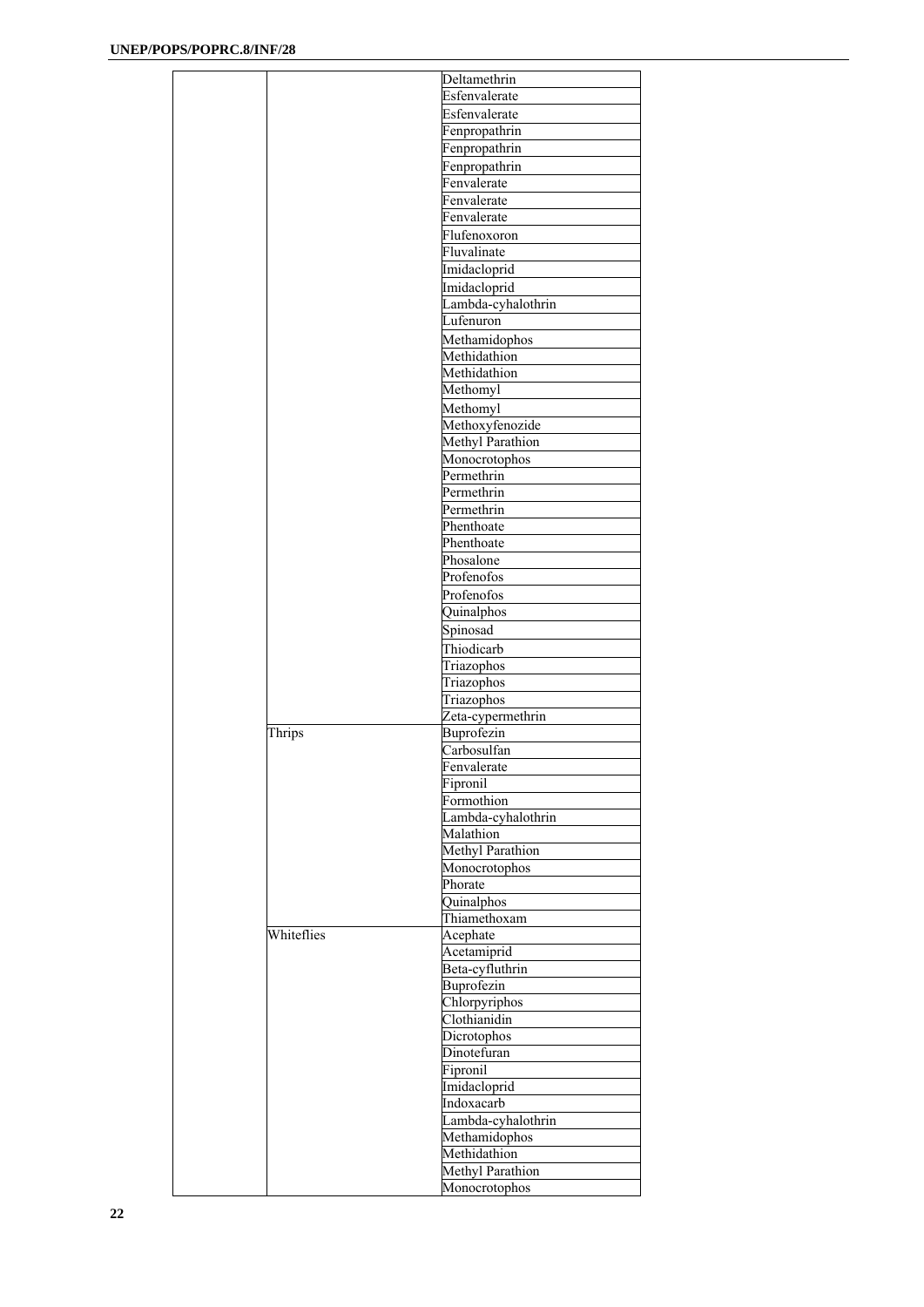|                |                  | Novaluron                      |
|----------------|------------------|--------------------------------|
|                |                  | Oxamyl                         |
|                |                  | Phorate                        |
|                |                  | Profenofos                     |
|                |                  | Pyriproxifen                   |
|                |                  |                                |
|                |                  | Spiromesifen                   |
|                |                  | Thiamethoxam                   |
|                |                  | Tralomethrin                   |
|                |                  | Zeta cypernethrin              |
| Cowpea         | Aphids           | Acephate                       |
|                |                  | Acetamiprid                    |
|                |                  |                                |
|                |                  | Aldicarb                       |
|                |                  | Clothianidin                   |
|                |                  | Cyfluthrin                     |
|                |                  | Cyhalothrin                    |
|                |                  | Cypermethrin                   |
|                |                  | Cypermethrin                   |
|                |                  |                                |
|                |                  | Diazinon                       |
|                |                  | Diazinon                       |
|                |                  | Dimethoate                     |
|                |                  | Dimethoate                     |
|                |                  | Ethofenprox                    |
|                |                  | Ethylthiometon                 |
|                |                  |                                |
|                |                  | Fenitrothion                   |
|                |                  | Flucythrinate                  |
|                |                  | Imidacloprid                   |
|                |                  | Insecticidal soap              |
|                |                  | Lambda-cyhalothrin             |
|                |                  | Malathion                      |
|                |                  |                                |
|                |                  | Malathion                      |
|                |                  | Methamidophos                  |
|                |                  | Naled                          |
|                |                  | Permethrin                     |
|                |                  | Phenthoate                     |
|                |                  |                                |
|                |                  | Sorbitan esters of fatty acids |
|                |                  | Spirotetramat                  |
|                |                  | Thiamethoxam                   |
|                |                  | Thiamethoxam                   |
|                | Leaf miner       | Diazinon                       |
|                |                  |                                |
|                |                  | Carbaryl                       |
|                |                  | Chlorpyriphos                  |
|                |                  | Emamectin benzoate             |
|                |                  | Malathion                      |
|                |                  | Methyl Parathion               |
|                |                  |                                |
|                |                  | Permethrin                     |
|                |                  | Pyridalyl                      |
|                |                  | Triazophos                     |
|                |                  | Trichlorfon                    |
|                | Whiteflies       | Acephate                       |
|                |                  |                                |
|                |                  | Acetamiprid                    |
|                |                  | Aldicarb                       |
|                |                  | Carbaryl                       |
|                |                  | Cypermethrin                   |
|                |                  | Dimethoate                     |
|                |                  | Imidacloprid                   |
|                |                  |                                |
|                |                  | Insecticidal soap              |
|                |                  | Methamidophos                  |
|                |                  | Pyriproxyfen                   |
|                |                  | Spirotetramat                  |
|                |                  | Thiamethoxam                   |
|                |                  |                                |
| <b>Eggpant</b> | Aphids           | Flonicamid                     |
|                |                  | Spirotetramat                  |
|                |                  | Malathion                      |
|                |                  | Bifenthrin                     |
|                | Diamondback moth | Chlorpyriphos                  |
|                |                  |                                |
|                |                  | Cypermethrin                   |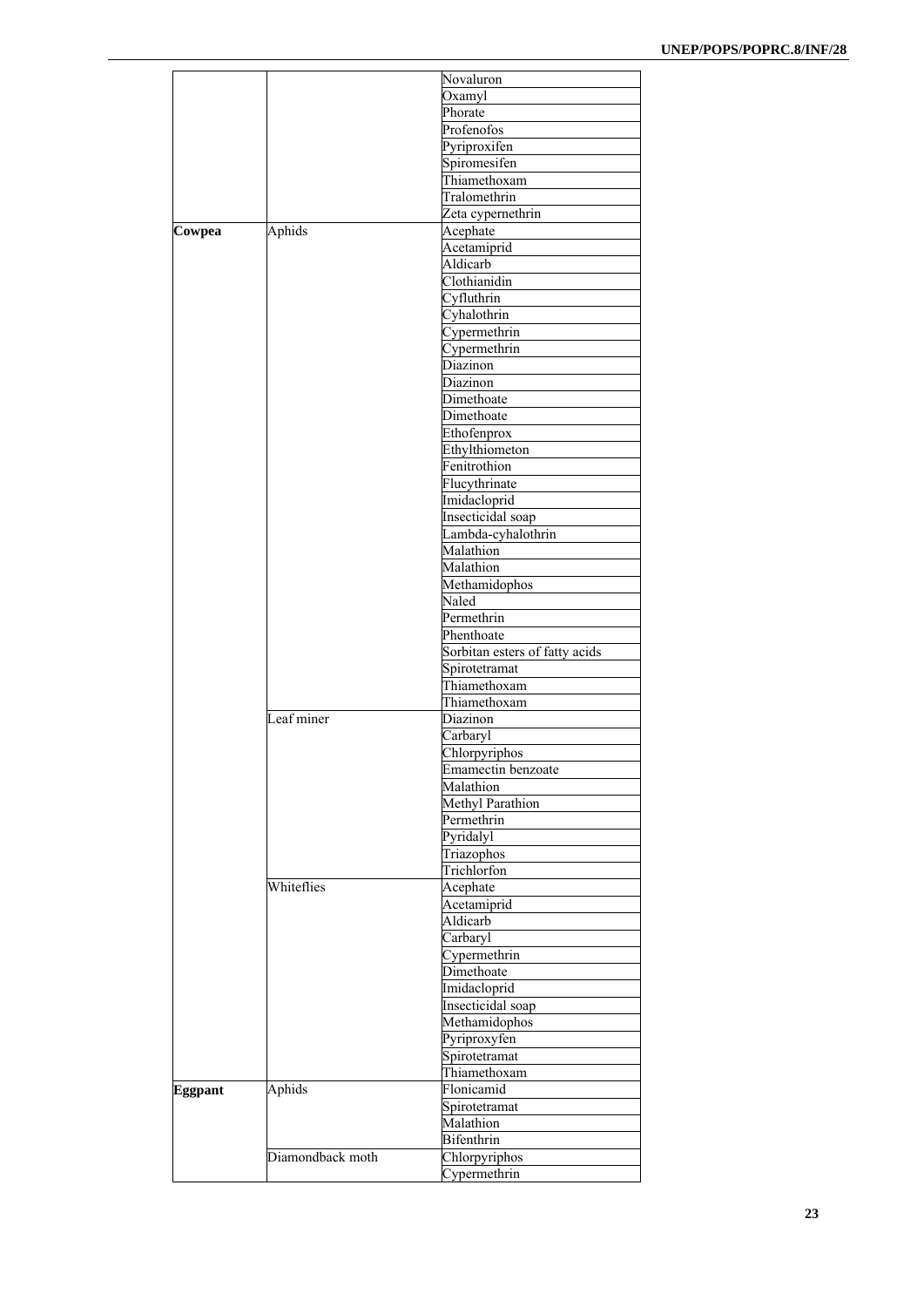|              |                         | Deltamethrin        |
|--------------|-------------------------|---------------------|
|              |                         | Diazinon            |
|              |                         | Dimethoate          |
|              |                         | Lambda-cyhalothrin  |
|              |                         | Permethrin          |
|              |                         | Spinosad            |
|              | Jassids                 | Carbaryl            |
|              |                         | Malathion           |
|              | Shoot and fruit borer   |                     |
|              |                         | Cypermethrin        |
|              |                         | Cypermethrin        |
|              |                         | Deltamethrin        |
|              |                         | Deltamethrin        |
|              |                         | Dicofol             |
|              |                         | Imidacloprid        |
|              |                         | Pyridafenthion      |
|              |                         | Chlorpyriphos       |
| Groundnut    | Aphids                  | Phorate             |
|              |                         | Monocrotophos       |
| Jute         | Bihar hairy caterpillar | Dicofol (mites)     |
|              |                         | Propargite          |
|              |                         | Quinalphos          |
|              |                         | Sulphur (jute mite) |
|              |                         | Pirimicarb          |
| <b>Maize</b> | Aphids                  |                     |
|              |                         | Acetamiprid         |
|              | Pink borer              | Acephate            |
|              |                         | Beta-cyfluthrin     |
|              |                         | Carbaryl            |
|              |                         | Carbaryl            |
|              |                         | Carbaryl            |
|              |                         | Carbaryl            |
|              |                         | Carbofuran          |
|              |                         | Carbofuran          |
|              |                         | Chlorfluazuron      |
|              |                         | Chlorpyriphos       |
|              |                         | Chlorpyriphos       |
|              |                         | Chlorpyriphos       |
|              |                         |                     |
|              |                         | Chlorpyriphos       |
|              |                         | Cypermethrin        |
|              |                         | Cypermethrin        |
|              |                         | Cypermethrin        |
|              |                         | Cypermethrin        |
|              |                         | Deltamethrin        |
|              |                         | Deltamethrin        |
|              |                         | Deltamethrin        |
|              |                         | Deltamethrin        |
|              |                         | Deltamethrin        |
|              |                         | Diazinon            |
|              |                         | Diazinon            |
|              |                         | Diflubenzuron       |
|              |                         | Dimethoate          |
|              |                         | Emamectin benzoate  |
|              |                         | Gamma-cyhalothrin   |
|              |                         |                     |
|              |                         | Imidacloprid        |
|              |                         | Lambda-cyhalothrin  |
|              |                         | Lambda-cyhalothrin  |
|              |                         | Lufenuron           |
|              |                         | Malathion           |
|              |                         | Methomyl            |
|              |                         | Methomyl            |
|              |                         | Novaluron           |
|              |                         | Permethrin          |
|              |                         | Spinosad            |
|              |                         | Teflubenzuron       |
|              |                         | Teflubenzuron       |
|              |                         |                     |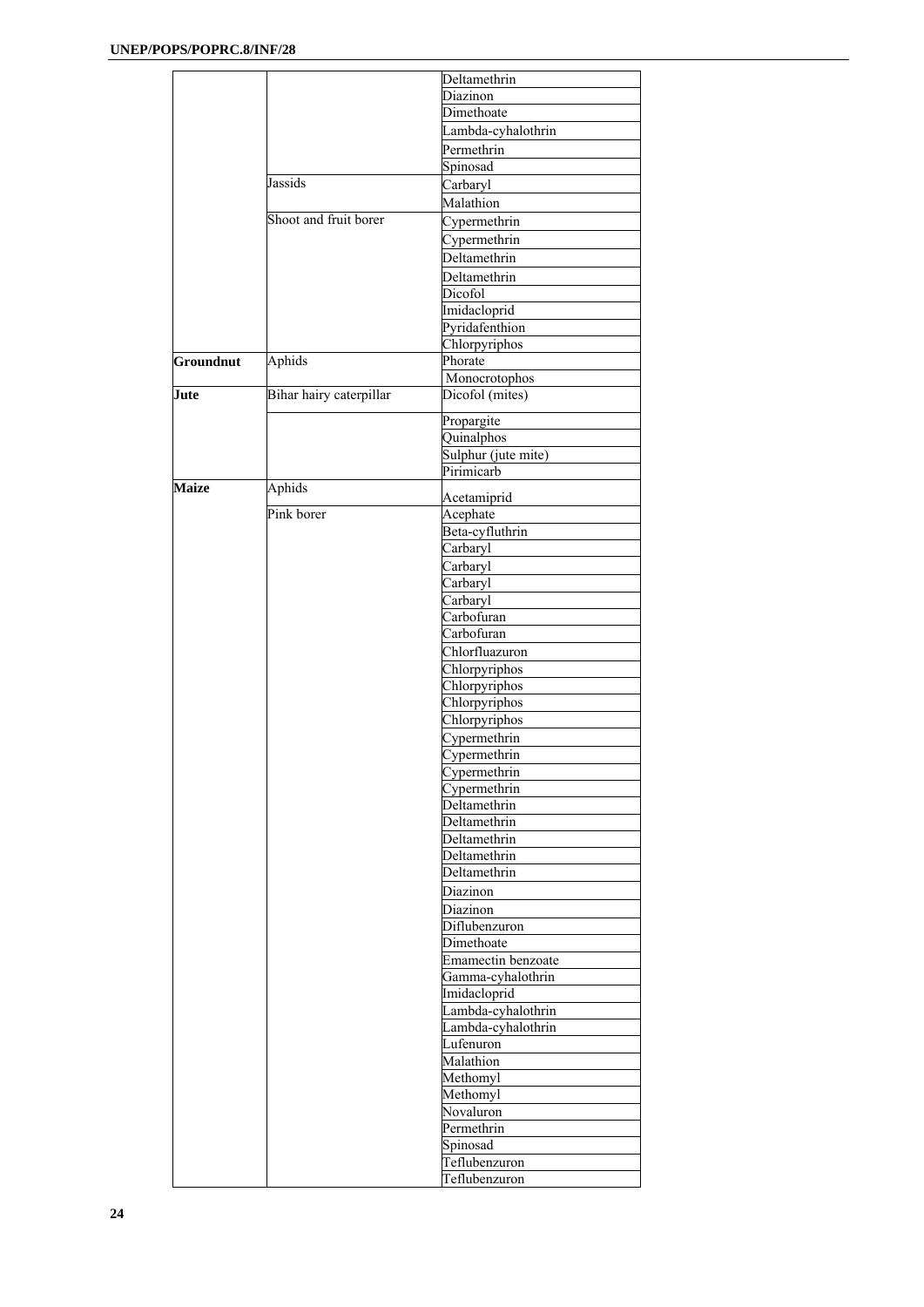|                |                       | Terbufos                              |
|----------------|-----------------------|---------------------------------------|
|                |                       | Thiacloprid                           |
|                |                       | Trichlorfon                           |
|                |                       | Trichlorfon                           |
|                |                       |                                       |
|                |                       | Tricloprid                            |
|                |                       | Triflumuron                           |
|                |                       | Zeta-cypermethrin                     |
|                |                       | Zeta-cypermethrin                     |
|                |                       | Carbofuran                            |
|                |                       |                                       |
|                | Stem borers           | Phorate                               |
|                |                       | Chlorpyriphos                         |
| <b>Mango</b>   | Fruit flies           | Dimethoate                            |
|                |                       | Napropamide                           |
|                |                       | Spinosad                              |
|                |                       | Spinosad                              |
|                |                       |                                       |
|                |                       | Buprofezin                            |
|                | Hoppers               | Deltamethrin                          |
|                |                       | Lambda-cyhalothrin                    |
|                |                       | Thiamethoxam                          |
|                |                       | Chlorpyriphos                         |
|                |                       |                                       |
| <b>Mustard</b> | Aphids                | Phorate                               |
|                |                       | Thiamethoxam                          |
|                |                       | Acetamiprid                           |
|                | Gall midges           | Chlorantranilipriole                  |
|                |                       | Cypermethrin                          |
|                |                       |                                       |
|                |                       | Diazinon                              |
|                |                       | Imidacloprid                          |
|                |                       | Acetamiprid                           |
| <b>Okra</b>    | Aphids                | Thiamethoxam                          |
|                |                       | Deltamethrin                          |
|                | Diamondback moth      |                                       |
|                |                       | Spinosad                              |
|                |                       | Deltamethrin                          |
|                | Jassids               | Fenvalerate                           |
|                |                       | Quinalphos                            |
|                |                       | Thiamethoxam                          |
|                |                       | Deltamethrin                          |
|                |                       |                                       |
|                | Shoot and fruit borer | Fenvalerate                           |
|                |                       | Quinalphos                            |
|                |                       | Abamectin                             |
| Onion          | Aphids                |                                       |
|                |                       | Acetamiprid                           |
|                |                       | Chlorpyriphos                         |
|                |                       | Cyantraniliprole                      |
|                |                       | Cypermethrin                          |
|                |                       |                                       |
|                |                       | Deltamethrin                          |
|                |                       | Deltamethrin                          |
|                |                       | Diazinon                              |
|                |                       | Diazinon                              |
|                |                       | Diazinon                              |
|                |                       |                                       |
|                |                       | Dimethoate                            |
|                |                       | Dimethoate                            |
|                |                       | Dimethoate                            |
|                |                       | Ethylthiometon                        |
|                |                       | Fenitrothion                          |
|                |                       |                                       |
|                |                       | Imidacloprid                          |
|                |                       | Insecticidal soap                     |
|                |                       | Insecticidal soap                     |
|                |                       | Lambda-cyhalothrin                    |
|                |                       |                                       |
|                |                       | Malathion                             |
|                |                       | Malathion                             |
|                |                       | Methomyl                              |
|                |                       | Phenthoate                            |
|                |                       |                                       |
|                |                       | Pyrethrin                             |
|                |                       | Pyrethrin                             |
|                |                       | Sodium Oleate (soap)                  |
|                |                       | Sorbitan esters of fatty acids (soap) |
|                |                       |                                       |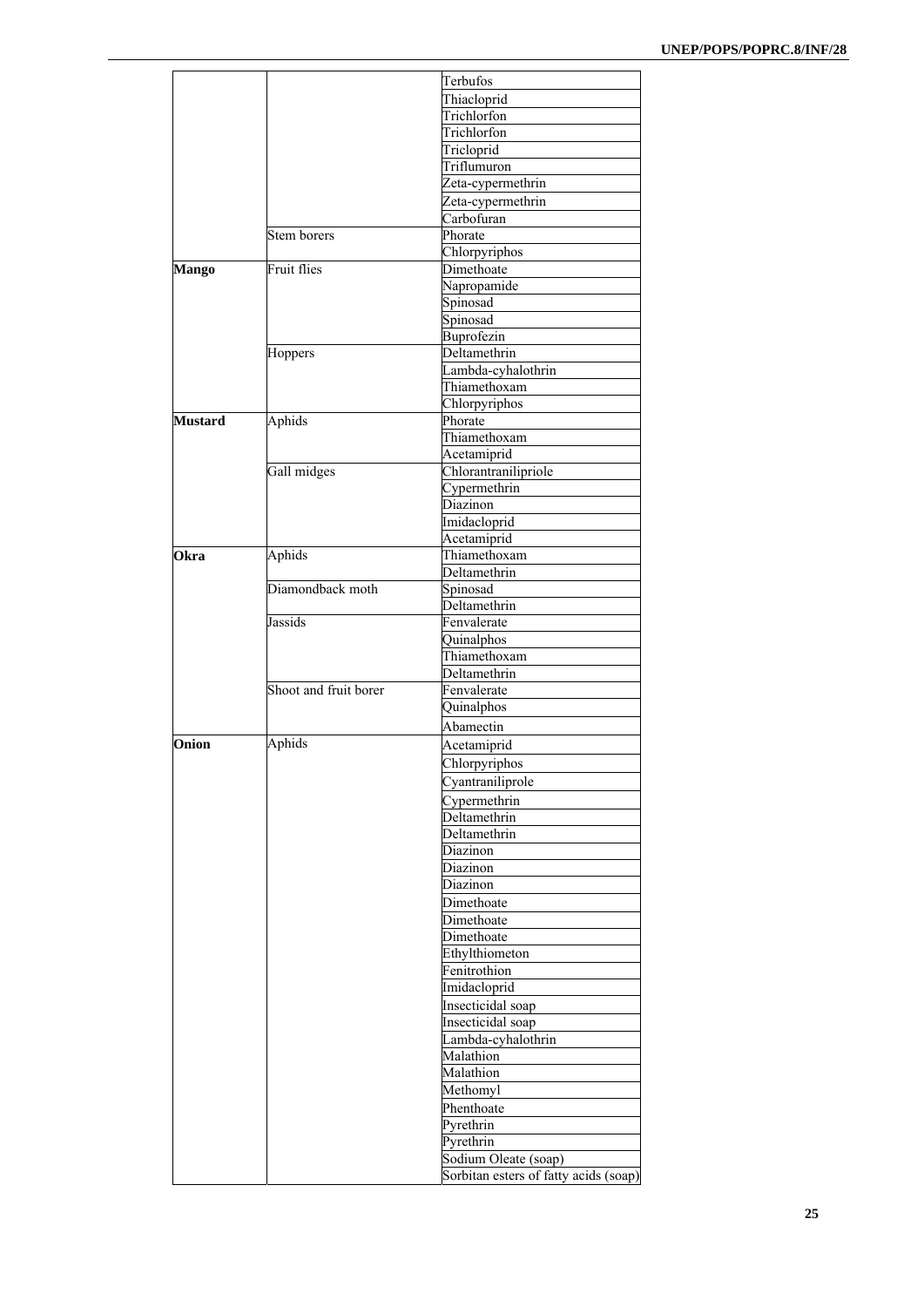|             |             | Acephate           |
|-------------|-------------|--------------------|
|             | Jassids     | Deltamethrin       |
|             |             | Diazinon           |
|             |             | Ethiofencarb       |
|             |             | Imidacloprid       |
|             |             | Malathion          |
|             |             | Methamidophos      |
|             |             | Methomyl           |
|             |             | Phosphamidon       |
|             |             |                    |
|             |             | Pirimicarb         |
|             |             | Acephate           |
| Potato      | Aphids      | Bifenthrin         |
|             |             | Clothianidin       |
|             |             | Cyfluthrin         |
|             |             | Deltamethrin       |
|             |             | Diazinon           |
|             |             | Dimethoate         |
|             |             | Dimethoate         |
|             |             | Esfenvalerate      |
|             |             | Flonicamid         |
|             |             | Imidacloprid       |
|             |             |                    |
|             |             | Imidacloprid       |
|             |             | Malathion          |
|             |             | Methomyl           |
|             |             | Methomyl           |
|             |             | Oxamyl             |
|             |             | Permethrin         |
|             |             | Phorate            |
|             |             | Phosmet            |
|             |             | Pymetrozine        |
|             |             | Spirotetramat      |
|             |             | Thiamethoxam       |
|             |             |                    |
|             |             | Thiamethoxam       |
|             |             | Acephate           |
|             | Jassids     | Carbaryl           |
|             |             | Carbaryl           |
|             |             | Cyfluthrin         |
|             |             | Cypermethrin       |
|             |             | Deltamethrin       |
|             |             | Diazinon           |
|             |             | Dimethoate         |
|             |             | Dimethoate         |
|             |             | Esfenvalerate      |
|             |             |                    |
|             |             | Imidacloprid       |
|             |             | Imidacloprid       |
|             |             | Lambda-cyhalothrin |
|             |             | Malathion          |
|             |             | Methomyl           |
|             |             | Methomyl           |
|             |             | Naled              |
|             |             | Oxamyl             |
|             |             | Oxamyl             |
|             |             | Permethrin         |
|             |             |                    |
|             |             | Permethrin         |
|             |             | Phosmet            |
|             |             | Thiamethoxam       |
|             |             | Carbosulfan        |
| <b>Rice</b> | Gall midges | Chlorpyriphos      |
|             |             | Fipronil           |
|             |             | Lambda-cyhalothrin |
|             |             | Thiamethoxam       |
|             |             | Lambda-cyhalothrin |
|             |             |                    |
|             | Rice hispa  | Phorate            |
|             |             | Quinalphos         |
|             |             | Acephate           |
|             | Stem borers | Carbosulfan        |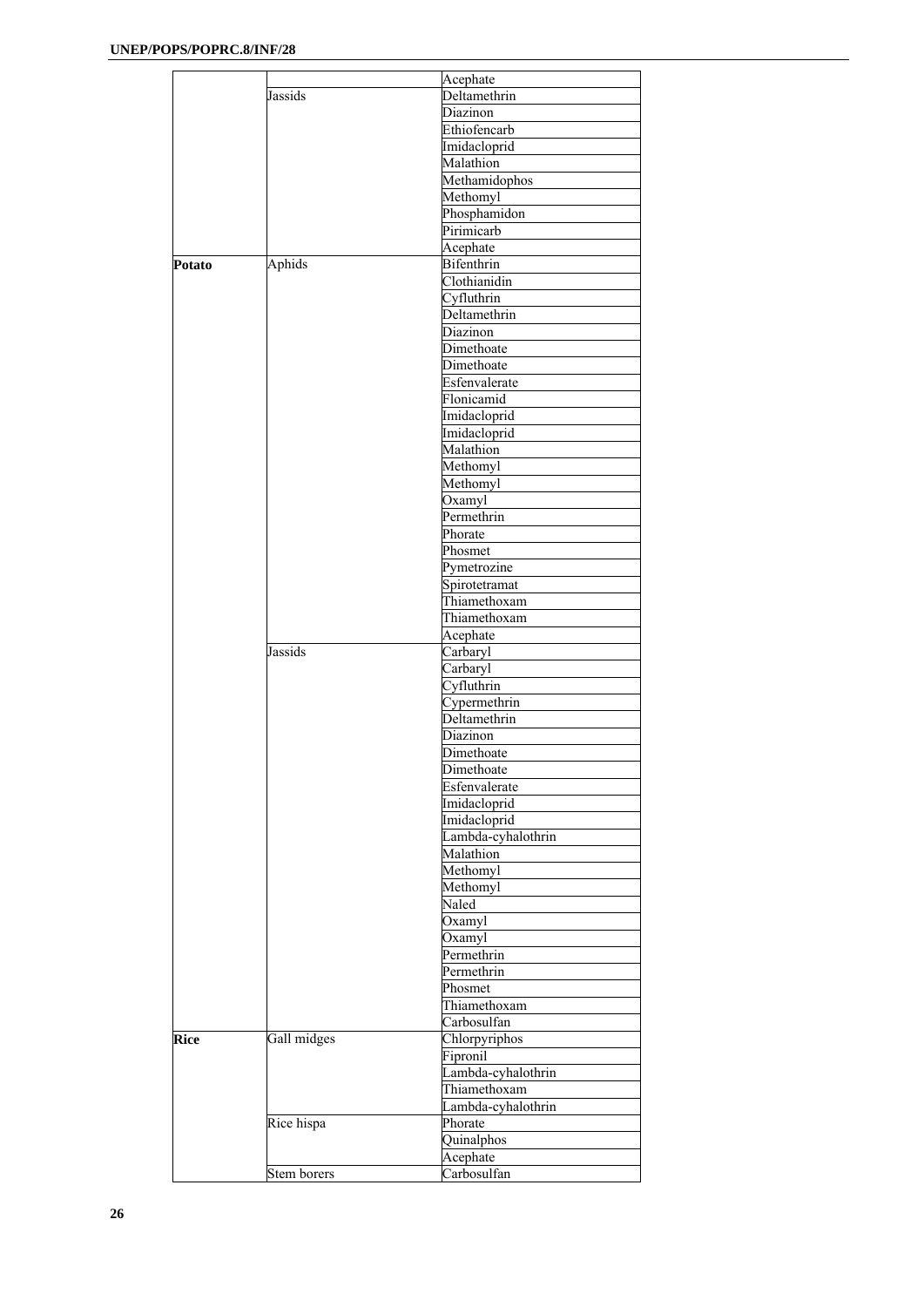|         |                          | Chlorantraniliprole |
|---------|--------------------------|---------------------|
|         |                          | Chlorpyriphos       |
|         |                          | Deltamethrin        |
|         |                          | Fipronil            |
|         |                          | Lambda-cyhalothrin  |
|         |                          | Phorate             |
|         |                          | Quinalphos          |
|         |                          | Thiamethoxam        |
|         |                          | Cypermethrin        |
|         | White jassid             | Acephate            |
|         |                          | Fenitrothion        |
|         |                          | Deltamethrin        |
|         |                          | Fenitrothion        |
| Tea     | Aphids                   | Acetamiprid         |
|         |                          | Clothianidin        |
|         |                          | Cyhalothrin         |
|         |                          |                     |
|         |                          | Dinotefuran         |
|         |                          | Ethiprole           |
|         |                          | Flonicamid          |
|         |                          | Fluvalinate         |
|         |                          | Methidathion        |
|         |                          | Pirimiphos methyl   |
|         |                          | Thiacloprid         |
|         |                          | Thiamethoxiam       |
|         |                          | Deltamethrin        |
|         | Caterpillars             | Quinalphos          |
|         |                          | Prothiofos          |
|         | Flushworm                | Diazinon            |
|         |                          | Dimethoate          |
|         | Mealybugs                | Dimethoate          |
|         |                          |                     |
|         | Scale insects            | Ethion              |
|         | Smaller green leafhopper | Carbaryl            |
|         |                          | Pyrethrin           |
|         | Tea geometrid            | Carbaryl            |
|         |                          | Thiamethoxam        |
|         | Tea mosquito bug         | Deltamethrin        |
|         | Thrips                   | Quinalphos          |
|         |                          | Acephate            |
| Tobacco | Aphids                   | Bifenthrin          |
|         |                          | Imidacloprid        |
|         |                          | Lambda-Cyhalothrin  |
|         |                          | Methomyl            |
|         |                          | Abamectin           |
|         | Oriental tobacco budworm | Acephate            |
|         |                          |                     |
|         |                          | Acetamiprid         |
|         |                          | Alanycarb           |
|         |                          | Alpha-cypermethrin  |
|         |                          | Buprofezin          |
|         |                          | Carbaryl            |
|         |                          | Carbaryl            |
|         |                          | Carbaryl            |
|         |                          | Chlorpyriphos       |
|         |                          | Chlorpyriphos       |
|         |                          | Cyfluthrin          |
|         |                          | Cyhalothrin         |
|         |                          | Cypermethrin        |
|         |                          | Cypermethrin        |
|         |                          |                     |
|         |                          | Cypermethrin        |
|         |                          | Cypermethrin        |
|         |                          | Deltamethrin        |
|         |                          | Dimethoate          |
|         |                          | Ethofenprox         |
|         |                          | Ethoprop            |
|         |                          |                     |
|         |                          | Imidacloprid        |
|         |                          | Imidachlorprid      |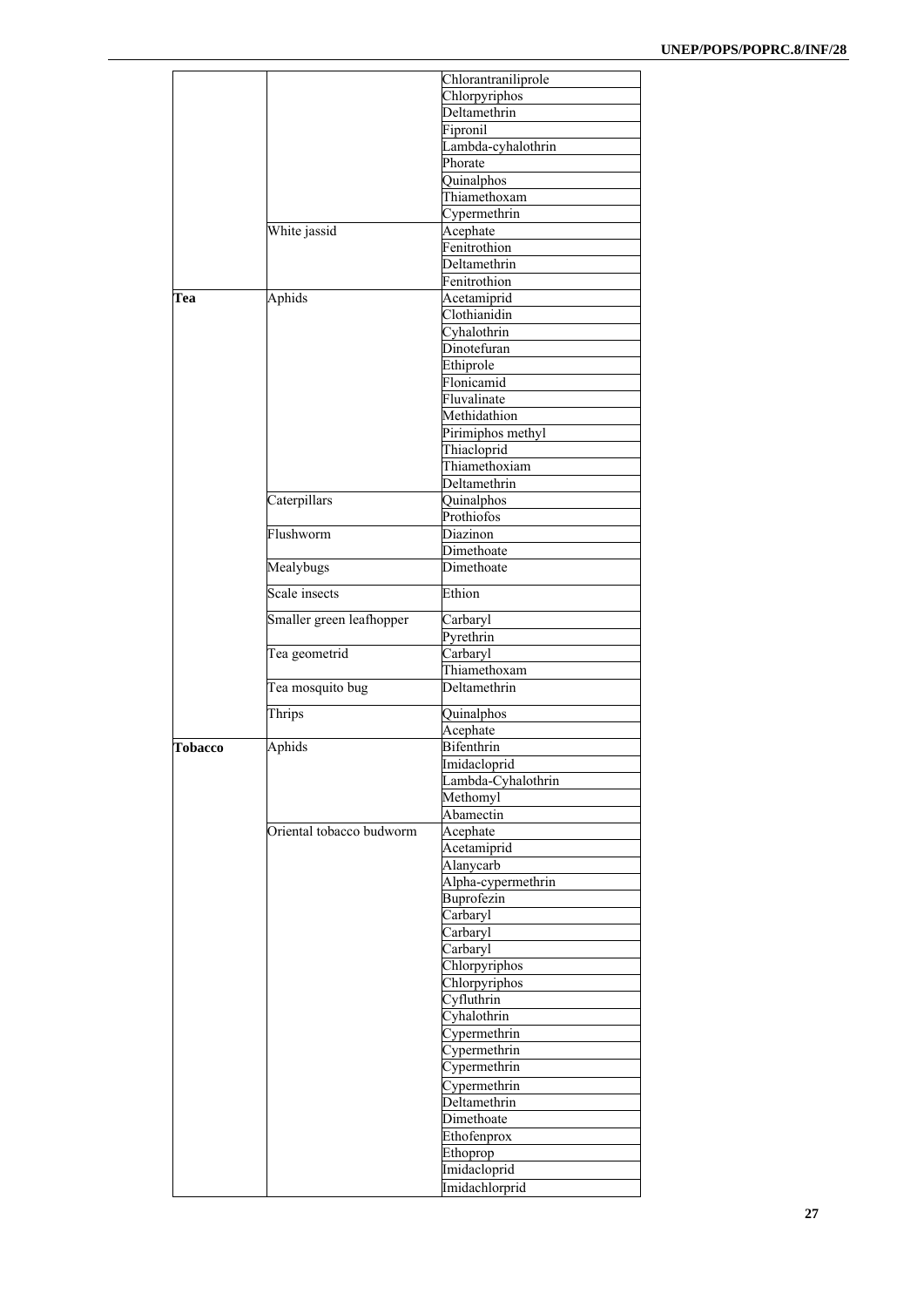|        |                  | Isoxathion          |
|--------|------------------|---------------------|
|        |                  | Lambda-cyhalothrin  |
|        |                  | Lambda-cyhalothrin  |
|        |                  | Methamidophos       |
|        |                  | Methomyl            |
|        |                  | Thiodicarb          |
|        |                  | Acephate            |
| Tomato | Aphids           | Acetamiprid         |
|        |                  | Bifenthrin          |
|        |                  |                     |
|        |                  | Cyfluthrin          |
|        |                  | Diazinon            |
|        |                  | Dimethoate          |
|        |                  | Esfenvalerate       |
|        |                  | Flonicamid          |
|        |                  | Malathion           |
|        |                  | Methomyl            |
|        |                  | Methomyl            |
|        |                  | Spirotetramat       |
|        |                  | Abamectin           |
|        | Diamondback moth | Acetamiprid         |
|        |                  | Buprofezin          |
|        |                  | Carbaryl            |
|        |                  |                     |
|        |                  | Carbofuran          |
|        |                  | Chlorpyriphos       |
|        |                  | Chlorpyriphos       |
|        |                  | Clofentezine        |
|        |                  | Cypermethrin        |
|        |                  | Cyromazine          |
|        |                  | Deltamethrin        |
|        |                  |                     |
|        |                  | Deltamethrin        |
|        |                  | Dimethoate          |
|        |                  | Imidacloprid        |
|        |                  | Methamidophos       |
|        |                  | Methomyl            |
|        |                  | Oxamyl              |
|        |                  | Permethrin          |
|        |                  | Pyridaben           |
|        |                  |                     |
|        |                  | Spinosad            |
|        |                  | Spinosad            |
|        |                  | Trichlorfon         |
|        |                  | Carbaryl            |
|        | Jassids          | Cypermethrin        |
|        |                  | Diazinon            |
|        |                  | Dimethoate          |
|        |                  | Lambda-cyhalothrin  |
|        |                  | Malathion           |
|        |                  | Permethrin          |
|        |                  | Abamectin           |
|        |                  |                     |
|        | Leaf miner       | Abamectin           |
|        |                  | Abamectin           |
|        |                  | Abamectin           |
|        |                  | Acephate            |
|        |                  | Acetamiprid         |
|        |                  | Acetamiprid         |
|        |                  | Alpha-cypermethrin  |
|        |                  | Chlorantraniliprole |
|        |                  | Clofentezine        |
|        |                  |                     |
|        |                  | Clothianidin        |
|        |                  | Cyromazine          |
|        |                  | Cyromazine          |
|        |                  | Cyromazine          |
|        |                  | Cyromazine          |
|        |                  | Deltamethrin        |
|        |                  | Deltamethrin        |
|        |                  | Diazinon            |
|        |                  | Dinotefuran         |
|        |                  |                     |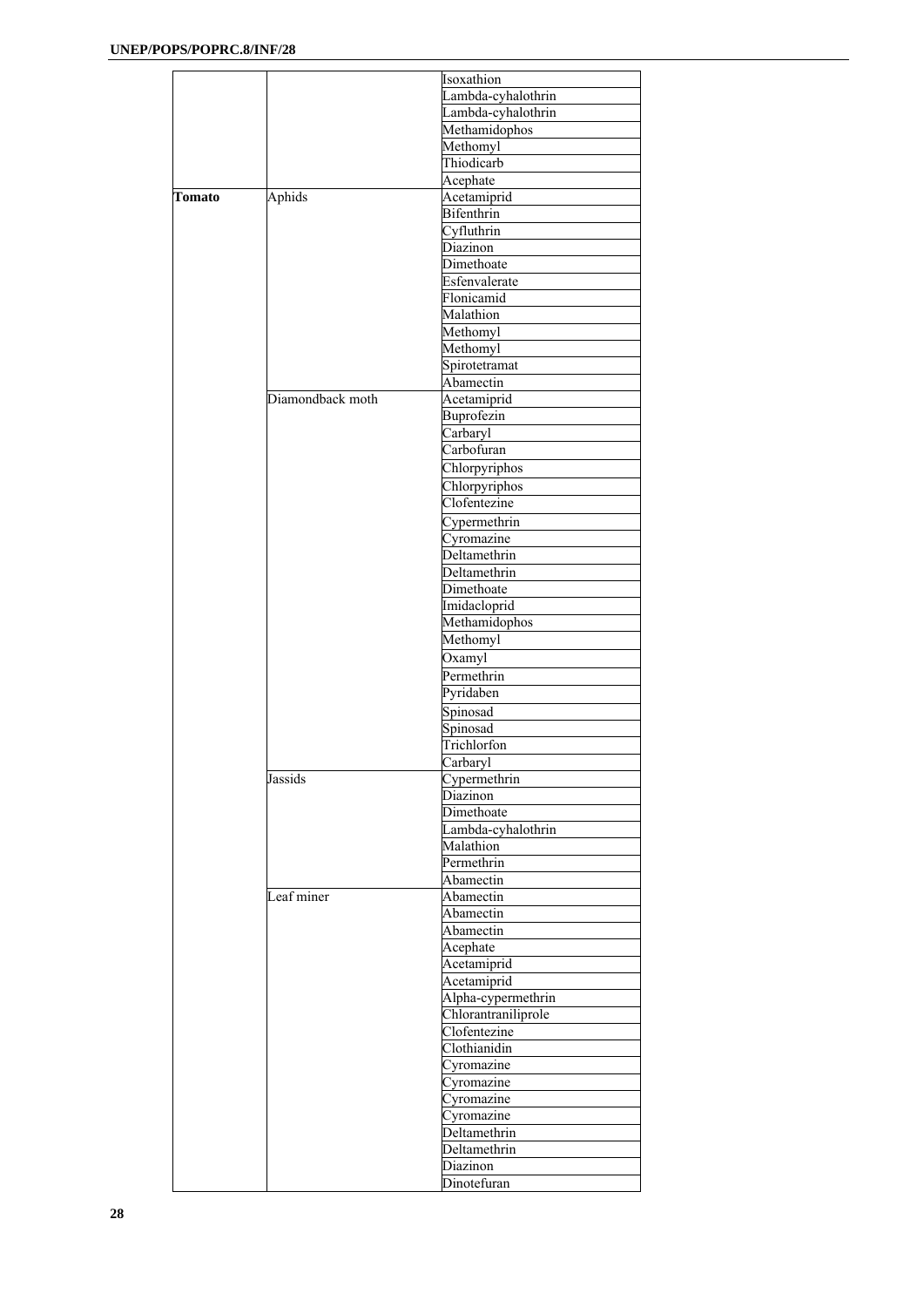|       |                       | Emamectin benzoate       |
|-------|-----------------------|--------------------------|
|       |                       | Flufenoxoron             |
|       |                       | Imidacloprid             |
|       |                       | Imidacloprid             |
|       |                       | Imidacloprid             |
|       |                       | Lepimectin               |
|       |                       | Lufenuron                |
|       |                       | Malathion                |
|       |                       | Milbemycin               |
|       |                       | Naled                    |
|       |                       | Nitenpyram               |
|       |                       | Novaluron                |
|       |                       | Oxamyl                   |
|       |                       | Oxamyl                   |
|       |                       | Pyridaben                |
|       |                       | Pyridalyl                |
|       |                       | Spinetoram               |
|       |                       | Spinosad                 |
|       |                       |                          |
|       |                       | Spinosad<br>Thiamethoxam |
|       |                       |                          |
|       |                       | Thiamethoxam             |
|       |                       | Tolfenpyrad              |
|       |                       | Trichlorfon              |
|       |                       | Chlorantraniliprole      |
|       | Shoot and fruit borer | Lambda-Cyhalothrin       |
|       |                       | Quinalphos               |
|       |                       | Bifenthrin               |
|       | Whiteflies            | Cyfluthrin               |
|       |                       | Esfenvalerate            |
|       |                       | Methomyl                 |
|       |                       | Phorate                  |
|       |                       | Thiamethoxam             |
|       |                       | Quinalphos               |
| Wheat | Aphids                | Thiamethoxam             |
|       |                       | Acetamiprid              |
|       | Pink borer            | Chlorpyriphos            |
|       |                       | Chlorpyriphos            |
|       |                       | Cypermethrin             |
|       |                       | Cypermethrin             |
|       |                       | Deltamethrin             |
|       |                       | Diflubenzuron            |
|       |                       | Dimethoate               |
|       |                       | Lambda-cyhalothrin       |
|       |                       | Lambda-cyhalothrin       |
|       |                       | Thiacloprid              |
|       |                       | Thiamethoksam            |
|       |                       | Chlorpyriphos            |
|       | Termites              | Thiamethoxam             |
|       |                       |                          |
|       |                       |                          |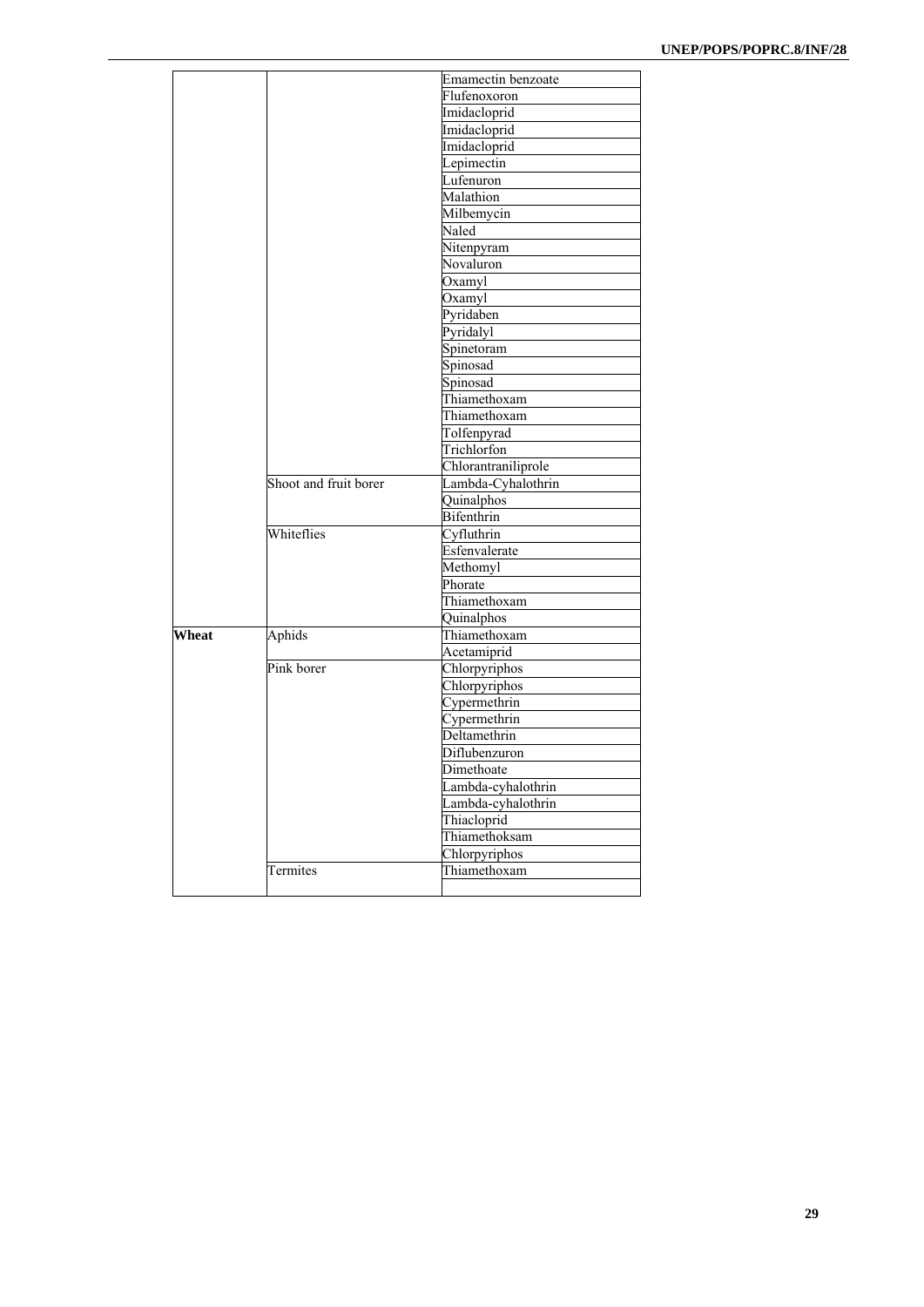### **Annex III**

# **Results of the prioritization of 110 alternatives of Endosulfan**

Colour code: RED: screening category 1 (potential persistent organic pollutants); ORANGE: screening category 2 (candidates for further assessment); BLUE: screening category 3 (candidates for further assessment with limited screening category 4 (not likely to fulfil the criteria of persistence and bioaccumulation in Annex D to the Convention)

|                  |                      | <b>POP-Indicators</b> |                            |                        |                    |                                        |                                    |                                            | <b>POP-Indicators</b>   |                      |               | UNEP/POPS/POPRC.6/INF/ |                     |                         |
|------------------|----------------------|-----------------------|----------------------------|------------------------|--------------------|----------------------------------------|------------------------------------|--------------------------------------------|-------------------------|----------------------|---------------|------------------------|---------------------|-------------------------|
| <b>Substance</b> |                      |                       |                            |                        |                    | <b>Bioaccumulation and Persistence</b> |                                    |                                            |                         | <b>RIVM</b> modelled |               |                        | 12-Annex III        |                         |
| CAS No           | <b>Name</b>          | <b>Source</b>         | <b>Molecular</b><br>weight | <b>Chemical group</b>  | logKow<br>$(\exp)$ | <b>BCF</b><br>(exp)                    | DT50soil<br>lab [d] $20^{\circ}$ C | DT50water/sedi<br>ment whole<br>system [d] | DT50soil<br>(field) [d] | P-score              | $B-$<br>score | PB-<br>score           | <b>Bee Toxicity</b> | Ranking                 |
| 71751-41-2       | Abamectine           | <b>PPDB</b>           | 866,60                     | Micro-organism derived | 4,40               | 69                                     | 28,7                               | 89,0                                       | 1,0                     | 0,930                | 0,265         | 1,195                  | y                   | $\overline{2}$          |
| 30560-19-1       | Acephate             | <b>PPDB</b>           | 183,17                     | Organophosphate        | $-0,98$            | $\mathbf{0}$                           | 3,0                                | 32,0                                       | 3,0                     | 0,106                | 0,000         | 0,106                  | y                   |                         |
| 135410-20-7      | Acetamiprid          | <b>PPDB</b>           | 222,67                     | Neonicotinoid          | 0,80               | no data                                | 2,6                                | 4,7                                        | no data                 | 0,484                | 0,000         | 0,484                  | $\mathbf n$         | $\theta$                |
| 83130-01-2       | Alanycarb            | <b>PPDB</b>           | 399,53                     | Carbamate              | 3,43               | $164 \&$                               | $2,7$ *                            | 1,1                                        | no data                 | 0,420                | 0,000         | 0,420                  | no data             | not screened            |
| 116-06-3         | Aldicarb             | PPDB                  | 190,26                     | Carbamate              | 1,15               | 42                                     | 2,4                                | 6,0                                        | 2,0                     | 0,204                | 0,000         | 0,204                  | no data             | not screened            |
| 67375-30-8       | Alpha-cypermethrin   | <b>PPDB</b>           | 416,30                     | Pyrethroid             | 5,50               | 1204                                   | 100,0                              | 21,0                                       | 35,0                    | 0,824                | 0,289         | 1,113                  | no data             | not screened            |
| 86-50-0          | Azinphos-methyl      | <b>PPDB</b>           | 317,32                     | Organophosphate        | 2,96               | 40                                     | 31,0                               | $3,6$ *                                    | 5,0                     | 0,272                | 0,029         | 0,301                  | y                   | $\overline{2}$          |
| 68359-37-5       | Beta-cyfluthrin      | <b>PPDB</b>           | 434,29                     | Pyrethroid             | 5,90               | 506                                    | 27,8                               | 3,0                                        | 13,0                    | 0,923                | 0,010         | 0,933                  | no data             | $\sqrt{2}$              |
| 65731-84-2       | Beta-cypermethrin    | <b>PPDB</b>           | 416,30                     | Pyrethroid             | 4,70               | no data                                | $10,0$ #                           | no data                                    | no data                 | 0,824                | 0,289         | 1,113                  | no data             |                         |
| 82657-04-3       | <b>Bifenthrin</b>    | <b>PPDB</b>           | 422,88                     | Pyrethroid             | 6,60               | 1703                                   | 102,2                              | 161,0                                      | 86,8                    | 0,897                | 0,383         | 1,280                  | y/n                 |                         |
| 69327-76-0       | Buprofezin           | <b>PPDB</b>           | 305,44                     | Unclassified           | 4,93               | 509                                    | 135,4                              | 49,0                                       | 45,6                    | 0,522                | 0,000         | 0,522                  | n                   |                         |
| $63 - 25 - 2$    | Carbaryl             | <b>PPDB</b>           | 201,22                     | Carbamate              | 2,36               | 44                                     | 16,0                               | 5,8                                        | nd                      | 0,212                | 0,000         | 0,212                  | y                   | $\overline{3}$          |
| 1563-66-2        | Carbofuran           | <b>PPDB</b>           | 221,26                     | Carbamate              | 1,80               | 12                                     | 12,8                               | 9,7                                        | 14,0                    | 0,447                | 0,000         | 0,447                  | y                   | 2                       |
| 55285-14-8       | Carbosulfan          | <b>PPDB</b>           | 380,50                     | Carbamate              | 7,42               | 990                                    | 29,2                               | 4,8                                        | 21,0                    | 0,334                | 0,867         | 1,201                  | no data             | not screened            |
| 500008-45-7      | Chlorantraniliprole  | <b>PPDB</b>           | 483,15                     | Anthranilic diamide    | 2,86               | $15 *$                                 | $597,0$ *                          | $170,0$ *                                  | $204,0$ *               | 0,932                | 0,000         | 0,932                  | no data             | no data                 |
| 71422-67-8       | Chlorfluazuron       | <b>PPDB</b>           | 540,65                     | Benzoylurea            | 5,80               | no data                                | no data                            | no data                                    | no data                 | 0,996                | 0,000         | 0,996                  | no data             | not screened            |
| 76-06-2          | Chlorpicrin          | <b>PPDB</b>           | 164,37                     | Unclassified           | 2,50               | no data                                | 7,2                                | no data                                    | 3,0                     | 0,494                | 0,000         | 0,494                  | no data             | not screened            |
| $2921 - 88 - 2$  | <b>Chlorpyriphos</b> | <b>PPDB</b>           | 350,89                     | Organophosphate        | 5,00               | 1374                                   | 76,0                               | 36,5                                       | 21,0                    | 0,819                | 0,609         | 1,428                  | <b>V</b>            |                         |
| 143807-66-3      | Chromafenozide       | <b>PPDB</b>           | 394,51                     | Diacylhydrazine        | 2,70               | no data                                | $78,0$ #                           | no data                                    | no data                 | 0,817                | 0,014         | 0,831                  | no data             | not screened            |
| 74115-24-5       | Clofentezine         | <b>PPDB</b>           | 303,15                     | Tetrazine              | 3,10               | 248                                    | 62,5                               | 9,6                                        | 35,8                    | 0,634                | 0,076         | 0,710                  | n                   |                         |
| 210880-92-5      | Clothianidin         | <b>PPDB</b>           | 249,70                     | Neonicotinoid          | 0,91               | no data                                | 545,0                              | 56,4                                       | 121,2                   | 0,267                | 0,000         | 0,267                  | no data             | not screened            |
| 736994-63-1      | Cyantraniliprole     | <b>PPDB</b>           | 473,71                     | Diamide                | $3,43$ §           | no data                                | no data                            | no data                                    | no data                 | 0,901                | 0,000         | 0,901                  | no data             | not screened            |
| 68359-37-5       | Cyfluthrin           | PPDB                  | 434,29                     | Pyrethroid             | 6,00               | 506                                    | 51,0                               | 1,0                                        | 33,0                    | 0,923                | 0,010         | 0,933                  | no data             | $\overline{c}$          |
| 68085-85-8       | Cyhalothrin          | <b>PPDB</b>           | 449,85                     | Pyrethroid             | 6,80               | 1950                                   | 57,0                               | no data                                    | no data                 | 0,919                | 0,581         | 1,500                  | no data             | not screened            |
| 52315-07-8       | Cypermethrin         | <b>PPDB</b>           | 416,30                     | Pyrethroid             | 5,30               | 1204                                   | 68,0                               | 17,0                                       | 69,0                    | 0,824                | 0,289         | 1,113                  | y/n                 | $\overline{2}$          |
| 66215-27-8       | Cyromazine           | PPDB                  | 166,18                     | Triazine               | 0,07               | -1                                     | 31,8                               | 228,0                                      | 9,7                     | 0,000                | 0,174         | 0,170                  | y                   |                         |
| 52918-63-5       | Deltamethrin         | <b>PPDB</b>           | 505,20                     | Pyrethroid             | 4,60               | 1400                                   | 26,0                               | 65,0                                       | 21,0                    | 0,745                | 0,129         | 0,875                  | y                   | $\overline{4}$          |
| 80060-09-9       | Diafenthiuron        | <b>PPDB</b>           | 384,58                     | Thiourea               | 5,76               | no data                                | $0,5$ #                            | no data                                    | no data                 | 0,768                | 0,005         | 0,773                  | no data             | $\boldsymbol{0}$        |
| 333-41-5         | <b>Diazinon</b>      | <b>PPDB</b>           | 304,35                     | Organophosphate        | 3,69               | 500                                    | 9,1                                | 10,4                                       | 18,4                    | 0,387                | 0,363         | 0,751                  | y                   | $\overline{\mathbf{3}}$ |
| $115 - 32 - 2$   | Dicofol              | <b>PPDB</b>           | 370,49                     | Organochlorine         | 4,30               | 10000                                  | 45,0                               | 29,0                                       | no data                 | 0,954                | 0,940         | 1,893                  | $\mathbf{y}$        |                         |
| $141 - 66 - 2$   | Dicrotophos          | PPDB                  | 237,19                     | Organophosphate        | $-0,50$            | 75                                     | $28,0$ #                           | no data                                    | no data                 | 0,094                | 0,000         | 0,094                  | y                   | $\overline{2}$          |
| 35367-38-5       | Diflubenzuron        | PPDB                  | 310,68                     | Benzoylurea            | 3,89               | 320                                    | 3,2                                | 4,5                                        | no data                 | 0,882                | 0,013         | 0,895                  | no data             | not screened            |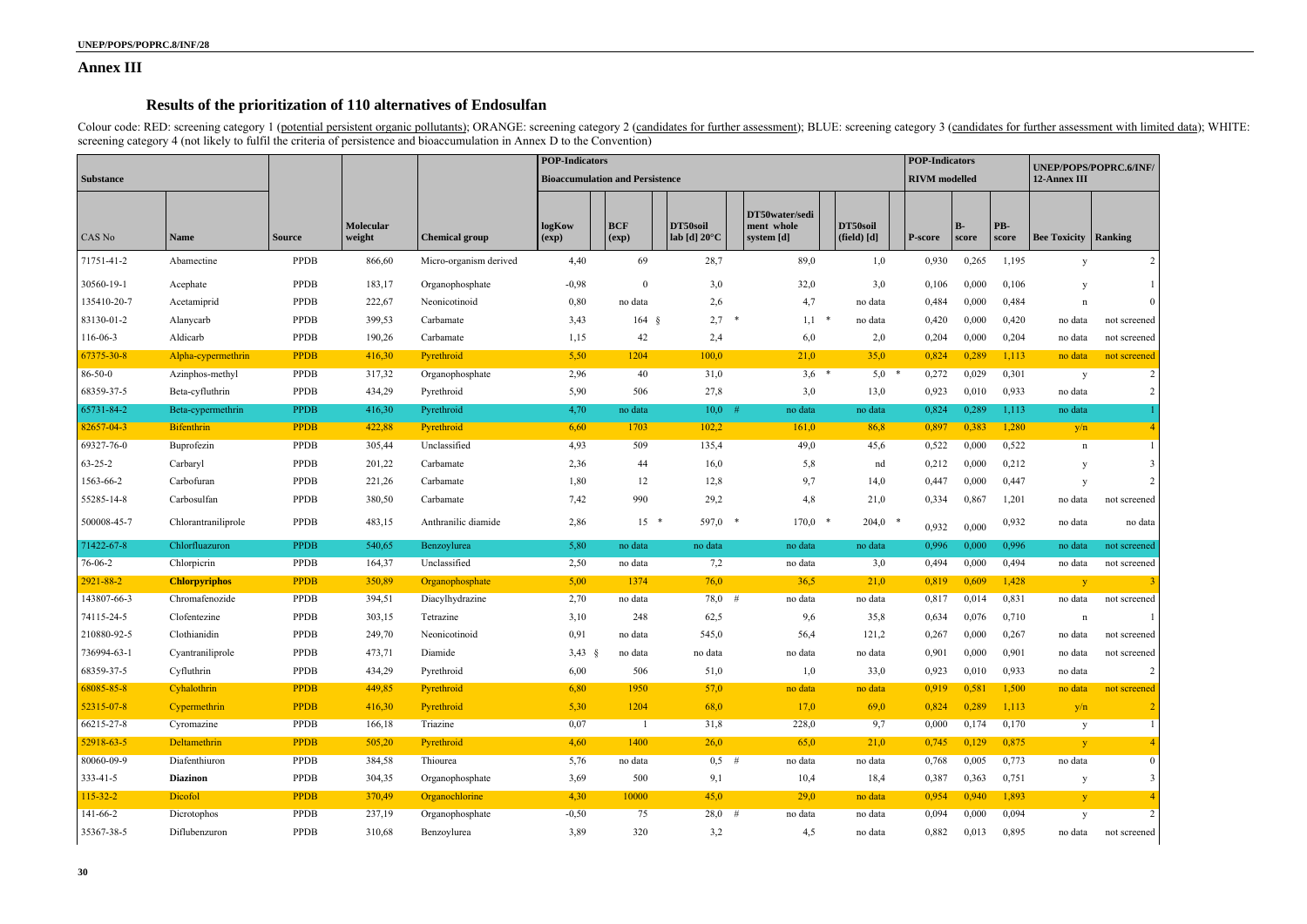#### **UNEP/POPS/POPRC.8/INF/28**

|                  |                                                                            | <b>POP-Indicators</b> |                     |                        |                 |                                        |                                    |                                            |                         | <b>POP-Indicators</b> |                |              |                               | UNEP/POPS/POPRC.6/INF/ |
|------------------|----------------------------------------------------------------------------|-----------------------|---------------------|------------------------|-----------------|----------------------------------------|------------------------------------|--------------------------------------------|-------------------------|-----------------------|----------------|--------------|-------------------------------|------------------------|
| <b>Substance</b> |                                                                            |                       |                     |                        |                 | <b>Bioaccumulation and Persistence</b> |                                    |                                            |                         | <b>RIVM</b> modelled  |                |              | 12-Annex III                  |                        |
| CAS No           | <b>Name</b>                                                                | <b>Source</b>         | Molecular<br>weight | <b>Chemical group</b>  | logKow<br>(exp) | <b>BCF</b><br>(exp)                    | DT50soil<br>lab [d] $20^{\circ}$ C | DT50water/sedi<br>ment whole<br>system [d] | DT50soil<br>(field) [d] | P-score               | $B -$<br>score | PB-<br>score | <b>Bee Toxicity   Ranking</b> |                        |
| $60 - 51 - 5$    | Dimethoate                                                                 | <b>PPDB</b>           | 229,26              | Organophosphate        | 0,70            | no data                                | 2,6                                | 15,2                                       | 7,2                     | 0,092                 | 0,000          | 0,092        | y                             | 2                      |
| 165252-70-0      | Dinotefuran                                                                | <b>PPDB</b>           | 202,21              | Neonicotinoid          | $-0,55$         | no data                                | $82,0$ #                           | no data                                    | 75,0                    | 0,106                 | 0,000          | 0,106        | no data                       | no data                |
| 155569-91-8      | Emamectin benzoate                                                         | <b>PPDB</b>           | 1008,30             | Micro-organism derived | 5,00            | 80                                     | 193,4                              | $>120$ *                                   | 0,8                     | 0,931                 | 0,817          | 1,748        | no data                       | no data                |
| 66230-04-4       | Esfenvalerate                                                              | <b>PPDB</b>           | 419,90              | Pyrethroid             | 6,24            | 3250                                   | 41,0                               | 71,0                                       | 44.0                    | 0.718                 | 0,001          | 0,719        | $\mathbf{V}$                  | 3                      |
| 29973-13-5       | Ethiofencarb                                                               | <b>PPDB</b>           | 225,31              | Carbamate              | 2,04            | $75 \quad \S$                          | $37,0$ #                           | 52,0                                       | no data                 | 0,214                 | 0,000          | 0,214        | no data                       | not screened           |
| 563-12-2         | Ethion                                                                     | <b>PPDB</b>           | 384,48              | Organophosphate        | 5,07            | 586                                    | 150,0                              | no data                                    | no data                 | 0,300                 | 0,703          | 1,003        | no data                       | not screened           |
| 181587-01-9      | Ethiprole                                                                  | <b>PPDB</b>           | 397,20              | Phenylpyrazole         | 1,99            | no data                                | $50,0$ #                           | no data                                    | no data                 | 0,939                 | 0,113          | 1,052        | no data                       | not screened           |
| 298-03-3         | Ethylthiometon                                                             | ChemSpider            | 258,30              | Organophosphate        | $3,21$ §        | $59 \quad$                             | no data                            | no data                                    | no data                 | 0,195                 | 0,043          | 0,238        | no data                       | not screened           |
| 13194-48-4       | Ethoprop                                                                   | <b>PPDB</b>           | 242,3               | Organophosphate        | 2,99            | $225 \frac{1}{2}$                      | 17,0                               | 83                                         | 23,0                    | no data               | no data        | no data      | no data                       | not screened           |
| 80844-07-1       | Etofenprox                                                                 | <b>PPDB</b>           | 376,49              | Pyrethroid             | 6,90            | $3951$ *                               | 16,6                               | 13,3                                       | no data                 | 0.698                 | 0.518          | 1,217        | no data                       |                        |
| 122-14-5         | Fenitrothion                                                               | <b>PPDB</b>           | 277,23              | Organophosphate        | 3,32            | 29                                     | 2,7                                | 1,6                                        | no data                 | 0,394                 | 0,096          | 0,490        | no data                       | not screened           |
| 39515-41-8       | Fenpropathrin                                                              | <b>PPDB</b>           | 349,42              | Pyrethroid             | 6,04            | 1100                                   | 31,0                               | 28,0                                       | 28,0                    | 0,711                 | 0,077          | 0,788        | n                             | $\overline{2}$         |
| 51630-58-1       | Fenvalerate                                                                | <b>PPDB</b>           | 419,90              | Pyrethroid             | 5,01            | 1664                                   | 77,0                               | no data                                    | no data                 | 0,718                 | 0,001          | 0,719        | $\mathbf{V}$                  | $\overline{2}$         |
| 120068-37-3      | Fipronil                                                                   | <b>PPDB</b>           | 437,15              | Phenylpyrazole         | 3,75            | 321                                    | 142,0                              | 68,0                                       | 65,0                    | 0,976                 | 0,309          | 1,285        | y                             | no data                |
| 158062-67-0      | Flonicamid                                                                 | <b>PPDB</b>           | 229,16              | Pyridine               | $-0,24$         | no data                                | 1,1                                | 40,0                                       | 3,1                     | 0,648                 | 0,000          | 0,648        | no data                       | no data                |
| 272451-65-7      | Flubendiamide                                                              | <b>PPDB</b>           | 682,39              | Benzene-dicarboxamide  | 4,20            | 66                                     | $>365$ *                           | $>365$ *                                   | 12,8                    | 0,993                 | 0,000          | 0,993        | n                             | $\overline{0}$         |
| 70124-77-5       | Flucythrinate                                                              | <b>PPDB</b>           | 451,46              | Pyrethroid             | 4,70            | 11749                                  | 21,0                               | no data                                    | no data                 | 0,616                 | 0,545          | 1,161        | no data                       | $\overline{3}$         |
| 101463-69-8      | Flufenoxuron                                                               | <b>PPDB</b>           | 488,77              | Benzoylurea            | 5,11            | 700500                                 | 72,5                               | 42,9                                       | 53,0                    | 0,992                 | 0,122          | 1,115        | no data                       | not screened           |
| 69409-94-5       | Fluvalinate                                                                | <b>PPDB</b>           | 502,91              | Pyrethroid             | 3,85            | no data                                | $7,0$ #                            | no data                                    | no data                 | 0,929                 | 0,005          | 0,935        | no data                       | not screened           |
| 2540-82-1        | Formothion                                                                 | <b>PPDB</b>           | 257,27              | Organothiophosphate    | 1,48            | $\bf{0}$                               | $14,0$ #                           | no data                                    | no data                 | 0,113                 | 0,000          | 0,113        | no data                       | not screened           |
| 65907-30-4       | Furathiocarb                                                               | <b>PPDB</b>           | 382,47              | Carbamate              | 4,60            | 92                                     | $1,0$ #                            | no data                                    | no data                 | 0,549                 | 0,158          | 0,707        | no data                       | not screened           |
| $76703 - 62 - 3$ | Gamma-Cyhalothrin                                                          | <b>PPDB</b>           | 449,85              | Pyrethroid             | 4,96            | 1950                                   | $24,1$ *                           | $35,0$ *                                   | no data                 | 0,919                 | 0,581          | 1,500        | no data                       | not screened           |
| 86479-06-3       | Hexaflumuron                                                               | <b>PPDB</b>           | 461,14              | Benzoylurea            | 5,68            | 4700                                   | $57,0$ #                           | no data                                    | 170,0                   | 0,973                 | 0,869          | 1,842        | no data                       | not screened           |
| 138261-41-3      | Imidacloprid                                                               | <b>PPDB</b>           | 255,66              | Neonicotinoid          | 0,57            | -1                                     | 187,0                              | 129,0                                      | 174,0                   | 0,414                 | 0,000          | 0,414        | y                             | 1                      |
| 173584-44-6      | Indoxacarb                                                                 | PPDB                  | 527,83              | Oxadiazine             | 4,65            | 520                                    | 5,0                                | 6,0                                        | 20,0                    | 0,947                 | 0,000          | 0,947        | n                             | $\overline{0}$         |
| 143-19-1         | Insecticidal soap<br>(Sodium Oleate,<br>Sorbitan esters of fatty<br>acids) | ChemSpider            | 304,50              | Fatty acids            | $3,92$ §        | 56,2 $\S$                              | no data                            | no data                                    | no data                 | 0,020                 | 0,803          | 0,823        | no data                       | not screened           |
| 18854-01-8       | Isoxathion                                                                 | <b>PPDB</b>           | 313,31              | Organophosphate        | 3,88            | 730                                    | no data                            | no data                                    | no data                 | 0,278                 | 0,312          | 0,590        | no data                       | not screened           |
| 91465-08-6       | Lambda-Cyhalothrin                                                         | <b>PPDB</b>           | 449,85              | Pyrethroid             | 6,90            | 1950                                   | 65,0                               | 12,0                                       | 25,0                    | 0,919                 | 0,581          | 1,500        | n                             |                        |
| 171249-05-1      | Lepimectin                                                                 | ChemSpider            | 1424,70             | Macrocyclic Lactone    | no data         | no data                                | no data                            | no data                                    | no data                 | 0,768                 | 0,655          | 1,422        | no data                       | not screened           |
| 103055-07-8      | Lufenuron                                                                  | <b>PPDB</b>           | 511,16              | <b>Benzoylurea</b>     | 5,12            | 5300                                   | 20,8                               | 112,0                                      | 265,0                   | 0,993                 | 0,266          | 1,259        | no data                       | not screened           |
| $121 - 75 - 5$   | Malathion                                                                  | <b>PPDB</b>           | 330,36              | Organophosphate        | 2,75            | 103                                    | 0,2                                | 0,4                                        | 1,0                     | 0,110                 | 0,000          | 0,110        | no data                       |                        |
| 10265-92-6       | Methamidophos                                                              | <b>PPDB</b>           | 141,13              | Organophosphate        | $-0,79$         | 75                                     | 4,0                                | 23,5                                       | 4,0                     | 0,057                 | 0,000          | 0,057        | y                             | 2                      |
| 950-37-8         | Methidathion                                                               | <b>PPDB</b>           | 302,30              | Organophosphate        | 2,57            | 75                                     | 10,0                               | 70,0                                       | 7,0                     | 0,211                 | 0,000          | 0,211        | y                             | 2                      |
| 16752-77-5       | Methomyl                                                                   | <b>PPDB</b>           | 162,21              | Carbamate              | 0,09            | no data                                | 7,0                                | 3,7                                        | no data                 | 0,074                 | 0,000          | 0,074        | y                             | $\overline{c}$         |
| 161050-58-4      | Methoxyfenozide                                                            | PPDB                  | 368,47              | Diacylhydrazine        | 3,72            | 11                                     | 718,0                              | $208,7$ *                                  | 68,0                    | 0,970                 | 0,243          | 1,210        | no data                       | $\overline{0}$         |
| 298-00-0         | Methyl parathion                                                           | <b>PPDB</b>           | 263,21              | Organophosphate        | 3,00            | 71                                     | 12,0                               | 5,0                                        | 10,0                    | 0,309                 | 0,029          | 0,337        | no data                       | $\overline{2}$         |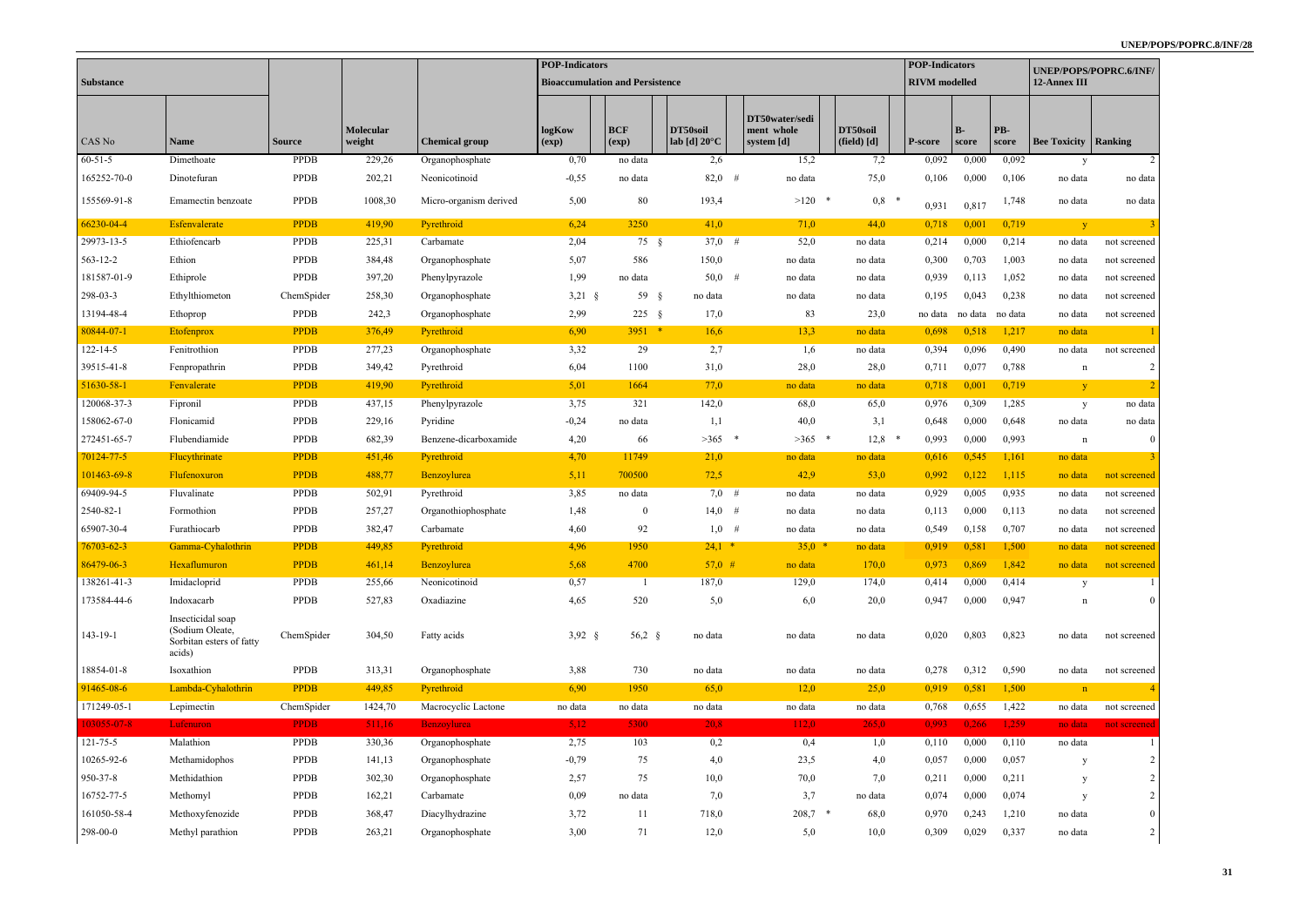|                              |                            |               | <b>POP-Indicators</b>        |                        |                 |                                        |                                    | <b>POP-Indicators</b> |                                            |                         | UNEP/POPS/POPRC.6/INF/ |               |              |                     |                |
|------------------------------|----------------------------|---------------|------------------------------|------------------------|-----------------|----------------------------------------|------------------------------------|-----------------------|--------------------------------------------|-------------------------|------------------------|---------------|--------------|---------------------|----------------|
| <b>Substance</b>             |                            |               |                              |                        |                 | <b>Bioaccumulation and Persistence</b> |                                    |                       |                                            |                         | <b>RIVM</b> modelled   |               |              | 12-Annex III        |                |
| CAS No                       | <b>Name</b>                | <b>Source</b> | <b>Molecular</b><br>weight   | <b>Chemical group</b>  | logKow<br>(exp) | <b>BCF</b><br>$(\exp)$                 | DT50soil<br>lab [d] $20^{\circ}$ C |                       | DT50water/sedi<br>ment whole<br>system [d] | DT50soil<br>(field) [d] | P-score                | $B-$<br>score | PB-<br>score | <b>Bee Toxicity</b> | Ranking        |
| 51596-10-2                   | Milbemycin $\overline{A3}$ | LOeP          | 556,70                       | Macrolides             | 6,54            | 76                                     | $\ast$<br>no data                  |                       | no data                                    | no data                 | 0,798                  | 0,686         | 1,484        | no data             | not screened   |
| 51596-11-3                   | Milbemycin A4              | LOeP          | 556,70                       | Macrolides             | $7 *$           | 114                                    | 43                                 | $\ast$                | 86 *                                       | 10<br>- 4               | 0,798                  | 0,686         | 1,484        | no data             | not screened   |
| 6923-22-4                    | Monocrotophos              | <b>PPDB</b>   | 223,16                       | Organophosphate        | 1,16            | no data                                | 7,0                                | #                     | no data                                    | 30,0                    | 0,082                  | 0,000         | 0,082        | y                   | 3              |
| 300-76-5                     | Naled                      | <b>PPDB</b>   | 380,79                       | Organophosphate        | 2,18            | 598                                    | $0,5$ *                            |                       | 0,5                                        | $\ast$<br>no data       | 0,289                  | 0,000         | 0,289        | y                   | $\overline{2}$ |
| 15299-99-7                   | Napropamide                | PPDB          | 271,36                       | Alkanamide             | 3,30            | 98                                     | 308,0                              |                       | 316,0                                      | 72,0                    | 0,412                  | 0,034         | 0,446        | no data             | not screened   |
| 150824-47-8                  | Nitenpyram                 | <b>PPDB</b>   | 270,72                       | Neonicotinoid          | $-0,66$         | no data                                | $8,0$ #                            |                       | no data                                    | no data                 | 0,580                  | 0,000         | 0,580        | no data             | not screened   |
| 116714-46-6                  | Novaluron                  | <b>PPDB</b>   | 492,70                       | Benzoylurea            | 4,30            | 2091                                   | 9,0                                |                       | 17,5                                       | 96,5                    | 0,989                  | 0,250         | 1,239        | no data             | no data        |
| 23135-22-0                   | Oxamyl                     | <b>PPDB</b>   | 219,26                       | Carbamate              | $-0,44$         | 2                                      | 6,6                                |                       | 0,7                                        | 11,0                    | 0,142                  | 0,000         | 0,142        | y                   |                |
| $301 - 12 - 2$               | Oxydemeton-methyl          | PPDB          | 246,30                       | Organophosphate        | $-0,74$         | no data                                | 1,0                                |                       | 3,0                                        | 5,0                     | 0,081                  | 0,000         | 0,081        | no data             | not screened   |
| 52645-53-1                   | Permethrin                 | PPDB          | 391,30                       | Pyrethroid             | 6,10            | 300                                    | 13,0                               |                       | 40,0                                       | 42,0                    | 0,775                  | 0,467         | 1,242        | y                   | $\overline{3}$ |
| 2597-03-7                    | Phentoate                  | <b>PPDB</b>   | 320,39                       | Organophosphate        | 3,69            | 381                                    | $35,0$ #                           |                       | no data                                    | no data                 | 0,194                  | 0,000         | 0,194        | no data             | not screened   |
| 298-02-2                     | Phorate                    | PPDB          | 260,40                       | Organophosphate        | 3,86            | 483                                    | 40,0                               |                       | no data                                    | 63,0                    | 0,205                  | 0,139         | 0,344        | no data             | not screened   |
| 2310-17-0                    | Phosalone                  | <b>PPDB</b>   | 367,80                       | Organophosphate        | 4,01            | 180                                    | 2,0                                |                       | 4,0                                        | no data                 | 0,560                  | 0,411         | 0,971        | n                   | 3              |
| $732 - 11 - 6$               | Phosmet                    | PPDB          | 317,30                       | Organophosphate        | 2,96            | no data                                | 3,1                                |                       | 7,0                                        | 7,0                     | 0,275                  | 0,032         | 0,306        | no data             | $\overline{2}$ |
| 13171-21-6                   | Phosphamidon               | PPDB          | 299,69                       | Organophosphate        | 0,80            | 75                                     | 9,0                                |                       | 13,0                                       | 12,0                    | 0,256                  | 0,000         | 0,256        | no data             | not screened   |
| 23103-98-2                   | Pirimicarb                 | <b>PPDB</b>   | 238,39                       | Carbamate              | 1,70            | 24                                     | 86,0                               |                       | 195,0                                      | 9,0                     | 0,443                  | 0,000         | 0,443        | n                   |                |
| 29232-93-7                   | Pirimiphos methyl          | PPDB          | 305,33                       | Organophosphate        | 3,90            | 741 §                                  | 12,0                               |                       | no data                                    | 39,0                    | 0,517                  | 0,169         | 0,686        | no data             | not screened   |
| 41198-08-7                   | Profenofos                 | <b>PPDB</b>   | 373,63                       | Organophosphate        | $4,68$ §        | 1186                                   | 7,0                                |                       | no data                                    | 7,0                     | 0,625                  | 0,252         | 0,877        | no data             | $\overline{2}$ |
| 2312-35-8                    | Propargite                 | <b>PPDB</b>   | 350,47                       | Sulfite ester          | 5,70            | 13964                                  | 72,2                               |                       | 18,7                                       | 16,7                    | 0,642                  | 0.718         | 1,360        | no data             |                |
| 34643-46-4                   | Prothiofos                 | <b>PPDB</b>   | 345,25                       | Organophosphate        | 5,67            | no data                                | no data                            |                       | no data                                    | 45,0                    | 0,629                  | 0,955         | 1,584        | no data             | not screened   |
| 123312-89-0                  | Pymetrozine                | PPDB          | 217,23                       | Pyridine               | $-0,19$         | no data                                | 12,5                               |                       | 83,0                                       | 35,5                    | 0,225                  | 0,000         | 0,225        | no data             |                |
| 8003-34-7                    | Pyrethrin                  | <b>PPDB</b>   | 328,40                       | plant derived          | 5,90            | $471 *$                                | 8,0                                |                       | $3,0$ *                                    | 12,0                    | 0,501                  | 0,447         | 0,949        | no data             | no data        |
| 96489-71-3                   | Pyridaben                  | <b>PPDB</b>   | 364,9                        | Pyridazinone           | 6,4             | 48,0                                   | 106,0                              |                       | 17,5                                       | 29,0                    | 0,804                  | 0,906         | 1,709        | no data             | 2,0            |
| $119 - 12 - 0$               | Pyridafenthion             | <b>PPDB</b>   | 340,33                       | Organophosphate        | 3,20            | no data                                | $18,0$ #                           |                       | no data                                    | no data                 | 0,320                  | 0,000         | 0,320        | no data             | not screened   |
| 179101-81-6                  | Pyridalyl                  | <b>PPDB</b>   | 491,12                       | Unclassified           | 8,10            | 16000                                  | 140,0                              |                       | $186,0$ *                                  | 156,3                   | 0,985                  | 0,835         | 1,820        | no data             | not screened   |
| 95737-68-1                   | Pyriproxifen               | <b>PPDB</b>   | 321,37                       | Unclassified           | 5,37            | 1379                                   | 6,7                                |                       | 6,5                                        | 4,2                     | 0,661                  | 0,008         | 0,669        | no data             |                |
| 13593-03-8                   | Quinalphos                 | PPDB          | 298,30                       | Organophosphate        | 4,44            | 523 $§$                                | $21,0$ #                           |                       | no data                                    | no data                 | 0,273                  | 0,259         | 0,532        | y                   | 3              |
| 187166-40-1 /<br>187166-15-0 | Spinetoram                 | <b>PPDB</b>   | 748.01 / 760.03 Unclassified |                        | 4,20            | no data                                | 17,0                               |                       | no data                                    | 4,5                     | 0,917                  | 0,038         | 0,955        | no data             | not screened   |
| 131929-63-0                  | Spinosad (Spinosyn D)      | PPDB          | 745,99                       | Micro-organism derived | $4,53$ *        | $115$ *                                | $41,0$ *                           |                       | $103,0$ *                                  | $3,5$ *                 | 0,909                  | 0,348         | 1,256        | y                   |                |
| 148477-71-8                  | Spirodiclofen              | PPDB          | 411,23                       | Tetronic acid          | 5,83            |                                        | 7,3                                |                       | 3,2                                        | no data                 | 0,827                  | 0,202         | 1,029        | y                   |                |
| 283594-90-1                  | Spiromesifen               | PPDB          | 370,48                       | Tetronic acid          | 4,55            | 545                                    | 23,5                               |                       | 6,0                                        | 2,1                     | 0,717                  | 0,001         | 0,719        | no data             |                |
| 203313-25-1                  | Spirotetramat              | <b>PPDB</b>   | 373,45                       | Tetramic acid          | 2,73            | no data                                | 1,0                                |                       | 1,0                                        | 0,7                     | 0,025                  | 0,000         | 0,025        | no data             | not screened   |
| 83121-18-0                   | Teflubenzuron              | <b>PPDB</b>   | 381,11                       | Benzoylurea            | 4,30            | 640                                    | 92,1                               |                       | 16,4                                       | 13,7                    | 0,987                  | 0,000         | 0,987        | no data             | not screened   |
| 111988-49-9                  | Thiacloprid                | <b>PPDB</b>   | 252,72                       | Neonicotinoid          | 1,26            | no data                                | 1,3                                |                       | 28,0                                       | 18,0                    | 0,506                  | 0,000         | 0,506        | n                   | $\mathcal{D}$  |
| 153719-23-4                  | Thiamethoxam               | <b>PPDB</b>   | 291,71                       | Neonicotinoid          | $-0,13$         | no data                                | 121,0                              |                       | 40,0                                       | 39,0                    | 0,334                  | 0,000         | 0,334        | y                   | no data        |
| 59669-26-0                   | Thiodicarb                 | PPDB          | 354,47                       | Carbamate              | 1,62            | 6                                      | 0,4                                |                       | 0,1                                        | 18,0                    | 0,273                  | 0,000         | 0,273        | no data             | not screened   |
| 129558-76-5                  | Tolfenpyrad                | <b>PPDB</b>   | 383,88                       | Pyrazole               | 5,61            | no data                                | $4,0$ #                            |                       | no data                                    | no data                 | 0,774                  | 0,056         | 0,831        | no data             | not screened   |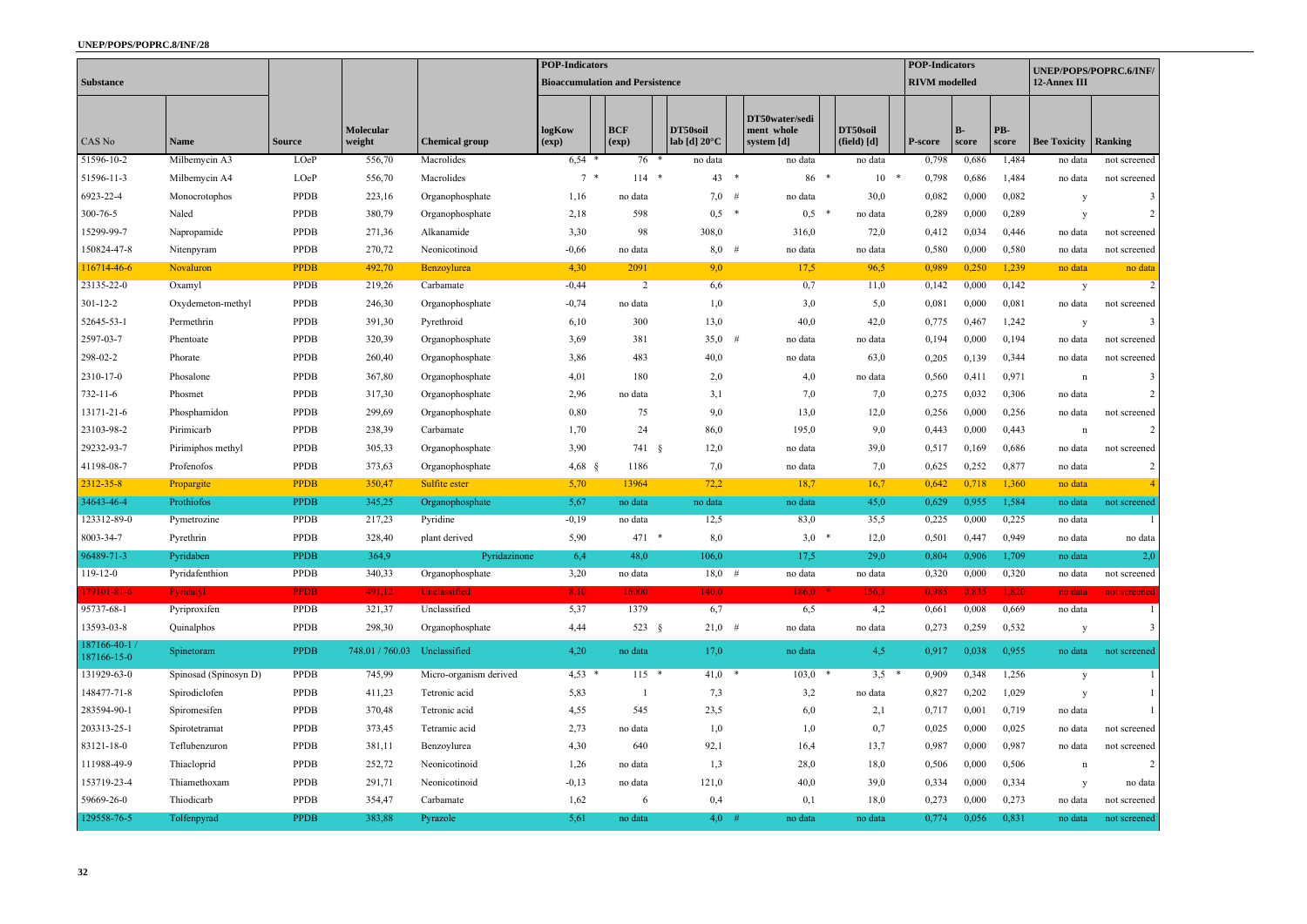| <b>Substance</b> |                   |             |                            |                       | <b>POP-Indicators</b><br><b>Bioaccumulation and Persistence</b> |                     |                                      |                                            |                                           | <b>POP-Indicators</b><br>RIVM modelled |             |              | UNEP/POPS/POPRC.6/INF/<br>12-Annex III |              |  |
|------------------|-------------------|-------------|----------------------------|-----------------------|-----------------------------------------------------------------|---------------------|--------------------------------------|--------------------------------------------|-------------------------------------------|----------------------------------------|-------------|--------------|----------------------------------------|--------------|--|
| CAS No           | <b>Name</b>       | Source      | <b>Molecular</b><br>weight | <b>Chemical group</b> | logKow<br>$\left( exp\right)$                                   | <b>BCF</b><br>(exp) | DT50soil<br>  lab [d] $20^{\circ}$ C | DT50water/sedi<br>ment whole<br>system [d] | DT50soil<br>$(\text{field}) [\textbf{d}]$ | <b>P-score</b>                         | B-<br>score | PB-<br>score | <b>Bee Toxicity   Ranking</b>          |              |  |
| $66841 - 25 - 6$ | Tralomethrin      | <b>PPDB</b> | 665,00                     | Pyrethroid            | 5,00                                                            | 1200                | 27,0                                 | no data                                    | no data                                   | 0,899                                  | 0,000       | 0,899        | no data                                |              |  |
| 24017-47-8       | Triazophos        | PPDB        | 313,30                     | Organophosphate       | 3,55                                                            | 300                 | 44,0                                 | 35,0                                       | 9,0                                       | 0,272                                  | 0,256       | 0,528        | $\mathbf n$                            |              |  |
| 52-68-6          | Trichlorfon       | PPDB        | 257,40                     | Organophosphate       | 2,69                                                            | no data             | 18,0                                 | 0,7                                        | no data                                   | 0,514                                  | 0,000       | 0,514        | n                                      |              |  |
| 64628-44-0       | Triflumuron       | PPDB        | 358,70                     | Benzoylurea           | 4,90                                                            | 612                 | 4,3                                  | 6,4                                        | 22,0                                      | 0,856                                  | 0,067       | 0,923        | no data                                | not screened |  |
| 13071-79-9       | Terbufos          | PPDB        | 288,4                      | Organophosphate       | 4,51                                                            | 286                 |                                      | no data                                    | 12                                        | no data                                | no data     | no data      | no data                                | not screened |  |
| 52315-07-8       | Zeta-cypermethrin | PPDB        | 416,31                     | Pyrethroid            | 6,60                                                            | 356                 | 60,0                                 | 2,0                                        | 10,0                                      | 0,824                                  | 0,289       | 1,113        |                                        |              |  |

\*LoEP according to EU Review process (when the inclusion in annex I is pending or the substance is not approved)

#Footprint: DT50 typical (in some cases insufficient data, single values)

§ calculated by EPIWB 4.1 (US EPA. [2011]. Estimation Programs Interface Suite™ for Microsoft® Windows, v 4.10]. United States Environmental Protection Agency, Washington, DC, USA.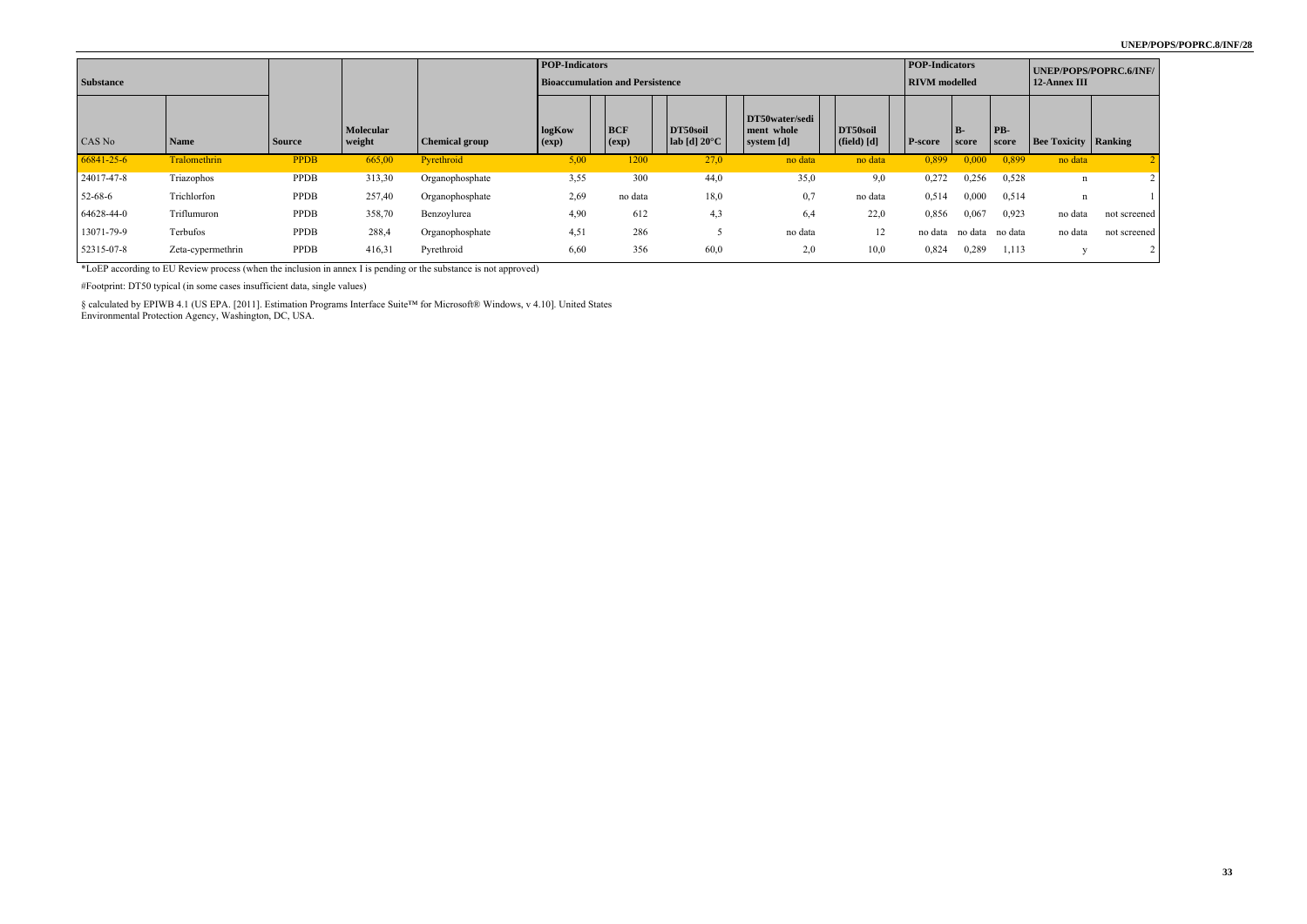### **Annex IV**

### **Results of the assessment for 26 selected alternatives to Endosulfan**

| <b>Substance</b>   | Chemical<br>group     | <b>Bioaccumulation</b><br>Annex D 1 (c) $(i)$                                           | Persistence:<br>Annex $D_1$ . (b)<br>(i).                                           | <b>LRT</b><br>Annex $D_1(d)$<br>(iii)                                                        | <b>Classification</b><br>Regulation (EC)<br>No 1272/2008 | <b>Pollinator Toxicity</b>                                               | acute<br>syst.<br>Tox.  | derm.<br>resp.  | Sensit. STOT Muta.<br>${\bf SE}$ or<br>RE |    |                | Carc Dev.<br>tox | $\bf Repro \vert \bf ED$<br>. Tox. |              | Adv. Del.<br>eff.<br>to IS | NT | <b>NT</b>                                           | long term AEL<br>[mg/kg bw day] |
|--------------------|-----------------------|-----------------------------------------------------------------------------------------|-------------------------------------------------------------------------------------|----------------------------------------------------------------------------------------------|----------------------------------------------------------|--------------------------------------------------------------------------|-------------------------|-----------------|-------------------------------------------|----|----------------|------------------|------------------------------------|--------------|----------------------------|----|-----------------------------------------------------|---------------------------------|
| Alpha-cypermethrin | Pyrethroid            | no                                                                                      | no                                                                                  | no                                                                                           | Aquatic acute and<br>chronic cat. 1                      | LC50:<br>oral: 0.059 µg/bee;<br>contact: 0.033 µg/bee                    | o <sub>3</sub><br>$r$ ? | no              | SE3;<br>RE <sub>2</sub>                   | no | $\overline{2}$ | no               | no                                 | $\mathbf{I}$ |                            | no | Crit.<br>Eff.                                       | 0.01                            |
| Bifenthrin         | Pyrethroid            | Yes/no<br>Equivocal data set                                                            | yes                                                                                 | Yes/no<br>DT50 air<2 days,<br>but high Pov,<br>intermediate<br>concern acc. to<br>OECD model | Proposed:<br>Aquatic acute and<br>chronic cat. 1         | LC50:<br>oral: $0.12 \mu g$ a.s./bee<br>contact: $0.04-0.11$ µg a.s./bee | $0,\dot{1}3$            | d1              | $\gamma$                                  | no | $\eta$         | no               | no                                 |              |                            | no | Crit.<br>Eff.                                       | 0.0075                          |
| Chlorpyriphos      | Organophosph<br>ate   | No, but log Kow<br>close to 5<br><b>Monitoring data</b><br>indicated<br>bioaccumulation | No/yes,<br>equivocal<br>database;<br>metabolite<br>appears to be<br>more persistent | No<br>Annex D $1(d)$<br>(ii): yes, based<br>on monitoring<br>data in remote<br>regions       | Aquatic acute and<br>chronic cat. 1<br>$M = 10000$       | LC50:<br>oral: $0.25 \mu g/bee$<br>contact: 0.06 µg/bee                  | $\sigma$ 3              | no              | no                                        | no | no             | no               | no                                 | IIIa         |                            | no | Crit.<br>Eff. For<br>neurode<br>velopme<br>ntal tox | $0.0003$ or<br>0.01             |
| Cyfluthrin         | Pyrethroid            | No,<br>But log Kow 6                                                                    | no                                                                                  | No/yes<br>based on DT50<br>$air < 2$ days but<br>high transfer<br>efficiency<br>(OECD tool)  | Aquatic acute and<br>chronic cat. 1                      |                                                                          | o, r2                   | no              | no                                        | no | no             | no               | no                                 |              |                            | no | Crit.<br>Eff.                                       | r:0.0002<br>o,d: 0.002          |
| Cypermethrin       | Pyrethroid            | No<br>But $\log$ Kow 5.3-5.6 based on max.                                              | yes,<br>DT50 in soils<br>from field study                                           | no                                                                                           | Aquatic acute and<br>chronic cat. 1                      | LC50:<br>oral: $0.035 \mu g/$ bee;<br>contact: 0.020 µg/bee              | O <sub>4</sub><br>r4    | no              | SE3                                       | no | $\overline{2}$ | no               | no                                 | $\mathbf{I}$ | yes                        | no | Crit.<br>Eff.                                       | 0.025                           |
| Deltamethrin       | Pyrethroid<br>type II | No<br>But $\log$ Kow 4.6-6.2 but also faster                                            | yes<br>degradation<br>rates reported                                                | no                                                                                           | Aquatic acute and<br>chronic cat. 1                      | LC50: $0.079\mu$ g/bee oral<br>$0.0015$ µg/bee contact                   | $0,\dot{1}3$            | no              | no                                        | no | no             | no               | no                                 |              |                            | no | Crit.<br>Eff.                                       | 0.0075                          |
| Dicofol            | Organo -<br>chlorine  | yes<br>based on BCFs                                                                    | yes<br>for dicofol<br>residues<br>for a.s.<br>equivocal<br>database                 | Yes<br><b>Based</b> on<br>multimedia fate<br>model and half-<br>life in $air > 2 d$          | Aquatic acute and<br>chronic cat. 1                      | LC50 oral/contact=57.1 and<br>36.3 $\mu$ a.s/bee (formulation<br>tested) | o,d <sub>4</sub>        | $\overline{d1}$ | no                                        | no | $\overline{2}$ | no               | $\gamma$                           | $\rm II$     |                            | no | Crit.<br>Eff. for<br>short<br>term<br>exp.          | $0.0004$ or<br>0.002            |
| Etofenprox         | Pyrethroid -<br>ether | no<br>based on one single<br><b>BCF</b> value                                           | N <sub>o</sub>                                                                      | N <sub>o</sub>                                                                               | Aquatic acute and<br>chronic cat. 1                      | LC50 oral/contact=0.27 and<br>$0.13 \mu$ a.s/bee                         | no                      | no              | RE2?                                      | no | no             | no               | no                                 | IIIb         |                            | no | no                                                  | 0.03                            |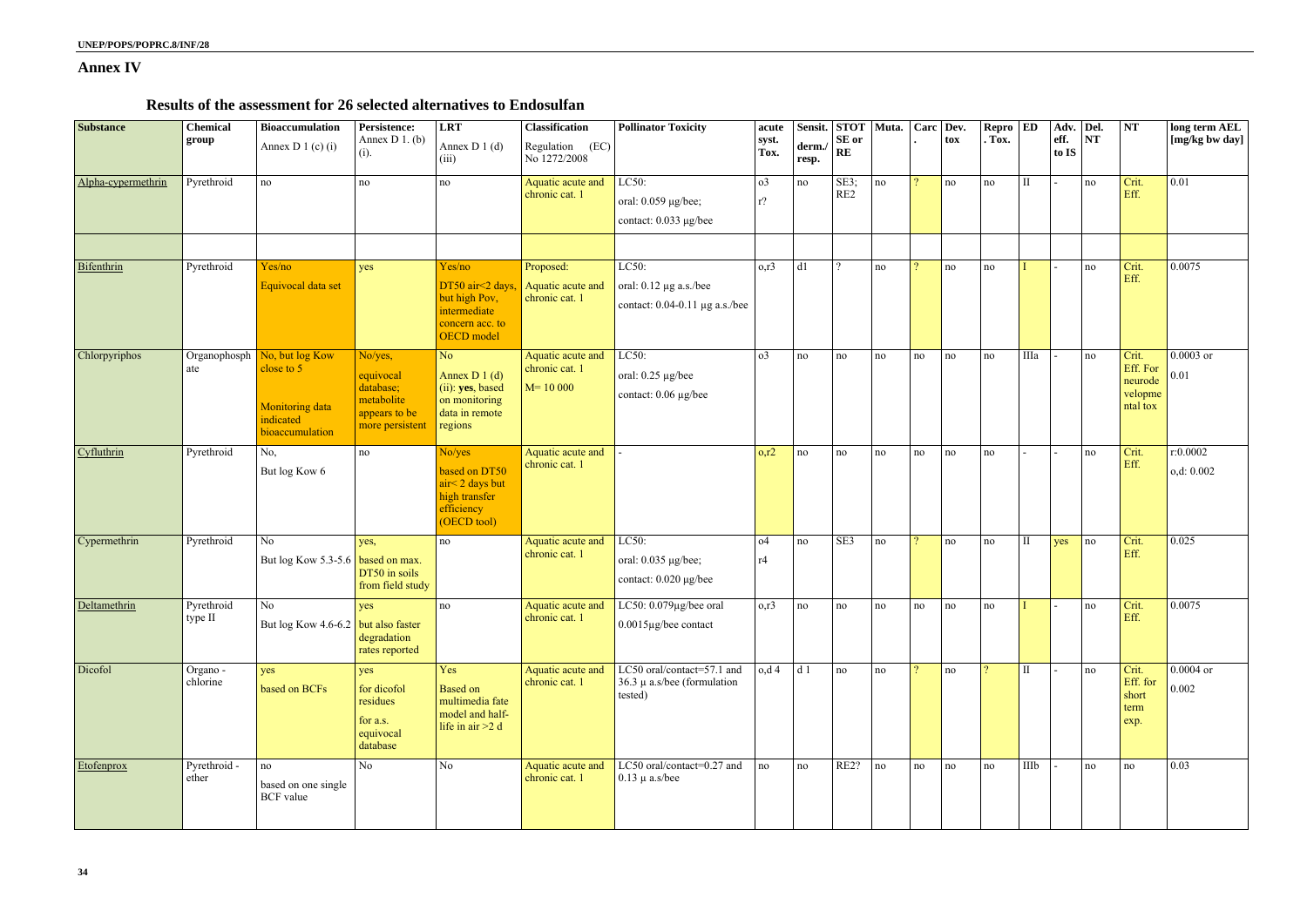| <b>Substance</b>                                                     | <b>Chemical</b>       | <b>Bioaccumulation</b>                                        | Persistence:                                                                               | <b>LRT</b>                                                                                                  | <b>Classification</b>                                                                                                                | <b>Pollinator Toxicity</b>                                                                                                         | acute                                       |                | Sensit. STOT Muta.      |    |    | Carc Dev. | $\text{Repro}$ $\overline{\text{ED}}$ |              | Adv. Del.     |    | <b>NT</b>                                  | long term AEL      |
|----------------------------------------------------------------------|-----------------------|---------------------------------------------------------------|--------------------------------------------------------------------------------------------|-------------------------------------------------------------------------------------------------------------|--------------------------------------------------------------------------------------------------------------------------------------|------------------------------------------------------------------------------------------------------------------------------------|---------------------------------------------|----------------|-------------------------|----|----|-----------|---------------------------------------|--------------|---------------|----|--------------------------------------------|--------------------|
|                                                                      | group                 | Annex D 1 (c) (i)                                             | Annex $D_1$ . (b)<br>$(i)$ .                                                               | Annex D $1(d)$<br>(iii)                                                                                     | Regulation (EC)<br>No 1272/2008                                                                                                      |                                                                                                                                    | syst.<br>Tox.                               | derm.<br>resp. | <b>SE</b> or<br>RE      |    |    | tox       | . Tox.                                |              | eff.<br>to IS | NT |                                            | [mg/kg bw day]     |
| Esfenvalerate                                                        | Pyrethroid<br>type II | N <sub>o</sub><br>But log Kow 6.24                            | Yes<br>based on DT50<br>soil;<br>but database<br>equivocal                                 | No/yes<br>based on DT50<br>$air < 2$ days but<br>high transfer<br>efficiency<br>(OECD tool)                 | Aquatic acute and<br>chronic cat. 1                                                                                                  | LC50 oral/contact=0.21 and<br>$0.06 \mu$ a.s/bee                                                                                   | $0,\dot{r}3$                                | d1             | no                      | no | no | no        | no                                    | IIIb         |               | no | Crit.<br>Eff. for<br>short<br>term<br>exp. | 0.02               |
| Fenitrothion                                                         | Organo -<br>phosphate | no                                                            | no                                                                                         | no                                                                                                          | Aquatic acute and<br>chronic cat. 1                                                                                                  | LC50:<br>oral: $0.20 \mu g/bee$<br>contact: 0.163µg/bee                                                                            | $04* d?$ ?                                  |                | no                      | no | no | no        | no                                    |              |               | no | Crit.<br>Eff.                              | 0.0013             |
| Fenvalerate                                                          | Pyrethroid            | no<br>But BCF close to<br>5000<br>Log Kow 4.6 to 6.2          | Yes, based on<br>soil DT50 field<br>from the USDA<br>Pesticide<br>database and P-<br>score | no                                                                                                          | Self classification:<br>Aquatic acute and<br>chronic cat. 1 or no<br>classification                                                  | LC50:<br>oral: $0.41 \mu$ g/bee<br>contact: 0.23 µg/bee                                                                            | o, d4?                                      | no             | no                      | no | no | no        | no                                    | $\mathbf{I}$ |               | no | Crit.<br>Eff.                              | 0.025              |
| Flucythrinate                                                        | Pyrethroid<br>type II | Yes/no<br>Equivocal data base                                 | no                                                                                         | no                                                                                                          | Self classification:<br>Aquatic acute cat.<br>1 and probable<br>chronic cat. 1                                                       | LD50 contact: $0.078 \mu$ g per<br>bee                                                                                             | $r1-3$<br>$\sigma$ 3<br>$d4-0$              | no             | <b>RE2-</b><br>$\Omega$ | no | no | no        | no                                    |              |               | no | Crit.<br>Eff.                              | 0.02               |
| Flufenoxuron                                                         | Benzoylurea           | Yes<br>Based on exp. BCF<br>values in fish                    | Yes/no<br><b>Database</b><br>equivocal<br>EU ad hoc WG<br>on PBT<br>concluded vP!          | No/yes<br>based on DT50<br>$air < 2$ days but<br>transfer<br>efficiency above<br>model limit<br>(OECD tool) | Proposed: Aquatic<br>acute and chronic<br>cat. 1                                                                                     | LC50: $>100 \mu g$ /bee contact,<br>toxicity to immature stages<br>might be considerable higher                                    | no                                          | no             | RE                      | no | no | yes       | no                                    |              |               | no | no                                         | 0.0175             |
| Hexaflumuron                                                         | Benzoylurea           | Yes<br><b>Based on log Kow</b><br>5.7                         | Yes<br>soil and stability air 6 hours<br>in water at<br>$pH<7$ (but<br>limited data)       | No<br><b>Based on DT50</b> Based on DT50                                                                    | Aquatic acute and<br>chronic cat. 1                                                                                                  | Self classification:   LC50 oral/contact:>100<br>$\mu$ g/bee<br>toxicity to immature stages<br>might be considerable higher        | r4?                                         | n <sub>o</sub> | no                      | no | no | no        | no                                    |              |               | no | no                                         | $0.02$ or<br>0.005 |
| Cyhalothrin,<br>Lambda-Cyhalothrin<br>Gamma-Cyhalothrin <sup>1</sup> | Pyrethroid<br>type II | N <sub>o</sub><br>but BCF close to<br>5000<br>$log Kow 5-6.9$ | No<br>but stable under<br>anaerobic<br>conditions                                          | no                                                                                                          | Aquatic acute and<br>chronic cat. 1<br>(Lambda-<br>Cyhalothrin) high<br>toxicity also<br>reported for the<br>other two<br>substances | LC50: Cyhalothrin: oral:<br>0.027µg/bee Lambda: oral:<br>$0.91 \mu$ g/bee, contact:<br>0.038µg/bee; Gamma:<br>contact: 0.005µg/bee | r2; r1 <sup>1</sup><br>o <sub>3</sub><br>d4 | $\ln 0$        | no                      | no | no | no        | no                                    |              |               | no | Crit.<br>Eff.                              | 0.0025             |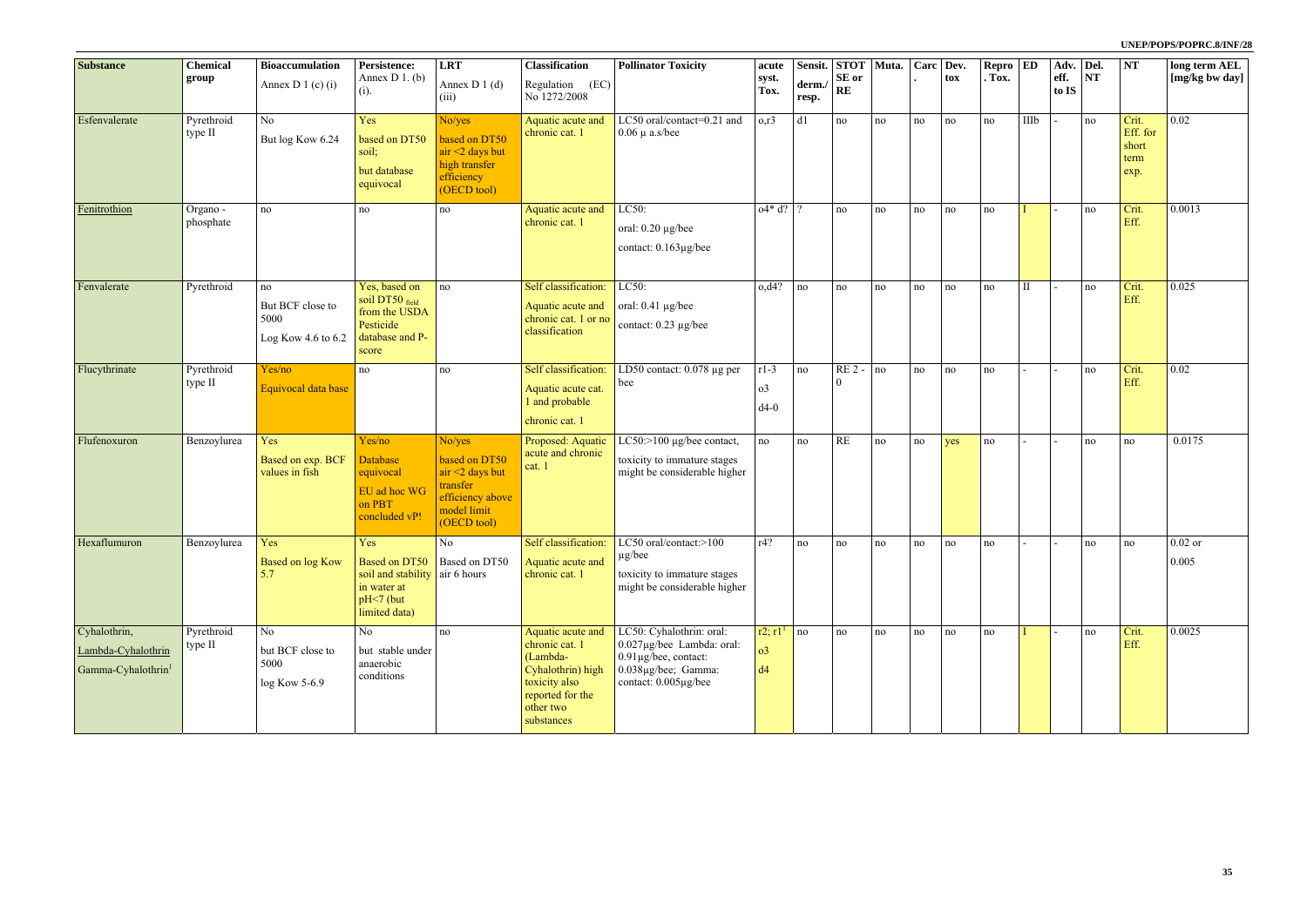#### **UNEP/POPS/POPRC.8/INF/28**

| <b>Substance</b>  | <b>Chemical</b><br>group | <b>Bioaccumulation</b><br>Annex D 1 (c) $(i)$                                                       | Persistence:<br>Annex $D_1$ . (b)                        | <b>LRT</b><br>Annex D $1(d)$                                                                                            | <b>Classification</b><br>(EC)<br>Regulation                 | <b>Pollinator Toxicity</b>                                                                     | acute<br>syst. | Sensit.<br>derm  | <b>STOT</b> Muta.<br>SE or |    |                | Carc Dev.<br>tox | $\mathbb{R}$ epro $\mathbb{E}$ D<br>. Tox. |          | Adv. Del.<br>eff. | NT | NT              | long term AEL<br>[mg/kg bw day] |
|-------------------|--------------------------|-----------------------------------------------------------------------------------------------------|----------------------------------------------------------|-------------------------------------------------------------------------------------------------------------------------|-------------------------------------------------------------|------------------------------------------------------------------------------------------------|----------------|------------------|----------------------------|----|----------------|------------------|--------------------------------------------|----------|-------------------|----|-----------------|---------------------------------|
|                   |                          |                                                                                                     | $(i)$ .                                                  | (iii)                                                                                                                   | No 1272/2008                                                |                                                                                                | Tox.           | resp.            | RE                         |    |                |                  |                                            |          | to IS             |    |                 |                                 |
| Lufenuron         | Benzoylurea              | yes                                                                                                 | yes                                                      | No/yes<br>based on DT50<br>$air < 2$ days but<br>transfer<br>efficiency<br>slightly above<br>model limit<br>(OECD tool) | Aquatic acute and<br>chronic cat. 1                         |                                                                                                | no             | d1               | RE?                        | no | no             | no               | no                                         | no       |                   | no | Crit.<br>effect | 0.015                           |
| Malathion         | Organophosph no<br>ate   |                                                                                                     | $\rm no$                                                 | no                                                                                                                      | Aquatic acute and<br>chronic cat. 1<br>$(M=1000)$           | LC50:<br>oral: $0.40 \mu g$ a.s./bee<br>contact: 0.16µg a.s./bee<br>formulation tested         | $04*$          | skin 1           | no                         | no | no             | no               | no                                         | $\rm II$ | $\mathcal{D}$     | no | Crit.<br>Eff.   | 0.03                            |
| Novaluron         | Benzoylurea              | yes<br><b>Based on BCF in</b><br>fish                                                               | no                                                       | no                                                                                                                      | Self classification:<br>Aquatic acute and<br>chronic cat. 1 | LC50: $>100 \mu g$ /bee contact<br>toxicity to immature stages<br>might be considerable higher | no             | no               | no                         | no | no             | no               | no                                         |          |                   | no | no              | 0.002                           |
| Pirimiphos-methyl | Organophosph no<br>ate   |                                                                                                     | no                                                       | no                                                                                                                      | Aquatic acute and<br>chronic cat. 1                         |                                                                                                | $04*$          | no               | no                         | no | $\overline{2}$ | no               | no                                         |          |                   | no | Crit.<br>Eff.   | 0.004                           |
| Propargit         | Sulfite ester            | yes<br><b>Based on log Kow</b><br>and modelled BCF<br>(BUT interpretation<br>exp. BCF<br>equivocal) | no                                                       | no                                                                                                                      | Aquatic acute and<br>chronic cat. 1                         | LC50 oral/contact: $> 100 \mu g$<br>a.s./bee and 47.92 µg a.s./bee.                            | r3             | $\overline{?}$   | RE2?                       | no | $\overline{2}$ | $\Omega$         | no                                         |          |                   | no | no              | 0.007                           |
|                   |                          |                                                                                                     |                                                          |                                                                                                                         |                                                             |                                                                                                |                |                  |                            |    |                |                  |                                            |          |                   |    |                 |                                 |
| Pyridalyl         | unclassified             | yes                                                                                                 | yes                                                      | No/yes<br>based on DT50<br>$air < 2$ days but<br>transfer<br>efficiency above<br>model limit<br>(OECD tool)             | Aquatic acute and<br>chronic cat. 1                         | NOEL of $>100 \mu$ /bee<br>concerning acute toxicity                                           | no             | $\overline{d1?}$ | RE2?                       | no | no             | no               | no                                         | no       | no                | no | no              | 0.028                           |
| Tralomethrin      | Pyrethroid<br>type II    | no                                                                                                  | yes<br>based on results<br>of deltamethrin<br>metabolite | no                                                                                                                      | Self classification:<br>Aquatic acute and<br>chronic cat. 1 | LC50: 0.13 µg/bee contact                                                                      | 0,r3           | no               | no                         | no | no             | no               | no                                         |          |                   | no | Crit.<br>Eff.   | 0.0075                          |

Underscore… DDT alternative insecticides for indoor residual spraying approved by World Health Organization Pesticide Evaluation Scheme

a.s. ...active substance

yellow: indicate concern

orange: no clear conclusions or limited could be drawn

**no**: no GHS classification and data supporting no hazard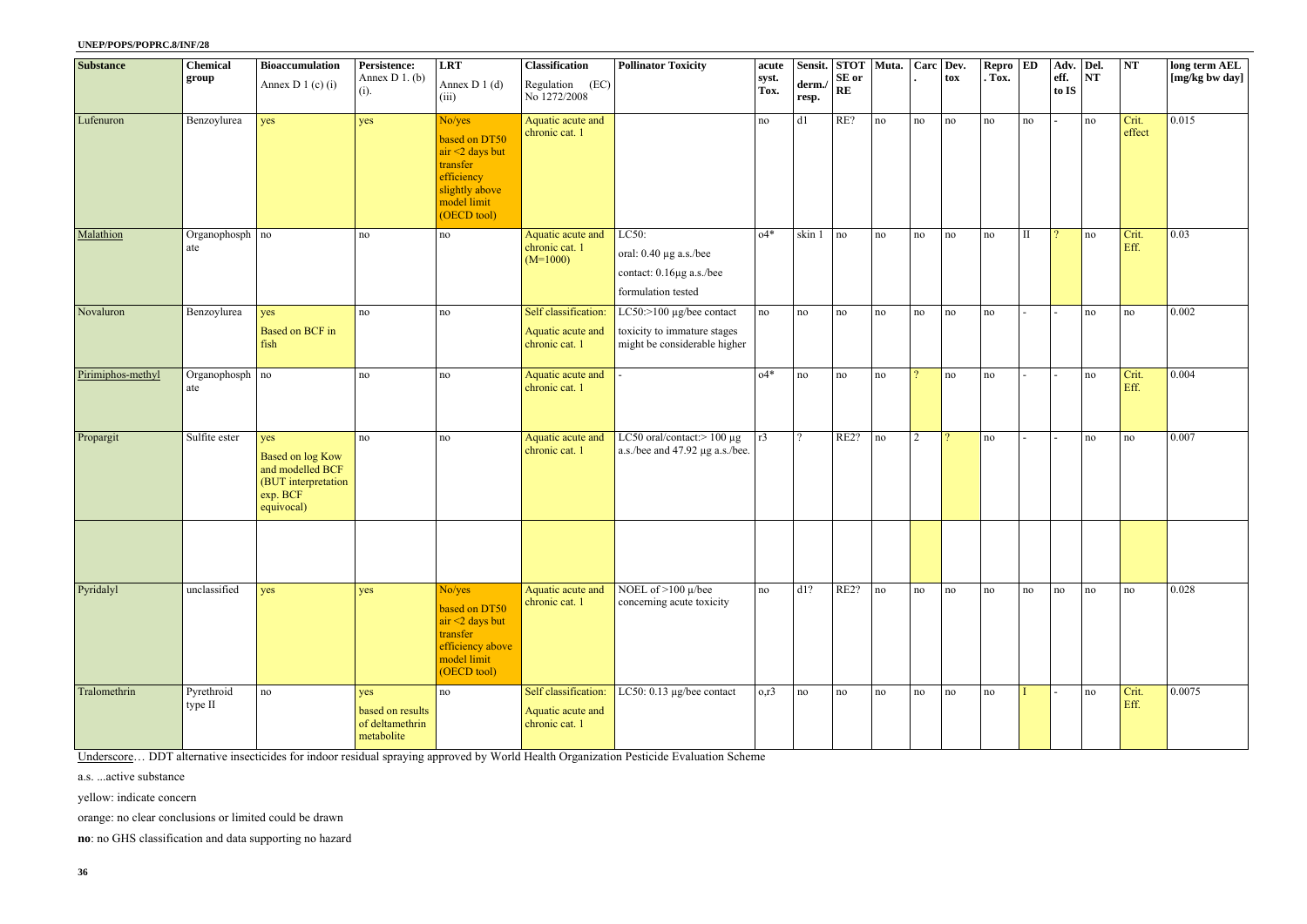**?**: no harmonised GHS classification, but data are reported to possibly support GHS classification or evaluation available with unclear conclusion for adverse effects to the immune system or neurotoxicity. **Crit. Eff** · critical effect

acute syst. Tox. - acute systemic toxicity: EU GHS categories 1, 2,3, 4 for oral (o), dermal (d), respiratory (r) exposure. "\*" indicates minimal classification (uncertainty from transposing Dir. 67/548/EC to GHS, Regulati 1272/2008)

**-**: no specific data evaluation available

STOT SE or RE - Specific Target Organ Toxicity: EU GHS categories 1 or 2 for single exposure (SE) or repeated exposure (RE) or "no" GHS classification and data supporting no hazard. "?" in case no harmonised GHS classifica data are reported to possibly support GHS classification. In view of the low AELs for all of the substances STOT RE classification may apply to all of these substances or at least those showing specific neurotoxic effects. seems not harmonised yet in the EU-GHS system.

Muta.- Mutagenicity: EU GHS categories 1 or 2 or "no" GHS classification and data supporting no hazard. "?" in case no harmonised GHS classification, but data are reported to possibly support GHS classification.

**Sensit. derm./ resp**.- Sensitization: EU GHS category **1** for dermal (**d**) or respiratory (**r**) exposure

**Carc**.- Carcinogenicity: see Muta.

ED -endocrine disruption: EU Endocrine Disruption Database categories 1, 2, 3a or 3b, indicated as **I, II, IIIa** or **IIIb** to avoid confusion with concept of GHS categories. The European Endocrine Disruption database is co reference to cover this endpoint. The development and category definition is explained on the respective EU homepage: http://ec.europa.eu/environment/endocrine/strategy/substances en.htm. Category 1 - evidence of endocrine in at least one species using intact animals: Category 2 - at least some in vitro evidence of biological activity related to endocrine disruption: Category 3 - no evidence of endocrine disrupting activity (3a) or no data a substance is not listed and no specific data evaluation is available this is indicated in the list with "". In case the substance is not listed but one of the evaluations indicates a specific ED evaluation and conclusion t US EPA ED screening program and respective lists are largely based on exposure considerations and data needs rather than observed effects and -together with references to other ED lists- this information is implicit in the the heading "other information" where the summary of the PAN pesticides network database is reported.

**Dev. Tox**.-Developmental Toxicity: see Muta.

**Repro. Tox**. -Reproductive Toxicity: see Muta

Adv. Eff. to IS - Adverse effects to immune system: In principle from standard animal test endpoints (in specific heamatology, histology and organ weights) indications for adverse effects to the immune system may be appare effects were reported in the evaluations screened for the POP factsheet it could be assumed that the substance is without concern for these endpoints. However more specific endpoints may be investigated and required. There of a specific discussion of the potential for adverse to the immune system a "-" is indicated in the summary list as a precautionary consideration. If a discussion is available indicating the presence or absence of specifi with "**yes**" or "**no**", respectively. If a discussion is available with an unclear conclusion this is indicated with "**?**".

Del. NT - delayed neurotoxicity: Specific test guidelines were developed (OECD TG 418 and 419) to test the potential for delayed neurotoxicity in hen. As mentioned in the TGs this effect is recognized as potentially releva organophosphorus substances. Therefore in the summary list a "no" is indicated for all non-organophosphorus substances, though in most cases no specific test for delayed neurotoxicity was available. For all organophosphoro the list negative data were reported for delayed neurotoxicity, therefore also for these a "**no**" is indicated in the summary table. More details may be found in the POP factsheets and the related references.

NT - neurotoxicity: Neurotoxicity may result from clinical, functional, sensory, behavioral or histological and eventually development specific endpoints. In case such endpoints were reported as critical for the derivation was indicated in the summary table with "crit, eff." If they were only critical with short term exposure this is mentioned in the table, if they were not critical for AEL derivation this is indicated in the summary table w may be found in the POP factsheets and the related references.

long term AEL- long term acceptable exposure level [mg/kg bw day]: (1) It may be debated if internal or external limit values should be presented in this summary list. The disadvantage of internal (systemic) limit values i evaluations a consistent practice to refine external limit values by oral absorption rates and that the latter may also contain further uncertainties. The advantage of internal limit values is that exposure route specifici summary list the internal limit values are presented or the external limit values in case internal values are not specified. However as far as available both values are presented in the POP factsheets. (2) As far as availa evaluations and the listed databases the long term internal limit dose value from the latest evaluations will be presented, if necessary specific for exposure route. In case very disparate values are provided in different values is listed.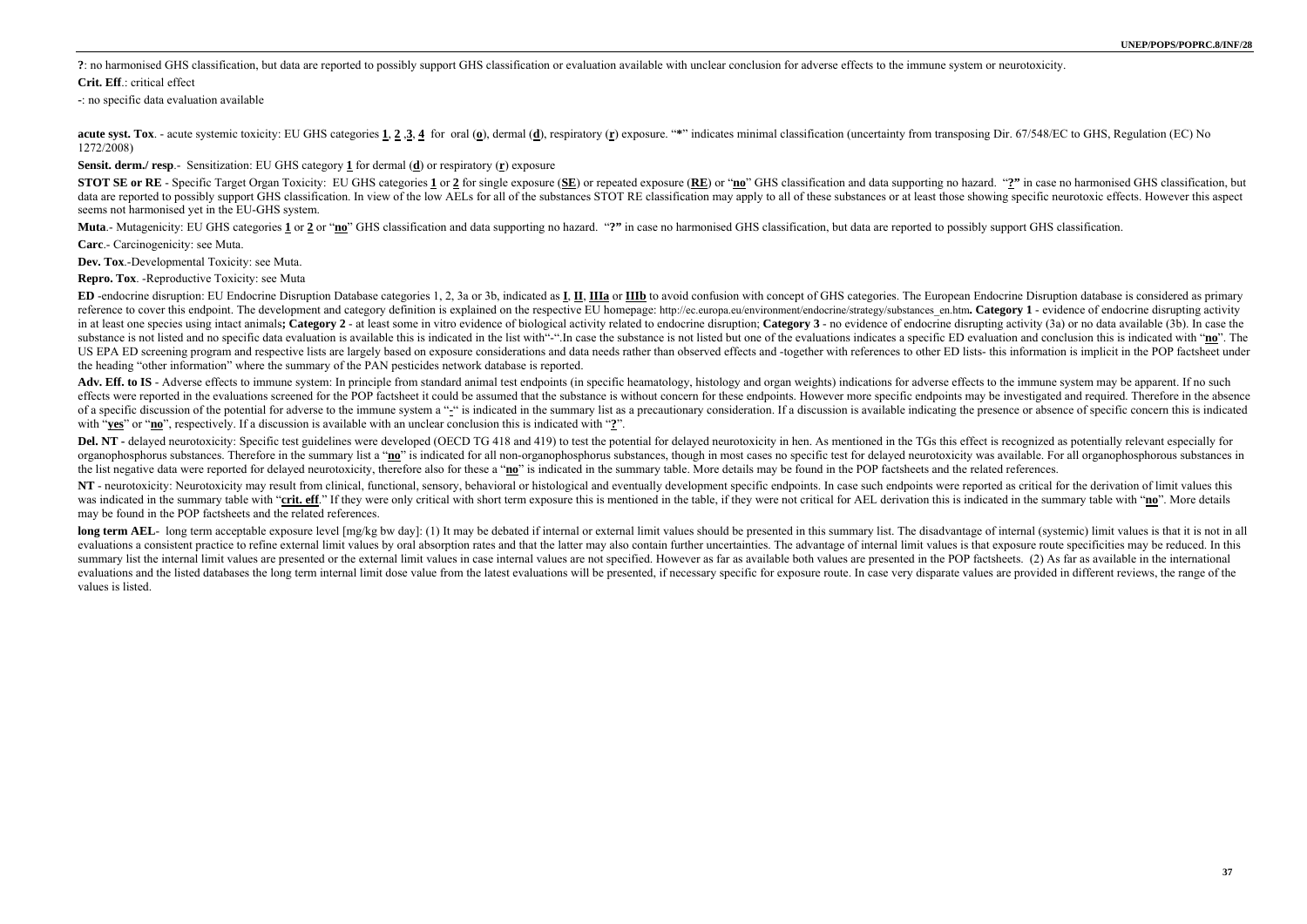# **Annex V**

# **Abbreviations**

| Abbreviation          | <b>Explanation</b>                                                                                           | Abbreviation       | <b>Explanation</b>                                                              |
|-----------------------|--------------------------------------------------------------------------------------------------------------|--------------------|---------------------------------------------------------------------------------|
|                       |                                                                                                              |                    |                                                                                 |
| <b>AEL</b>            | Acceptable Exposure level                                                                                    | <b>LOEL</b>        | lowest observable effect level                                                  |
| ADI                   | Acceptable daily intake                                                                                      | <b>LRT</b>         | long-range transport                                                            |
| <b>ACTH</b>           | adrenal cortical trophic hormone                                                                             | $K_{ow}$           | octanol-water partition coefficient                                             |
| ai                    | active ingredient                                                                                            | $K_{aw}$           | air-water partition coefficient                                                 |
| as                    | active substance                                                                                             | $K_{oa}$           | octanol-air partition coefficient                                               |
| AR                    | Assessment Report                                                                                            | <b>LLNA</b>        | Local Lymph Node Assay                                                          |
| <b>BAF</b>            | bioaccumulation factor                                                                                       | <b>NOAEL</b>       | no observed adverse effect level                                                |
| <b>BCF</b>            | bioconcentration factor                                                                                      | <b>NOAEC</b>       | no observed adverse effect<br>concentration                                     |
| CS Syndrome           | $\overline{?}$                                                                                               | <b>NOEC</b>        | no observed effect concentration                                                |
| bw                    | Body weight                                                                                                  | NOE <sub>r</sub> C | no observed effect concentration,<br>growth rate                                |
| CAS                   | <b>Chemical Abstracts Service</b>                                                                            | NOE <sub>b</sub> C | No observed effect concentration,<br>biomass                                    |
| CAR                   | Competent authority Report                                                                                   | $(Q)$ SAR          | quantitative structure-activity<br>relationship                                 |
| <b>CNS</b>            | Central Nervous System                                                                                       | <b>OH</b>          | hydroxide                                                                       |
| <b>CLP</b> Regulation | Regulation (EC) No 1272/2008 on the<br>classification, labelling and packaging of<br>substances and mixtures | <b>OECD</b>        | Organization for Economic Co-<br>operation and Development                      |
| <b>CTD</b>            | characteristic travel distance                                                                               | PBT                | persistent, bioaccumulative, toxic                                              |
| <b>DAR</b>            | Draft Assessment Report                                                                                      | <b>PPBD</b>        | Pesticide Properties DataBase                                                   |
| $DT_{50(lab)}$        | period required for 50 percent dissipation<br>(under laboratory conditions)                                  | Pov                | <b>Overall Persistence</b>                                                      |
| $DT_{90(lab)}$        | period required for 50 percent dissipation<br>(under laboratory conditions)                                  | POD                | point of departure                                                              |
| $EC_{50}$             | median effective concentration                                                                               | <b>RED</b>         | Re-registration Eligibility decision                                            |
| $E_bC_{50}$           | Median affective concentration, growth<br>rate                                                               | <b>RfD</b>         | Reference Dose                                                                  |
| $\rm E_{r}C_{50}$     | Median effective concentration, biomass                                                                      | <b>RIVM</b>        | Netherlands National Institute of Public<br>Health and Environmental Protection |
| <b>EPPO</b>           | European and Mediterranean Plant<br>Protection Organization                                                  | STOT RE or SE      | Specific Target Organ Toxicity-<br>Repeated Exposure or Single Exposure         |
| EU                    | European Union                                                                                               | $t_{\frac{1}{2}}$  | half-life (define method of estimation)                                         |
| <b>GHS</b>            | Globally Harmonized System                                                                                   | TE                 | <b>Transfer Efficiency</b>                                                      |
| <b>EFSA</b>           | European Food Safety Authority                                                                               | <b>TC NES</b>      | Technical Committee on New and<br><b>Existing Substances</b>                    |
| <b>IARC</b>           | International Agency for Research on<br>Cancer                                                               | <b>US EPA</b>      | United States Environmental Protection<br>Agency                                |

| Abbreviation       | <b>Explanation</b>                                                              |
|--------------------|---------------------------------------------------------------------------------|
| LOEL               | lowest observable effect level                                                  |
| <b>LRT</b>         | long-range transport                                                            |
| $K_{\alpha w}$     | octanol-water partition coefficient                                             |
| $K_{aw}$           | air-water partition coefficient                                                 |
| $K_{oa}$           | octanol-air partition coefficient                                               |
| <b>LLNA</b>        | Local Lymph Node Assay                                                          |
| <b>NOAEL</b>       | no observed adverse effect level                                                |
| <b>NOAEC</b>       | no observed adverse effect<br>concentration                                     |
| <b>NOEC</b>        | no observed effect concentration                                                |
| NOE <sub>r</sub> C | no observed effect concentration,<br>growth rate                                |
| NOE <sub>b</sub> C | No observed effect concentration,<br>biomass                                    |
| $(Q)$ SAR          | quantitative structure-activity<br>relationship                                 |
| 0H                 | hydroxide                                                                       |
| <b>OECD</b>        | Organization for Economic Co-<br>operation and Development                      |
| <b>PBT</b>         | persistent, bioaccumulative, toxic                                              |
| <b>PPBD</b>        | Pesticide Properties DataBase                                                   |
| Pov                | <b>Overall Persistence</b>                                                      |
| POD                | point of departure                                                              |
| <b>RED</b>         | Re-registration Eligibility decision                                            |
| RfD                | Reference Dose                                                                  |
| RIVM               | Netherlands National Institute of Public<br>Health and Environmental Protection |
| STOT RE or SE      | Specific Target Organ Toxicity-<br>Repeated Exposure or Single Exposure         |
| $t_{\frac{1}{2}}$  | half-life (define method of estimation)                                         |
| TE                 | <b>Transfer Efficiency</b>                                                      |
| TC NES             | Technical Committee on New and<br><b>Existing Substances</b>                    |
| <b>US EPA</b>      | United States Environmental Protection<br>Agency                                |